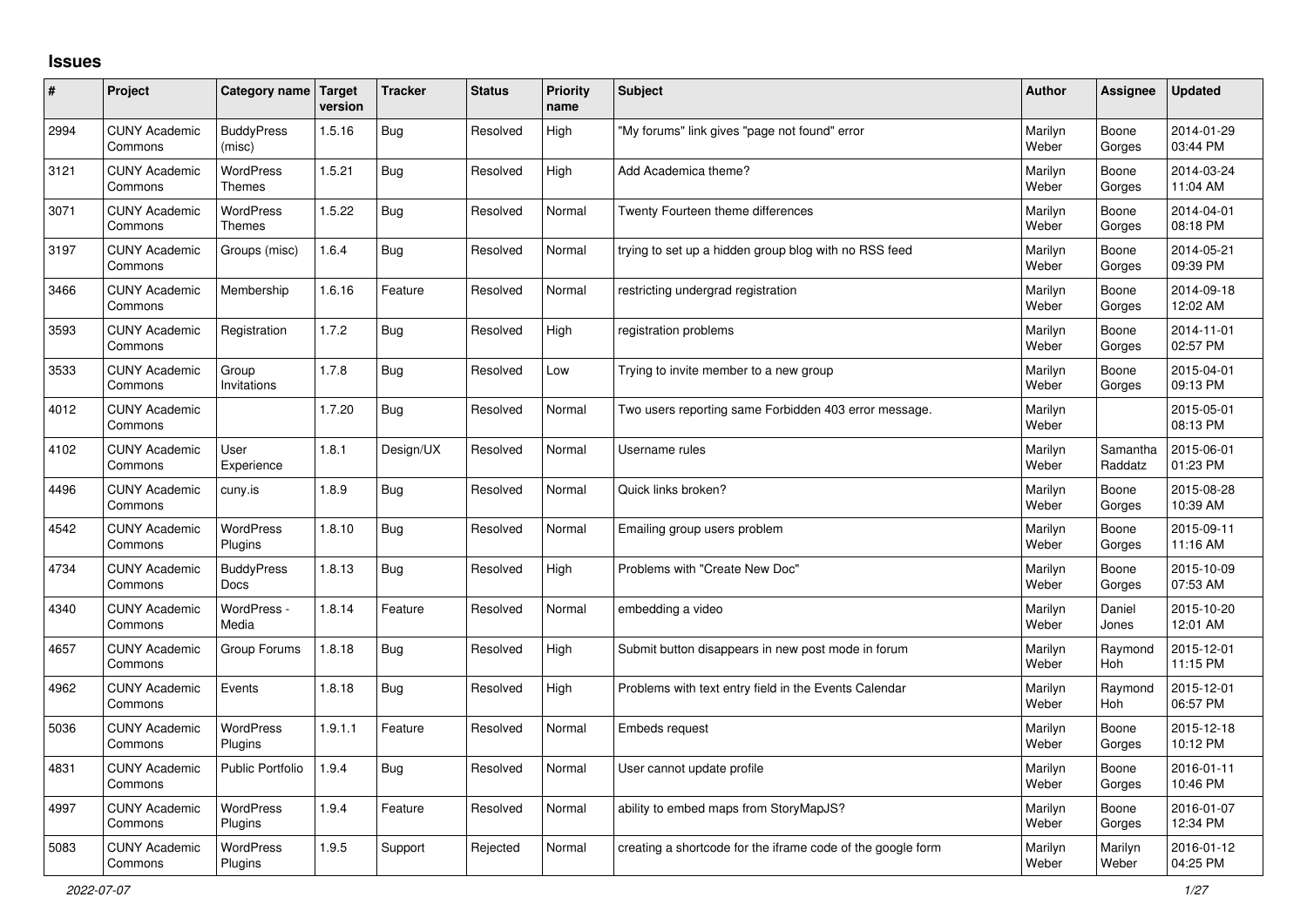| $\sharp$ | Project                         | Category name   Target            | version | <b>Tracker</b> | <b>Status</b> | <b>Priority</b><br>name | <b>Subject</b>                                          | <b>Author</b>    | Assignee              | <b>Updated</b>         |
|----------|---------------------------------|-----------------------------------|---------|----------------|---------------|-------------------------|---------------------------------------------------------|------------------|-----------------------|------------------------|
| 5176     | <b>CUNY Academic</b><br>Commons | <b>Public Portfolio</b>           | 1.9.6   | Bug            | Resolved      | Normal                  | Widgets in Profile not saving                           | Marilyn<br>Weber | Boone<br>Gorges       | 2016-02-01<br>11:07 AM |
| 5177     | <b>CUNY Academic</b><br>Commons | Toolbar                           | 1.9.6   | Bug            | Resolved      | Normal                  | No "My Papers" tab                                      | Marilyn<br>Weber | Raymond<br><b>Hoh</b> | 2016-01-29<br>08:37 AM |
| 5302     | <b>CUNY Academic</b><br>Commons | <b>WordPress</b><br>Plugins       | 1.9.10  | Feature        | Resolved      | Normal                  | request for WP Gallery Custom Links plug-in             | Marilyn<br>Weber | Boone<br>Gorges       | 2016-03-11<br>09:20 PM |
| 5346     | <b>CUNY Academic</b><br>Commons | Toolbar                           | 1.9.11  | <b>Bug</b>     | Resolved      | Normal                  | possible dynamic HTML code bug?                         | Marilyn<br>Weber | Boone<br>Gorges       | 2016-03-22<br>10:53 AM |
| 5522     | <b>CUNY Academic</b><br>Commons | <b>WordPress</b><br>Plugins       | 1.9.15  | Feature        | Resolved      | Normal                  | plugin request                                          | Marilyn<br>Weber | Boone<br>Gorges       | 2016-05-09<br>10:36 AM |
| 5345     | <b>CUNY Academic</b><br>Commons | Social Paper                      | 1.9.17  | Feature        | Rejected      | Normal                  | Plus symbol problem in SP                               | Marilyn<br>Weber | Christian<br>Wach     | 2016-05-27<br>04:26 AM |
| 5621     | <b>CUNY Academic</b><br>Commons | WordPress<br>Plugins              | 1.9.17  | Feature        | Resolved      | Normal                  | Taxonomy plugin request                                 | Marilyn<br>Weber | Boone<br>Gorges       | 2016-06-01<br>11:28 PM |
| 5630     | <b>CUNY Academic</b><br>Commons | <b>WordPress</b><br><b>Themes</b> | 1.9.17  | Feature        | Resolved      | Normal                  | Bavota magazine Pro theme                               | Marilyn<br>Weber | Boone<br>Gorges       | 2016-06-02<br>12:09 AM |
| 5657     | <b>CUNY Academic</b><br>Commons | <b>WordPress</b><br>Plugins       | 1.9.18  | Feature        | Resolved      | Normal                  | Plugin Request - Instagram Feed WD                      | Marilyn<br>Weber | Boone<br>Gorges       | 2016-06-08<br>12:36 PM |
| 5667     | <b>CUNY Academic</b><br>Commons | Public Portfolio                  | 1.9.18  | Bug            | Resolved      | Normal                  | publication section on my public portfolio won't update | Marilyn<br>Weber | Boone<br>Gorges       | 2016-06-12<br>10:19 AM |
| 5969     | <b>CUNY Academic</b><br>Commons | Registration                      | 1.9.27  | <b>Bug</b>     | Resolved      | Normal                  | Queens students unable to join                          | Marilyn<br>Weber | Boone<br>Gorges       | 2016-09-04<br>09:41 PM |
| 6039     | <b>CUNY Academic</b><br>Commons | Membership                        | 1.9.28  | Bug            | Resolved      | High                    | User cannot change her email                            | Marilyn<br>Weber |                       | 2016-09-19<br>03:03 PM |
| 6602     | <b>CUNY Academic</b><br>Commons | ZenDesk                           | 1.10    | Bug            | Resolved      | High                    | Add Friend button not working                           | Marilyn<br>Weber | Raymond<br>Hoh        | 2016-11-04<br>12:14 PM |
| 6599     | <b>CUNY Academic</b><br>Commons | ZenDesk                           | 1.10    | <b>Bug</b>     | Duplicate     | Urgent                  | Accept Friend button not working                        | Marilyn<br>Weber | Raymond<br><b>Hoh</b> | 2016-11-04<br>06:35 PM |
| 6626     | <b>CUNY Academic</b><br>Commons | Group Files                       | 1.10.1  | <b>Bug</b>     | Resolved      | Normal                  | Files from non-member showing up in private group       | Marilyn<br>Weber | Boone<br>Gorges       | 2016-11-07<br>03:54 PM |
| 5448     | <b>CUNY Academic</b><br>Commons | Email<br>Notifications            | 1.10.2  | <b>Bug</b>     | Rejected      | Normal                  | garbled CAC activity digests                            | Marilyn<br>Weber | Raymond<br><b>Hoh</b> | 2016-11-20<br>02:38 AM |
| 6818     | <b>CUNY Academic</b><br>Commons | Email<br><b>Notifications</b>     | 1.10.3  | Support        | Resolved      | Normal                  | No more email notifications?                            | Marilyn<br>Weber |                       | 2016-11-22<br>02:51 PM |
| 5629     | <b>CUNY Academic</b><br>Commons | Public Portfolio                  | 1.10.4  | Support        | Resolved      | Normal                  | Title field in profile can't be edited                  | Marilyn<br>Weber |                       | 2016-12-13<br>11:19 AM |
| 7100     | <b>CUNY Academic</b><br>Commons | <b>WordPress</b><br>Plugins       | 1.10.5  | Bug            | Resolved      | High                    | Cincopa plugin problem                                  | Marilyn<br>Weber | Boone<br>Gorges       | 2016-12-19<br>10:32 AM |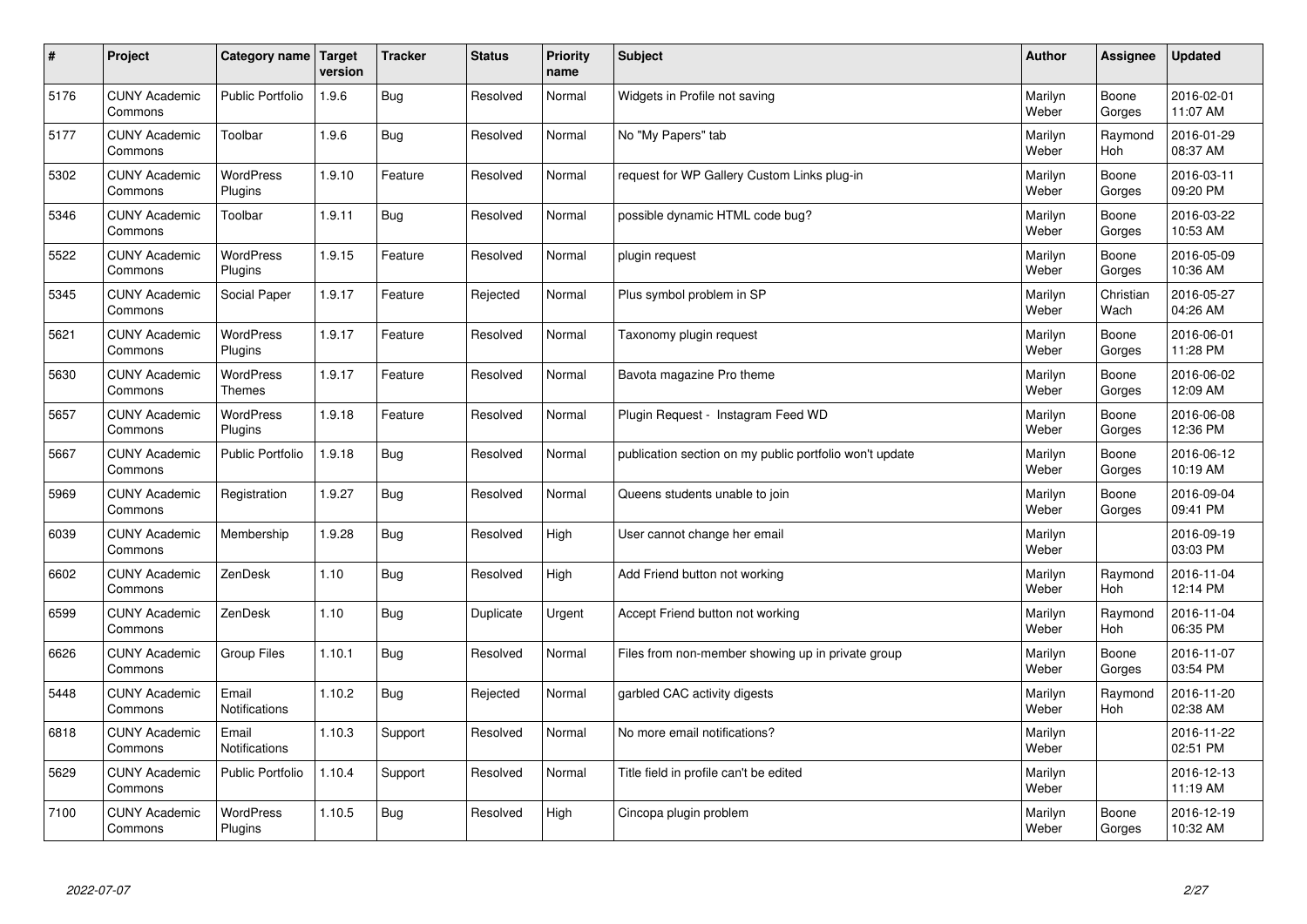| #    | Project                         | Category name   Target            | version | <b>Tracker</b> | <b>Status</b> | <b>Priority</b><br>name | <b>Subject</b>                                                                          | <b>Author</b>    | <b>Assignee</b> | <b>Updated</b>         |
|------|---------------------------------|-----------------------------------|---------|----------------|---------------|-------------------------|-----------------------------------------------------------------------------------------|------------------|-----------------|------------------------|
| 7310 | <b>CUNY Academic</b><br>Commons |                                   | 1.10.7  | Bug            | Resolved      | Normal                  | Friendship request mystery.                                                             | Marilyn<br>Weber | Boone<br>Gorges | 2017-01-05<br>03:12 PM |
| 7460 | <b>CUNY Academic</b><br>Commons | <b>WordPress</b><br><b>Themes</b> | 1.10.8  | Support        | Resolved      | Normal                  | install Independent Publisher theme?                                                    | Marilyn<br>Weber | Boone<br>Gorges | 2017-01-21<br>09:34 PM |
| 7684 | <b>CUNY Academic</b><br>Commons | Reply By Email                    | 1.10.12 | <b>Bug</b>     | Resolved      | High                    | trying to post too often error                                                          | Marilyn<br>Weber | Raymond<br>Hoh  | 2017-02-28<br>12:43 PM |
| 7745 | <b>CUNY Academic</b><br>Commons | <b>WordPress</b><br>Plugins       | 1.10.13 | Support        | Resolved      | Normal                  | Featured Video Plus plugin requested                                                    | Marilyn<br>Weber |                 | 2017-03-03<br>01:51 PM |
| 7994 | <b>CUNY Academic</b><br>Commons | WordPress<br>(misc)               | 1.10.17 | Bug            | Resolved      | Urgent                  | Comments not appearing                                                                  | Marilyn<br>Weber |                 | 2017-04-20<br>11:16 AM |
| 8125 | <b>CUNY Academic</b><br>Commons | <b>WordPress</b><br><b>Themes</b> | 1.10.19 | <b>Bug</b>     | Resolved      | High                    | careerplan admin page failing to load with "currently unable to handle<br>this request" | Marilyn<br>Weber |                 | 2017-07-13<br>12:54 PM |
| 8131 | <b>CUNY Academic</b><br>Commons | WordPress<br>Plugins              | 1.11    | Bug            | Resolved      | Normal                  | Newsletters plug-in                                                                     | Marilyn<br>Weber | Boone<br>Gorges | 2017-05-11<br>09:42 PM |
| 8552 | <b>CUNY Academic</b><br>Commons | WordPress<br>Plugins              | 1.11.10 | Bug            | Resolved      | Normal                  | Events Calendar problem                                                                 | Marilyn<br>Weber |                 | 2017-08-18<br>04:36 PM |
| 8576 | <b>CUNY Academic</b><br>Commons | WordPress<br>Plugins              | 1.11.11 | Support        | Resolved      | Normal                  | Digital Measures plugin request                                                         | Marilyn<br>Weber |                 | 2017-09-01<br>03:44 PM |
| 8638 | <b>CUNY Academic</b><br>Commons | Group Blogs                       | 1.11.11 | Bug            | Resolved      | Normal                  | members not syncing from group to site                                                  | Marilyn<br>Weber |                 | 2017-09-01<br>03:50 PM |
| 8620 | <b>CUNY Academic</b><br>Commons | ZenDesk                           | 1.11.11 | <b>Bug</b>     | Resolved      | High                    | 'Send us a message" not working                                                         | Marilyn<br>Weber | Raymond<br>Hoh  | 2017-08-29<br>04:13 PM |
| 8721 | <b>CUNY Academic</b><br>Commons | WordPress<br>Plugins              | 1.11.13 | Bug            | Resolved      | Normal                  | more problems with Events calendar                                                      | Marilyn<br>Weber |                 | 2017-09-21<br>10:35 AM |
| 8446 | <b>CUNY Academic</b><br>Commons | WordPress<br>Plugins              | 1.11.14 | Support        | Resolved      | Normal                  | request for multiple accordion menu plugins                                             | Marilyn<br>Weber |                 | 2018-05-07<br>09:57 PM |
| 6860 | <b>CUNY Academic</b><br>Commons | User<br>Onboarding                | 1.12    | Bug            | Resolved      | Normal                  | Invitation to join a group is appearing as an invitiation to join the site!             | Marilyn<br>Weber | Boone<br>Gorges | 2017-10-30<br>10:03 AM |
| 8893 | <b>CUNY Academic</b><br>Commons | Social Paper                      | 1.12.1  | Support        | Resolved      | Normal                  | Social paper won't connect to group?                                                    | Marilyn<br>Weber |                 | 2017-12-11<br>01:16 PM |
| 8908 | <b>CUNY Academic</b><br>Commons | WordPress<br>Plugins              | 1.12.2  | Support        | Resolved      | Normal                  | Plugin request from Steve Brier                                                         | Marilyn<br>Weber |                 | 2017-11-27<br>11:39 AM |
| 8917 | <b>CUNY Academic</b><br>Commons | <b>Group Files</b>                | 1.12.3  | <b>Bug</b>     | Resolved      | High                    | Files not downloading from Groups properly                                              | Marilyn<br>Weber | Boone<br>Gorges | 2017-11-29<br>10:04 PM |
| 8924 | <b>CUNY Academic</b><br>Commons | WordPress<br>Plugins              | 1.12.4  | Bug            | Resolved      | Normal                  | auto-remove feature on http://pcp.gc.cuny.edu                                           | Marilyn<br>Weber | Matt Gold       | 2017-12-04<br>10:18 AM |
| 8934 | <b>CUNY Academic</b><br>Commons | Reply By Email                    | 1.12.4  | Support        | Resolved      | High                    | RBE "could not post" email should have info about attempted From<br>address             | Marilyn<br>Weber | Raymond<br>Hoh  | 2017-12-12<br>11:25 AM |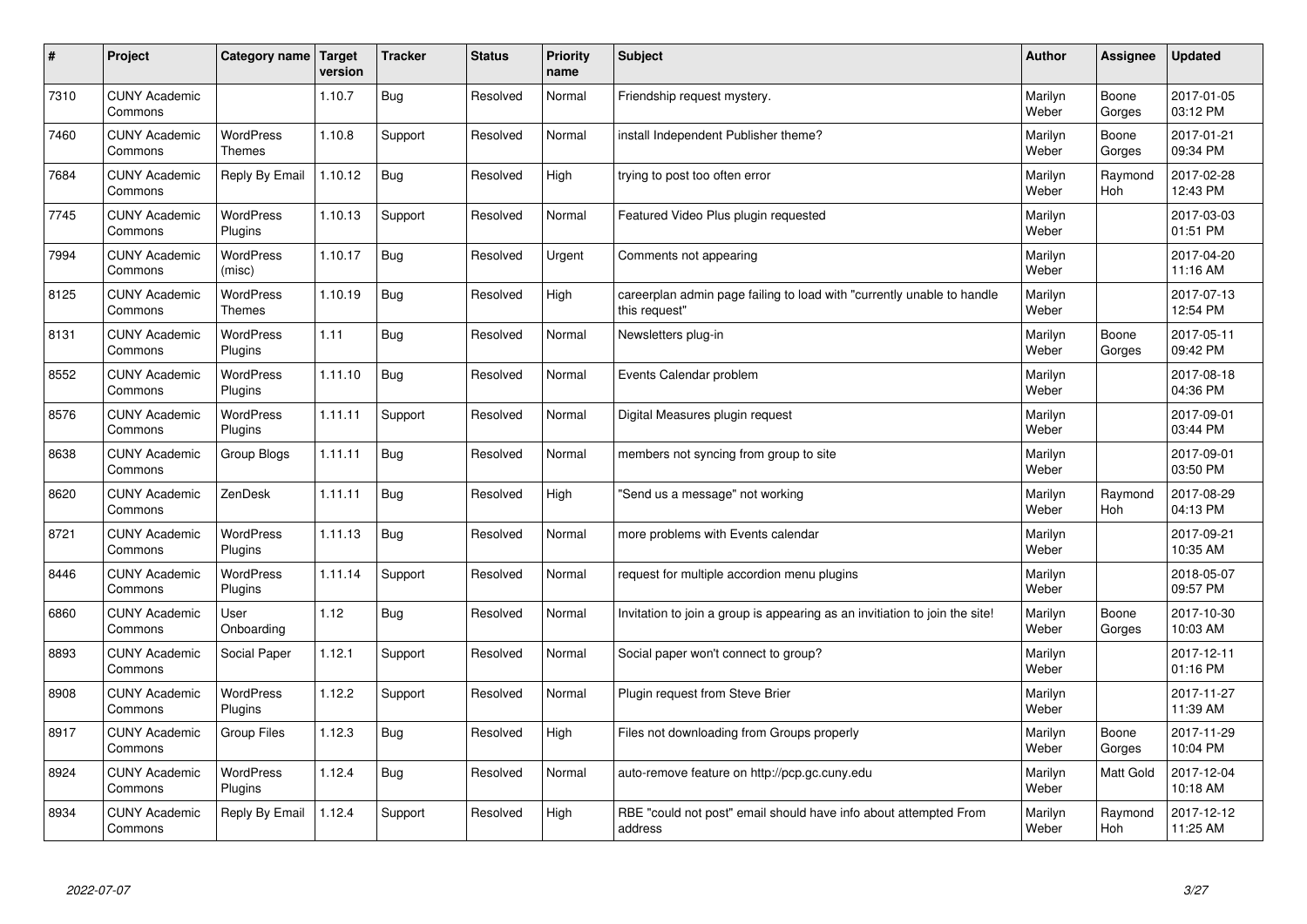| $\sharp$ | Project                         | Category name                     | Target<br>version | <b>Tracker</b> | <b>Status</b> | <b>Priority</b><br>name | <b>Subject</b>                                      | <b>Author</b>    | Assignee              | <b>Updated</b>         |
|----------|---------------------------------|-----------------------------------|-------------------|----------------|---------------|-------------------------|-----------------------------------------------------|------------------|-----------------------|------------------------|
| 9026     | <b>CUNY Academic</b><br>Commons | <b>WordPress</b><br>Plugins       | 1.12.6            | Support        | Resolved      | Normal                  | plugin request from Carlos Guevara                  | Marilyn<br>Weber |                       | 2018-01-03<br>09:33 AM |
| 9078     | <b>CUNY Academic</b><br>Commons | <b>WordPress</b><br>Plugins       | 1.12.7            | Support        | Resolved      | Normal                  | arcgis web maps?                                    | Marilyn<br>Weber | Raymond<br>Hoh        | 2018-01-23<br>11:11 AM |
| 9087     | <b>CUNY Academic</b><br>Commons | <b>WordPress</b><br>Plugins       | 1.12.7            | Support        | Resolved      | Normal                  | request for WP Social Sharing                       | Marilyn<br>Weber |                       | 2018-01-23<br>11:17 AM |
| 9154     | <b>CUNY Academic</b><br>Commons | Events                            | 1.12.8            | <b>Bug</b>     | Resolved      | Normal                  | problem with group calendar                         | Marilyn<br>Weber | Raymond<br><b>Hoh</b> | 2018-02-13<br>10:49 AM |
| 9163     | <b>CUNY Academic</b><br>Commons | Layout                            | 1.12.8            | Support        | Resolved      | Normal                  | Mobile responsiveness issues                        | Marilyn<br>Weber | Raymond<br>Hoh        | 2018-02-13<br>10:49 AM |
| 9192     | <b>CUNY Academic</b><br>Commons | WordPress<br>Plugins              | 1.12.8            | <b>Bug</b>     | Resolved      | Normal                  | problems with the Leaflet plug -in                  | Marilyn<br>Weber | Boone<br>Gorges       | 2018-02-13<br>11:07 AM |
| 9282     | <b>CUNY Academic</b><br>Commons | Group Forums                      | 1.12.9            | Bug            | Resolved      | Normal                  | 'Forum ID is missing" error?                        | Marilyn<br>Weber |                       | 2018-02-27<br>10:32 AM |
| 9330     | <b>CUNY Academic</b><br>Commons | WordPress<br>Plugins              | 1.12.10           | Bug            | Resolved      | Normal                  | part 2 of problems with the Leaflet plug -in        | Marilyn<br>Weber |                       | 2018-03-04<br>05:58 PM |
| 9335     | <b>CUNY Academic</b><br>Commons | <b>WordPress</b><br><b>Themes</b> | 1.12.10           | Bug            | Resolved      | Normal                  | clone http://digitalscholarship.ccny.cuny.edu site? | Marilyn<br>Weber | Boone<br>Gorges       | 2018-03-14<br>12:43 PM |
| 9340     | <b>CUNY Academic</b><br>Commons | WordPress<br>Plugins              | 1.12.10           | Bug            | Resolved      | Normal                  | change the web preview?                             | Marilyn<br>Weber | Raymond<br><b>Hoh</b> | 2018-03-13<br>11:50 AM |
| 9500     | <b>CUNY Academic</b><br>Commons | WordPress<br>Plugins              | 1.12.12           | Support        | Resolved      | Normal                  | PowerPoint in the media library?                    | Marilyn<br>Weber | Raymond<br>Hoh        | 2018-04-12<br>02:28 PM |
| 9224     | <b>CUNY Academic</b><br>Commons | <b>Group Files</b>                | 1.13              | Feature        | Resolved      | Normal                  | attachments to forum posts clutter up Files area    | Marilyn<br>Weber | Boone<br>Gorges       | 2018-03-22<br>03:34 PM |
| 8941     | <b>CUNY Academic</b><br>Commons | <b>WordPress</b><br><b>Themes</b> | 1.13.1            | Support        | Resolved      | Normal                  | Theme request: ColorNews                            | Marilyn<br>Weber |                       | 2018-05-08<br>10:42 AM |
| 9768     | <b>CUNY Academic</b><br>Commons |                                   | 1.13.2            | <b>Bug</b>     | Resolved      | High                    | search function on the Directory page               | Marilyn<br>Weber | Boone<br>Gorges       | 2018-05-14<br>08:45 PM |
| 9888     | <b>CUNY Academic</b><br>Commons | <b>WordPress</b><br>Plugins       | 1.13.3            | Support        | Resolved      | Normal                  | Business directory Plug-in request                  | Marilyn<br>Weber |                       | 2018-06-12<br>11:52 AM |
| 9828     | <b>CUNY Academic</b><br>Commons | Domain<br>Mapping                 | 1.13.3            | Bug            | Resolved      | High                    | redirecting problem                                 | Marilyn<br>Weber | Raymond<br>Hoh        | 2018-05-24<br>02:39 PM |
| 9949     | <b>CUNY Academic</b><br>Commons |                                   | 1.13.4            | Support        | Resolved      | Normal                  | raise storage space limit?                          | Marilyn<br>Weber | Boone<br>Gorges       | 2018-06-26<br>12:00 PM |
| 9955     | <b>CUNY Academic</b><br>Commons | <b>WordPress</b><br>Plugins       | 1.13.4            | Support        | Rejected      | Normal                  | docx converter plugin?                              | Marilyn<br>Weber |                       | 2018-06-26<br>11:39 AM |
| 9965     | <b>CUNY Academic</b><br>Commons | WordPress<br>Plugins              | 1.13.4            | Support        | Resolved      | Normal                  | plug-in request for OneTone Companion               | Marilyn<br>Weber | Raymond<br>Hoh        | 2018-06-26<br>12:00 PM |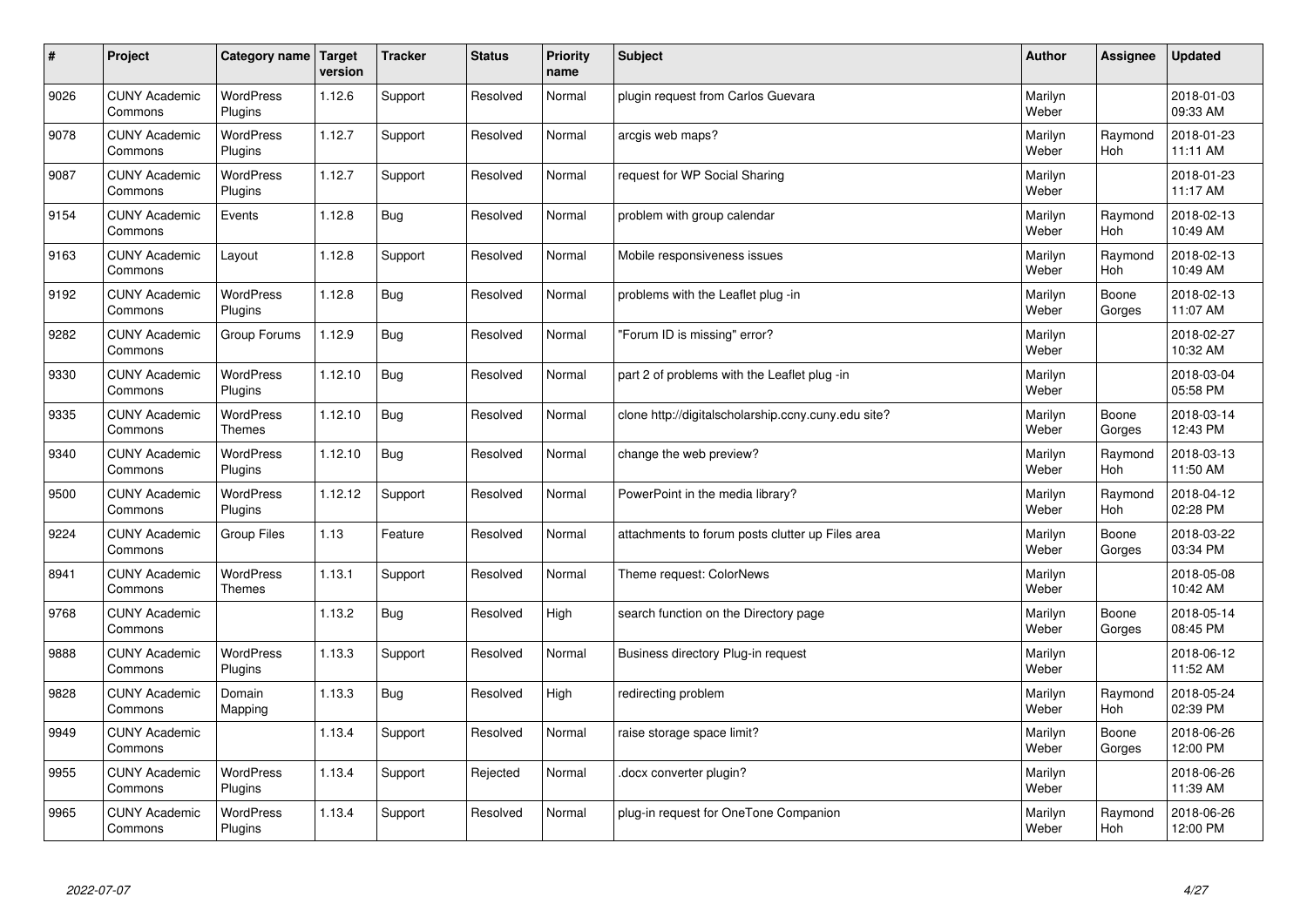| #     | Project                         | Category name   Target            | version | <b>Tracker</b> | <b>Status</b> | <b>Priority</b><br>name | <b>Subject</b>                                                                           | <b>Author</b>    | Assignee              | <b>Updated</b>         |
|-------|---------------------------------|-----------------------------------|---------|----------------|---------------|-------------------------|------------------------------------------------------------------------------------------|------------------|-----------------------|------------------------|
| 9992  | <b>CUNY Academic</b><br>Commons |                                   | 1.13.6  | <b>Bug</b>     | Resolved      | Normal                  | ACERT website down again                                                                 | Marilyn<br>Weber |                       | 2018-07-10<br>12:15 PM |
| 10101 | <b>CUNY Academic</b><br>Commons |                                   | 1.13.7  | <b>Bug</b>     | Resolved      | Normal                  | URL changes within Manage section of groups                                              | Marilyn<br>Weber |                       | 2018-08-03<br>01:54 PM |
| 10240 | <b>CUNY Academic</b><br>Commons | <b>WordPress</b><br>Plugins       | 1.13.8  | Support        | Resolved      | Normal                  | require-featured-image plug-in request                                                   | Marilyn<br>Weber |                       | 2018-08-29<br>05:15 PM |
| 10245 | <b>CUNY Academic</b><br>Commons | Email<br>Notifications            | 1.13.8  | Support        | Resolved      | Urgent                  | Placeholders in action emails (activation, password reset) not being<br>properly swapped | Marilyn<br>Weber | Raymond<br>Hoh        | 2018-08-30<br>04:02 PM |
| 10361 | <b>CUNY Academic</b><br>Commons | Group Forums                      | 1.13.10 | <b>Bug</b>     | Resolved      | Normal                  | forum post pending oddity                                                                | Marilyn<br>Weber |                       | 2018-09-25<br>10:45 AM |
| 10772 | <b>CUNY Academic</b><br>Commons | Groups (misc)                     | 1.14.2  | <b>Bug</b>     | Resolved      | Normal                  | can't create groups                                                                      | Marilyn<br>Weber |                       | 2018-12-04<br>10:42 AM |
| 10810 | <b>CUNY Academic</b><br>Commons | WordPress<br>(misc)               | 1.14.2  | Bug            | Resolved      | Normal                  | Sites set as public are becoming private                                                 | Marilyn<br>Weber |                       | 2018-12-11<br>10:15 AM |
| 11006 | <b>CUNY Academic</b><br>Commons | Groups (misc)                     | 1.14.6  | Support        | Resolved      | Normal                  | removing members from a group isn't working                                              | Marilyn<br>Weber |                       | 2019-01-24<br>03:18 PM |
| 11091 | <b>CUNY Academic</b><br>Commons | <b>BuddyPress</b><br>Docs         | 1.14.7  | Support        | Resolved      | Normal                  | word limit for comments on a group doc?                                                  | Marilyn<br>Weber |                       | 2019-02-26<br>02:04 PM |
| 11211 | <b>CUNY Academic</b><br>Commons | <b>WordPress</b><br><b>Themes</b> | 1.14.8  | Support        | Resolved      | Normal                  | user needs to edit the HTML coding                                                       | Marilyn<br>Weber |                       | 2019-03-12<br>11:20 AM |
| 11029 | <b>CUNY Academic</b><br>Commons | Authentication                    | 1.14.9  | Support        | Resolved      | Normal                  | Sujatha Fernandes cannot edit her site                                                   | Marilyn<br>Weber | Raymond<br><b>Hoh</b> | 2019-03-26<br>12:10 PM |
| 11233 | <b>CUNY Academic</b><br>Commons |                                   | 1.14.9  | Support        | Resolved      | Normal                  | Hotjar ?                                                                                 | Marilyn<br>Weber |                       | 2019-03-26<br>12:10 PM |
| 11448 | <b>CUNY Academic</b><br>Commons | <b>BuddyPress</b><br>(misc)       | 1.15.1  | Support        | Resolved      | Normal                  | sole administrator listed on sites is not an admin at all?                               | Marilyn<br>Weber | Raymond<br>Hoh        | 2019-05-14<br>11:15 AM |
| 11453 | <b>CUNY Academic</b><br>Commons | WordPress<br>(misc)               | 1.15.2  | <b>Bug</b>     | Resolved      | Normal                  | 403 error on Firefox                                                                     | Marilyn<br>Weber | Raymond<br>Hoh        | 2019-05-28<br>11:46 AM |
| 11483 | <b>CUNY Academic</b><br>Commons |                                   | 1.15.2  | <b>Bug</b>     | Resolved      | Normal                  | 'Add New user" not working                                                               | Marilyn<br>Weber |                       | 2019-05-21<br>02:26 PM |
| 10838 | <b>CUNY Academic</b><br>Commons |                                   | 1.15.3  | Support        | Rejected      | Normal                  | two plugin/theme requests from a digital fellow                                          | Marilyn<br>Weber |                       | 2019-06-11<br>10:31 AM |
| 11567 | <b>CUNY Academic</b><br>Commons | <b>Group Files</b>                | 1.15.4  | <b>Bug</b>     | Resolved      | Normal                  | Group files pagination doesn't work properly in folders                                  | Marilyn<br>Weber | Boone<br>Gorges       | 2019-06-25<br>04:22 PM |
| 11609 | <b>CUNY Academic</b><br>Commons |                                   | 1.15.5  | Support        | Resolved      | Normal                  | Mixed Content flag                                                                       | Marilyn<br>Weber |                       | 2019-06-27<br>06:54 PM |
| 11647 | <b>CUNY Academic</b><br>Commons |                                   | 1.15.6  | Support        | Resolved      | Normal                  | Tribulant Newsletters update                                                             | Marilyn<br>Weber |                       | 2019-07-18<br>02:27 PM |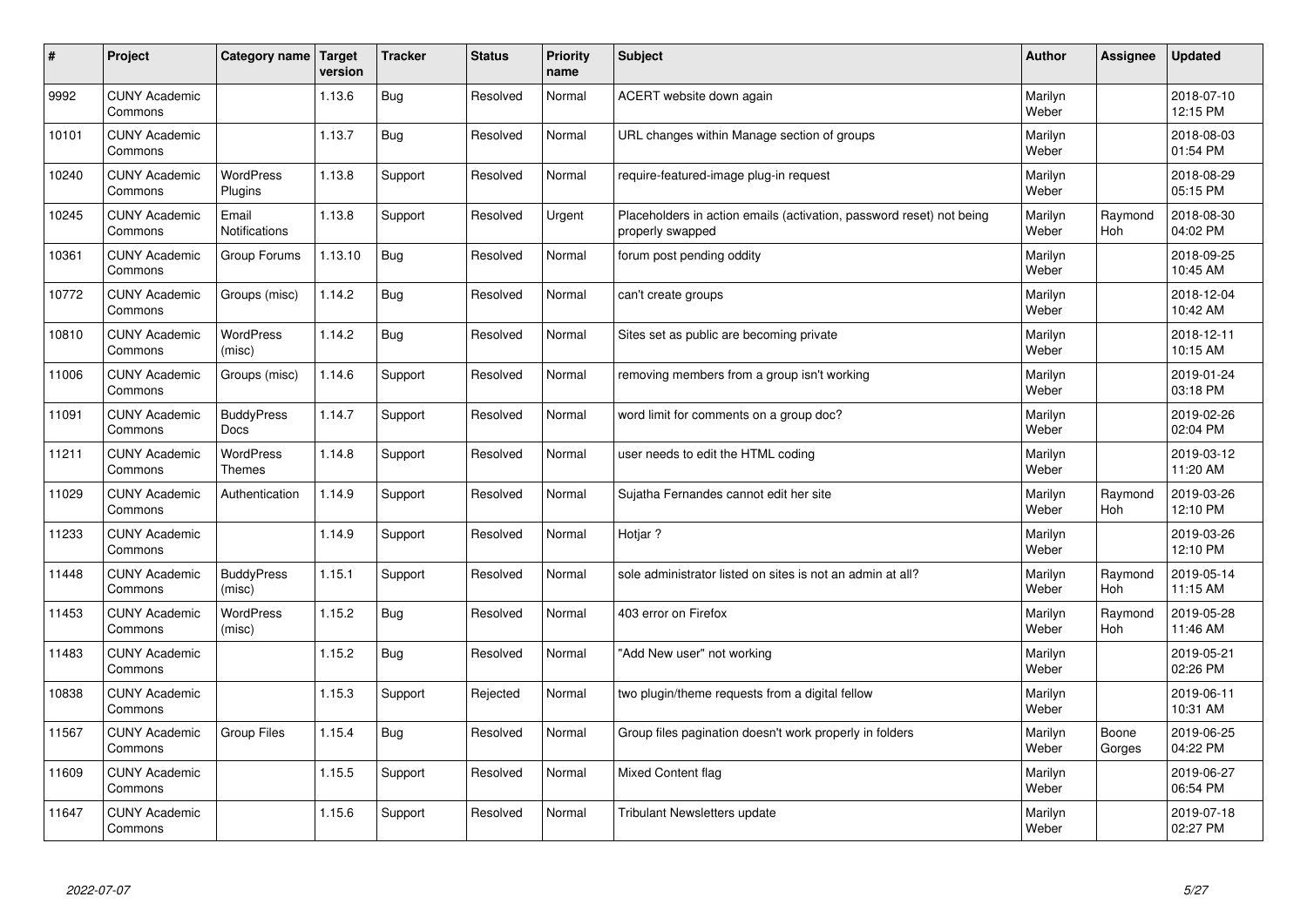| #     | Project                         | Category name   Target            | version | <b>Tracker</b> | <b>Status</b> | <b>Priority</b><br>name | <b>Subject</b>                                                                          | <b>Author</b>    | Assignee              | <b>Updated</b>         |
|-------|---------------------------------|-----------------------------------|---------|----------------|---------------|-------------------------|-----------------------------------------------------------------------------------------|------------------|-----------------------|------------------------|
| 11813 | <b>CUNY Academic</b><br>Commons | <b>WordPress</b><br>Plugins       | 1.15.9  | Support        | Resolved      | Normal                  | 'Change Password Protected Message" plugin requests                                     | Marilyn<br>Weber |                       | 2019-09-10<br>05:57 PM |
| 11865 | <b>CUNY Academic</b><br>Commons | Onboarding                        | 1.15.10 | Bug            | Resolved      | Normal                  | Site name not appearing in "Membership" lists of Invitation modal                       | Marilyn<br>Weber | Boone<br>Gorges       | 2019-09-24<br>11:09 AM |
| 11866 | <b>CUNY Academic</b><br>Commons | <b>WordPress</b><br><b>Themes</b> | 1.15.10 | Support        | Resolved      | Normal                  | problem with project widget and the 'skills' to generate tags                           | Marilyn<br>Weber | Raymond<br><b>Hoh</b> | 2019-09-19<br>03:20 PM |
| 11832 | <b>CUNY Academic</b><br>Commons | <b>WordPress</b><br>Plugins       | 1.15.11 | Support        | Resolved      | Normal                  | Yoast SEO premium for sexgenlab.org                                                     | Marilyn<br>Weber |                       | 2019-10-08<br>11:22 AM |
| 11964 | <b>CUNY Academic</b><br>Commons | Layout                            | 1.15.12 | Bug            | Resolved      | Normal                  | https://commons.gc.cuny.edu/create/ not displaying correctly in Edge                    | Marilyn<br>Weber | Raymond<br>Hoh        | 2019-10-22<br>11:54 AM |
| 11907 | <b>CUNY Academic</b><br>Commons | <b>Public Portfolio</b>           | 1.15.13 | Support        | Resolved      | Normal                  | more publications problems (in profile)                                                 | Marilyn<br>Weber |                       | 2019-11-04<br>11:16 AM |
| 12038 | <b>CUNY Academic</b><br>Commons |                                   | 1.15.13 | <b>Bug</b>     | Resolved      | Normal                  | admin visibility problem at careerplan.commons.gc.cuny.edu                              | Marilyn<br>Weber |                       | 2019-11-12<br>10:20 AM |
| 12006 | <b>CUNY Academic</b><br>Commons | Group<br>Invitations              | 1.15.13 | Bug            | Resolved      | Immediate               | Invite system is broken.                                                                | Marilyn<br>Weber | Boone<br>Gorges       | 2019-10-23<br>10:16 AM |
| 12302 | <b>CUNY Academic</b><br>Commons | <b>WordPress</b><br><b>Themes</b> | 1.16.4  | Support        | Resolved      | Normal                  | Pictorio theme request                                                                  | Marilyn<br>Weber | Raymond<br><b>Hoh</b> | 2020-01-28<br>11:44 AM |
| 12354 | <b>CUNY Academic</b><br>Commons | WordPress<br>Plugins              | 1.16.5  | <b>Bug</b>     | Resolved      | Urgent                  | sites (including Net-Art) are reporting critical issues                                 | Marilyn<br>Weber | Raymond<br><b>Hoh</b> | 2020-02-02<br>03:16 PM |
| 12363 | <b>CUNY Academic</b><br>Commons | <b>WordPress</b><br>Plugins       | 1.16.5  | Bug            | Resolved      | Urgent                  | more bbPress problems - now students unable to post either a new<br>thread or a comment | Marilyn<br>Weber | Raymond<br>Hoh        | 2020-03-17<br>03:07 PM |
| 12487 | <b>CUNY Academic</b><br>Commons | Group Forums                      | 1.16.7  | Bug            | Resolved      | Normal                  | group posting problems?                                                                 | Marilyn<br>Weber | Raymond<br>Hoh        | 2020-03-10<br>11:40 AM |
| 12515 | <b>CUNY Academic</b><br>Commons | cuny.is                           | 1.16.7  | Support        | Resolved      | Normal                  | AJAX actions on cuny is admin page are failing                                          | Marilyn<br>Weber |                       | 2020-03-10<br>11:57 AM |
| 12483 | <b>CUNY Academic</b><br>Commons |                                   | 1.16.7  | <b>Bug</b>     | Resolved      | High                    | post error                                                                              | Marilyn<br>Weber |                       | 2020-02-28<br>02:44 PM |
| 12676 | <b>CUNY Academic</b><br>Commons | <b>WordPress</b><br>Plugins       | 1.16.10 | Support        | Resolved      | Normal                  | request for Require Post Category plug-in                                               | Marilyn<br>Weber |                       | 2020-04-28<br>11:03 AM |
| 12777 | <b>CUNY Academic</b><br>Commons |                                   | 1.16.14 | Support        | Resolved      | Normal                  | request to include custom javascript into a Commons-hosted site                         | Marilyn<br>Weber |                       | 2020-06-16<br>04:03 PM |
| 12905 | <b>CUNY Academic</b><br>Commons |                                   | 1.16.14 | Support        | Resolved      | Normal                  | trouble embedding a flipbook from Flipsnack                                             | Marilyn<br>Weber | Boone<br>Gorges       | 2020-06-23<br>10:53 AM |
| 12960 | <b>CUNY Academic</b><br>Commons |                                   | 1.16.14 | Support        | Resolved      | Normal                  | mutiple plugin in requests                                                              | Marilyn<br>Weber | Boone<br>Gorges       | 2020-06-23<br>10:53 AM |
| 13016 | <b>CUNY Academic</b><br>Commons | Shortcodes and<br>embeds          | 1.16.15 | Support        | Resolved      | Normal                  | possible to run code examples, like in Jupyter Notebooks?                               | Marilyn<br>Weber |                       | 2020-07-16<br>11:52 AM |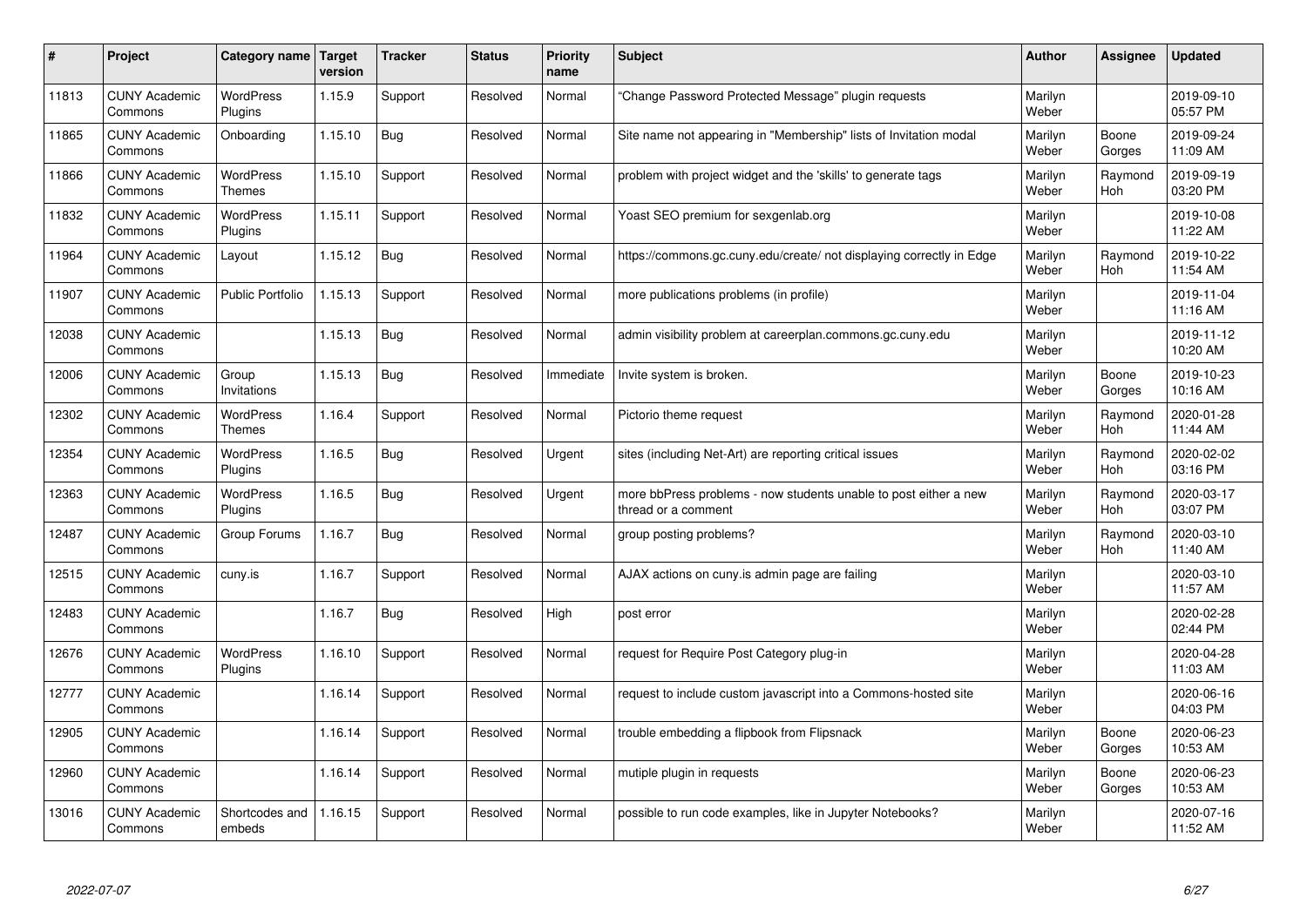| $\sharp$ | Project                         | Category name   Target            | version | <b>Tracker</b> | <b>Status</b> | <b>Priority</b><br>name | <b>Subject</b>                            | <b>Author</b>    | Assignee              | <b>Updated</b>         |
|----------|---------------------------------|-----------------------------------|---------|----------------|---------------|-------------------------|-------------------------------------------|------------------|-----------------------|------------------------|
| 13091    | <b>CUNY Academic</b><br>Commons |                                   | 1.17.0  | Support        | Resolved      | Normal                  | problem with latex (math equations)       | Marilyn<br>Weber |                       | 2020-07-28<br>11:09 AM |
| 13116    | <b>CUNY Academic</b><br>Commons | ZenDesk                           | 1.17.1  | Support        | Resolved      | Normal                  | support/send us a message link obscured   | Marilyn<br>Weber | Raymond<br><b>Hoh</b> | 2020-07-29<br>09:33 PM |
| 13134    | <b>CUNY Academic</b><br>Commons | Site cloning                      | 1.17.1  | Support        | Resolved      | Normal                  | New site (a clone) point to old dashboard | Marilyn<br>Weber |                       | 2020-08-12<br>03:22 PM |
| 13173    | <b>CUNY Academic</b><br>Commons | Group Library                     | 1.17.1  | Support        | Resolved      | High                    | all uploads to the library are silent     | Marilyn<br>Weber |                       | 2020-08-10<br>04:12 PM |
| 13184    | <b>CUNY Academic</b><br>Commons | <b>WordPress</b><br>Plugins       | 1.17.2  | Support        | Resolved      | Normal                  | google translate plugin                   | Marilyn<br>Weber |                       | 2020-08-25<br>11:36 AM |
| 13185    | <b>CUNY Academic</b><br>Commons | <b>WordPress</b><br><b>Themes</b> | 1.17.2  | Support        | Resolved      | Normal                  | Less theme?                               | Marilyn<br>Weber |                       | 2020-08-25<br>11:26 AM |
| 13227    | <b>CUNY Academic</b><br>Commons | Group Library                     | 1.17.2  | Bug            | Resolved      | High                    | folder not appearing in library           | Marilyn<br>Weber |                       | 2020-08-21<br>04:22 PM |
| 13238    | <b>CUNY Academic</b><br>Commons | WordPress -<br>Media              | 1.17.3  | Support        | Resolved      | Normal                  | allow ppsx file?                          | Marilyn<br>Weber | Raymond<br>Hoh        | 2020-09-10<br>11:46 AM |
| 13169    | <b>CUNY Academic</b><br>Commons |                                   | 1.17.4  | Support        | Rejected      | Normal                  | footer logo image has no alt-text         | Marilyn<br>Weber |                       | 2020-09-22<br>10:18 AM |
| 13341    | <b>CUNY Academic</b><br>Commons | Group Forums                      | 1.17.4  | Bug            | Resolved      | Normal                  | Forum reply problems                      | Marilyn<br>Weber | Raymond<br><b>Hoh</b> | 2020-09-22<br>12:08 PM |
| 13378    | <b>CUNY Academic</b><br>Commons |                                   | 1.17.5  | Bug            | Resolved      | Normal                  | problem on one of my sites                | Marilyn<br>Weber |                       | 2020-09-24<br>05:27 PM |
| 13441    | <b>CUNY Academic</b><br>Commons |                                   | 1.17.5  | Support        | Resolved      | Normal                  | ongoing user problems with daily digests  | Marilyn<br>Weber |                       | 2020-10-13<br>10:02 AM |
| 11908    | <b>CUNY Academic</b><br>Commons | Spam/Spam<br>Prevention           | 1.17.7  | Support        | Resolved      | Normal                  | overeager spam filter                     | Marilyn<br>Weber | Raymond<br>Hoh        | 2020-11-05<br>04:36 PM |
| 13512    | <b>CUNY Academic</b><br>Commons | WordPress<br><b>Themes</b>        | 1.17.7  | Support        | Resolved      | Normal                  | theme update                              | Marilyn<br>Weber |                       | 2020-11-16<br>04:46 PM |
| 13521    | <b>CUNY Academic</b><br>Commons | Onboarding                        | 1.17.7  | Support        | Resolved      | Normal                  | sent invitations page                     | Marilyn<br>Weber | Raymond<br><b>Hoh</b> | 2020-11-10<br>10:31 AM |
| 12999    | <b>CUNY Academic</b><br>Commons |                                   | 1.18.1  | Support        | Resolved      | Normal                  | request for Dentist theme                 | Marilyn<br>Weber | Boone<br>Gorges       | 2020-12-22<br>03:31 PM |
| 13738    | <b>CUNY Academic</b><br>Commons |                                   | 1.18.1  | Support        | Resolved      | Normal                  | theme requests from a non-CUY person      | Marilyn<br>Weber |                       | 2020-12-23<br>11:34 AM |
| 13675    | <b>CUNY Academic</b><br>Commons | Group Library                     | 1.18.1  | Bug            | Resolved      | High                    | broken Library                            | Marilyn<br>Weber |                       | 2020-12-09<br>05:02 PM |
| 13641    | <b>CUNY Academic</b><br>Commons |                                   | 1.18.2  | Support        | Resolved      | Normal                  | follow up to migration request            | Marilyn<br>Weber | Boone<br>Gorges       | 2021-01-12<br>10:59 AM |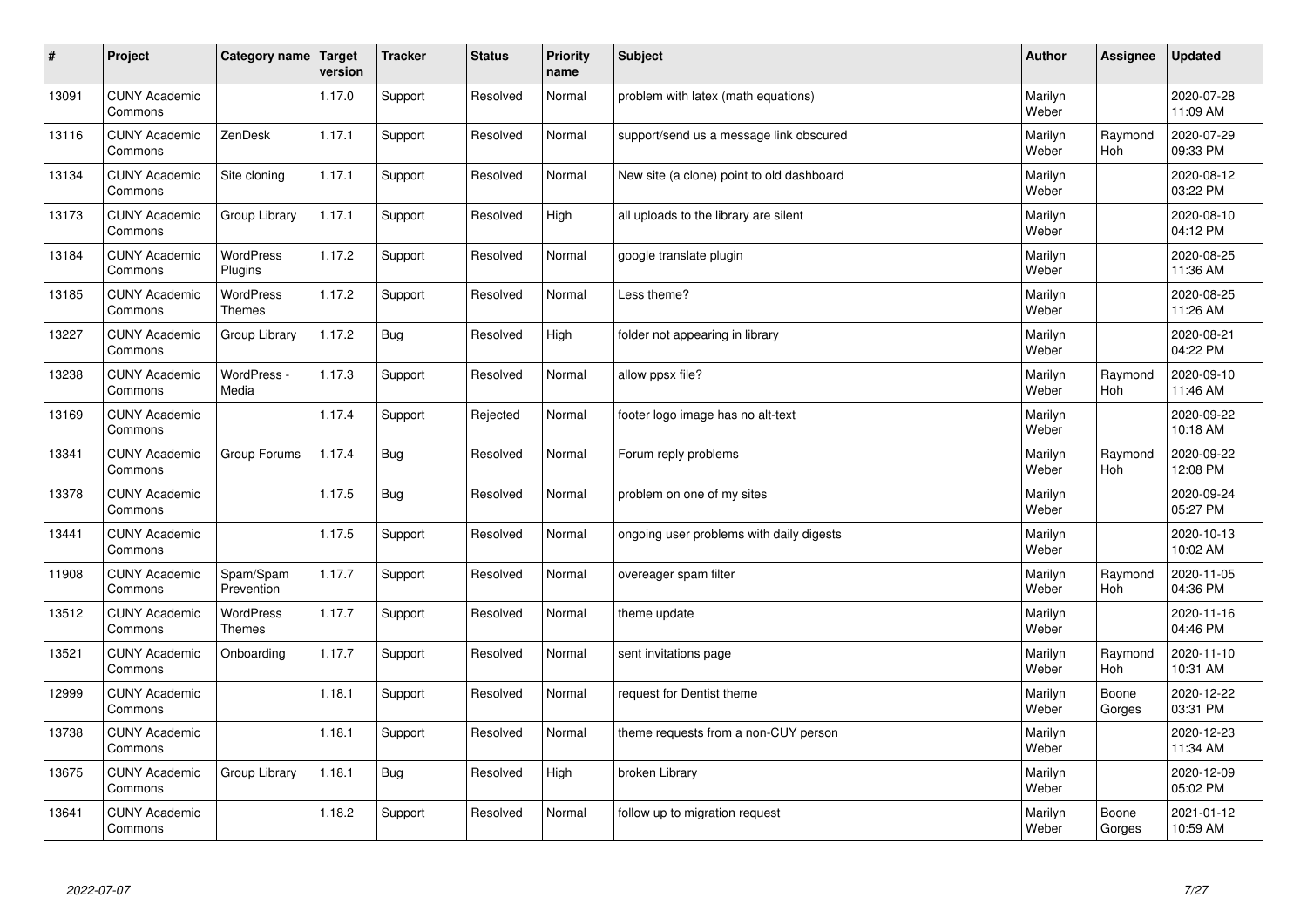| $\sharp$ | Project                         | Category name   Target             | version | <b>Tracker</b> | <b>Status</b> | <b>Priority</b><br>name | <b>Subject</b>                                                                          | <b>Author</b>    | Assignee              | <b>Updated</b>         |
|----------|---------------------------------|------------------------------------|---------|----------------|---------------|-------------------------|-----------------------------------------------------------------------------------------|------------------|-----------------------|------------------------|
| 13783    | <b>CUNY Academic</b><br>Commons |                                    | 1.18.2  | Support        | Resolved      | Normal                  | new CUNY OneSearch url                                                                  | Marilyn<br>Weber |                       | 2021-01-14<br>04:53 PM |
| 13741    | <b>CUNY Academic</b><br>Commons | <b>WordPress</b><br>Plugins        | 1.18.3  | Support        | Resolved      | Normal                  | Ensemble Video Plugin                                                                   | Marilyn<br>Weber |                       | 2021-01-26<br>04:43 PM |
| 13827    | <b>CUNY Academic</b><br>Commons | Group Forums                       | 1.18.3  | Bug            | Resolved      | Normal                  | more forum post problems                                                                | Marilyn<br>Weber | Raymond<br>Hoh        | 2021-01-22<br>08:19 PM |
| 13841    | <b>CUNY Academic</b><br>Commons | <b>WordPress</b><br>Plugins        | 1.18.3  | Support        | Resolved      | Normal                  | Folders plugin request                                                                  | Marilyn<br>Weber | Boone<br>Gorges       | 2021-01-26<br>04:43 PM |
| 13846    | <b>CUNY Academic</b><br>Commons | <b>WordPress</b><br>Plugins        | 1.18.3  | Support        | Resolved      | Normal                  | Yoast SEO plugin problem                                                                | Marilyn<br>Weber |                       | 2021-01-19<br>05:34 PM |
| 13935    | <b>CUNY Academic</b><br>Commons | <b>WordPress</b><br><b>Plugins</b> | 1.18.4  | Support        | Resolved      | Low                     | Add Users sidebar widget not working                                                    | Marilyn<br>Weber |                       | 2021-02-09<br>11:05 AM |
| 13929    | <b>CUNY Academic</b><br>Commons |                                    | 1.18.4  | Support        | Resolved      | Normal                  | update error message                                                                    | Marilyn<br>Weber | Boone<br>Gorges       | 2021-02-09<br>11:05 AM |
| 13944    | <b>CUNY Academic</b><br>Commons | WordPress<br>Plugins               | 1.18.4  | Support        | Resolved      | Normal                  | 3D FlipBook request                                                                     | Marilyn<br>Weber |                       | 2021-02-09<br>11:05 AM |
| 13947    | <b>CUNY Academic</b><br>Commons | WordPress<br>Plugins               | 1.18.4  | Bug            | Resolved      | Normal                  | Elementor plugin problem                                                                | Marilyn<br>Weber | Raymond<br>Hoh        | 2021-02-08<br>09:34 PM |
| 13958    | <b>CUNY Academic</b><br>Commons |                                    | 1.18.4  | Support        | Resolved      | Normal                  | calendar widget problem                                                                 | Marilyn<br>Weber |                       | 2021-02-09<br>11:05 AM |
| 13878    | <b>CUNY Academic</b><br>Commons | Group cloning                      | 1.18.4  | Support        | Resolved      | High                    | When creating Group $+$ Site and choosing 'Clone existing', cannot<br>advance to step 2 | Marilyn<br>Weber | Jeremy<br>Felt        | 2021-02-02<br>11:02 AM |
| 14012    | <b>CUNY Academic</b><br>Commons | <b>WordPress</b><br>Plugins        | 1.18.5  | Support        | Resolved      | Normal                  | Open External Links in a New Window plugin?                                             | Marilyn<br>Weber | Boone<br>Gorges       | 2021-03-02<br>02:07 PM |
| 14019    | <b>CUNY Academic</b><br>Commons | <b>WordPress</b><br>Plugins        | 1.18.5  | <b>Bug</b>     | Resolved      | Normal                  | smorales.commons.gc.cuny.edu                                                            | Marilyn<br>Weber | Boone<br>Gorges       | 2021-02-23<br>11:06 AM |
| 14129    | <b>CUNY Academic</b><br>Commons | Onboarding                         | 1.18.6  | Support        | Resolved      | Normal                  | can only see some invites sent                                                          | Marilyn<br>Weber | Raymond<br><b>Hoh</b> | 2021-04-09<br>09:00 AM |
| 14077    | <b>CUNY Academic</b><br>Commons | WordPress<br>Plugins               | 1.18.7  | Support        | Resolved      | Normal                  | Elementor Pro plugin for the slider                                                     | Marilyn<br>Weber | Raymond<br><b>Hoh</b> | 2021-03-23<br>11:43 AM |
| 14246    | <b>CUNY Academic</b><br>Commons |                                    | 1.18.8  | Support        | Resolved      | Normal                  | 'Weekly jQuery Migrate Status Update"                                                   | Marilyn<br>Weber |                       | 2021-04-13<br>11:08 AM |
| 14270    | <b>CUNY Academic</b><br>Commons | WordPress<br>Themes                | 1.18.8  | Support        | Resolved      | Normal                  | grid theme?                                                                             | Marilyn<br>Weber |                       | 2021-04-13<br>11:20 AM |
| 14304    | <b>CUNY Academic</b><br>Commons | Group Library                      | 1.18.8  | Bug            | Resolved      | Normal                  | Library items change folders when adding subsequent items in new<br>folders             | Marilyn<br>Weber | Boone<br>Gorges       | 2021-04-13<br>11:21 AM |
| 14265    | <b>CUNY Academic</b><br>Commons | <b>WordPress</b><br>Plugins        | 1.18.10 | Support        | Resolved      | Normal                  | separate the tag cloud in the blog sidebar                                              | Marilyn<br>Weber | Boone<br>Gorges       | 2021-05-12<br>05:19 PM |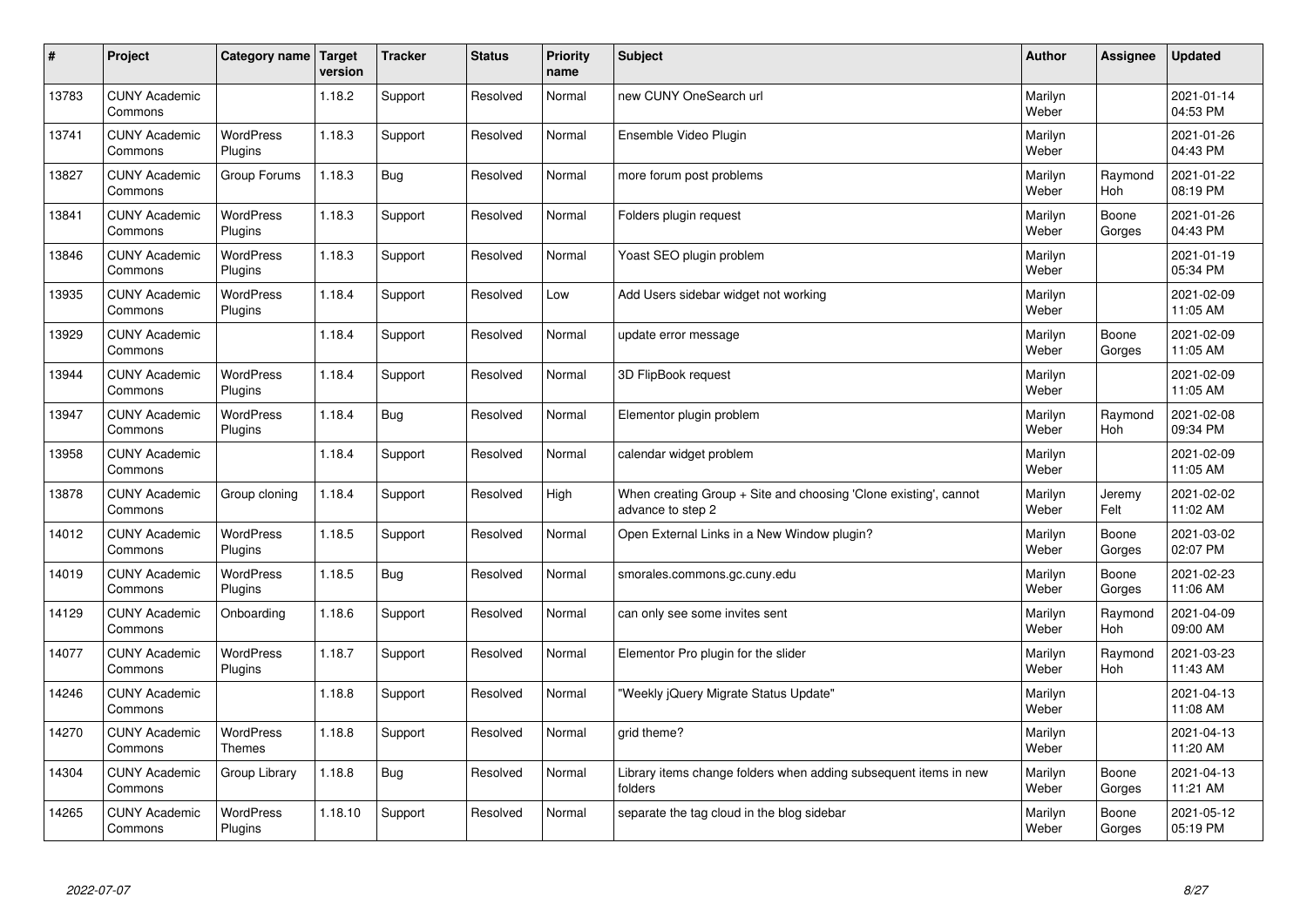| #     | Project                         | Category name   Target            | version | <b>Tracker</b> | <b>Status</b>        | <b>Priority</b><br>name | <b>Subject</b>                                                                          | <b>Author</b>    | Assignee              | <b>Updated</b>         |
|-------|---------------------------------|-----------------------------------|---------|----------------|----------------------|-------------------------|-----------------------------------------------------------------------------------------|------------------|-----------------------|------------------------|
| 14410 | <b>CUNY Academic</b><br>Commons |                                   | 1.18.10 | <b>Bug</b>     | Resolved             | Normal                  | events calendar problem?                                                                | Marilyn<br>Weber |                       | 2021-05-10<br>04:45 PM |
| 14411 | <b>CUNY Academic</b><br>Commons | <b>WordPress</b><br><b>Themes</b> | 1.18.10 | <b>Bug</b>     | Resolved             | Normal                  | logo problems                                                                           | Marilyn<br>Weber |                       | 2021-05-03<br>04:37 PM |
| 14509 | <b>CUNY Academic</b><br>Commons | <b>WordPress</b><br>Plugins       | 1.18.12 | <b>Bug</b>     | Resolved             | Normal                  | Elementor Editor problem                                                                | Marilyn<br>Weber |                       | 2021-06-08<br>09:55 AM |
| 14534 | <b>CUNY Academic</b><br>Commons | <b>WordPress</b><br>Plugins       | 1.18.12 | Support        | Resolved             | Normal                  | Share This Image plugin?                                                                | Marilyn<br>Weber |                       | 2021-06-08<br>11:50 AM |
| 14526 | <b>CUNY Academic</b><br>Commons | Registration                      | 1.18.12 | <b>Bug</b>     | Resolved             | High                    | registration interface won't show a space to enter nonCUNY code                         | Marilyn<br>Weber |                       | 2021-06-03<br>04:02 PM |
| 14734 | <b>CUNY Academic</b><br>Commons | <b>WordPress</b><br><b>Themes</b> | 1.18.18 | Support        | Resolved             | Normal                  | missing section of Sujatha Fernandes' site                                              | Marilyn<br>Weber | Raymond<br>Hoh        | 2021-09-06<br>04:15 PM |
| 14799 | <b>CUNY Academic</b><br>Commons |                                   | 1.18.19 | Support        | Resolved             | High                    | install the official Classic Widgets?                                                   | Marilyn<br>Weber |                       | 2021-09-22<br>02:17 PM |
| 14885 | <b>CUNY Academic</b><br>Commons | WordPress<br>Plugins              | 1.18.22 | <b>Bug</b>     | Resolved             | Normal                  | Long Loading Times -- Wordpress Admin Site                                              | Marilyn<br>Weber | Raymond<br><b>Hoh</b> | 2021-10-26<br>12:28 PM |
| 14889 | <b>CUNY Academic</b><br>Commons | Events                            | 1.19.0  | Support        | Resolved             | Normal                  | events in group - can they be edited by all admins?                                     | Marilyn<br>Weber | Raymond<br>Hoh        | 2021-12-13<br>03:31 PM |
| 15211 | <b>CUNY Academic</b><br>Commons | <b>Blogs</b><br>(BuddyPress)      | 1.19.2  | Support        | Resolved             | Normal                  | No good error reporting for already-used domain name when creating a<br>site in Firefox | Marilyn<br>Weber | Boone<br>Gorges       | 2022-01-25<br>11:33 AM |
| 15241 | <b>CUNY Academic</b><br>Commons | Onboarding                        | 1.19.3  | Design/UX      | Resolved             | Normal                  | white on gray                                                                           | Marilyn<br>Weber | Boone<br>Gorges       | 2022-02-08<br>02:38 PM |
| 15545 | <b>CUNY Academic</b><br>Commons | WordPress<br>Plugins              | 1.19.5  | Feature        | Resolved             | Normal                  | "ZI Hide Featured Image" plugin request                                                 | Marilyn<br>Weber | Boone<br>Gorges       | 2022-03-09<br>10:09 AM |
| 15654 | <b>CUNY Academic</b><br>Commons | <b>WordPress</b><br>Plugins       | 1.19.6  | Support        | Resolved             | Normal                  | Numerous Copies of Events showing up                                                    | Marilyn<br>Weber | Boone<br>Gorges       | 2022-03-22<br>11:30 AM |
| 16198 | <b>CUNY Academic</b><br>Commons |                                   | 2.0.1   | <b>Bug</b>     | Resolved             | Normal                  | Change role to                                                                          | Marilyn<br>Weber | Boone<br>Gorges       | 2022-06-14<br>11:35 AM |
| 15978 | <b>CUNY Academic</b><br>Commons | WordPress -<br>Media              | 2.0.2   | Support        | Resolved             | Normal                  | tex files?                                                                              | Marilyn<br>Weber | Raymond<br>Hoh        | 2022-06-28<br>09:09 PM |
| 16172 | <b>CUNY Academic</b><br>Commons | WordPress<br>(misc)               | 2.0.2   | <b>Bug</b>     | Resolved             | Normal                  | "Lost your password" link not in error messge                                           | Marilyn<br>Weber | Raymond<br>Hoh        | 2022-06-14<br>09:21 PM |
| 16291 | <b>CUNY Academic</b><br>Commons | Site cloning                      | 2.0.2   | Support        | Resolved             | Normal                  | Images coming up blank in Media Library                                                 | Marilyn<br>Weber | Raymond<br>Hoh        | 2022-06-29<br>11:31 AM |
| 15169 | <b>CUNY Academic</b><br>Commons |                                   | 2.0.3   | Support        | Reporter<br>Feedback | Normal                  | new Prelude website zipfiles for custom theme and other files.                          | Marilyn<br>Weber |                       | 2022-06-29<br>11:32 AM |
| 15655 | <b>CUNY Academic</b><br>Commons |                                   | 2.0.3   | Support        | Reporter<br>Feedback | Normal                  | Event Aggregator plugin?                                                                | Marilyn<br>Weber |                       | 2022-06-29<br>11:32 AM |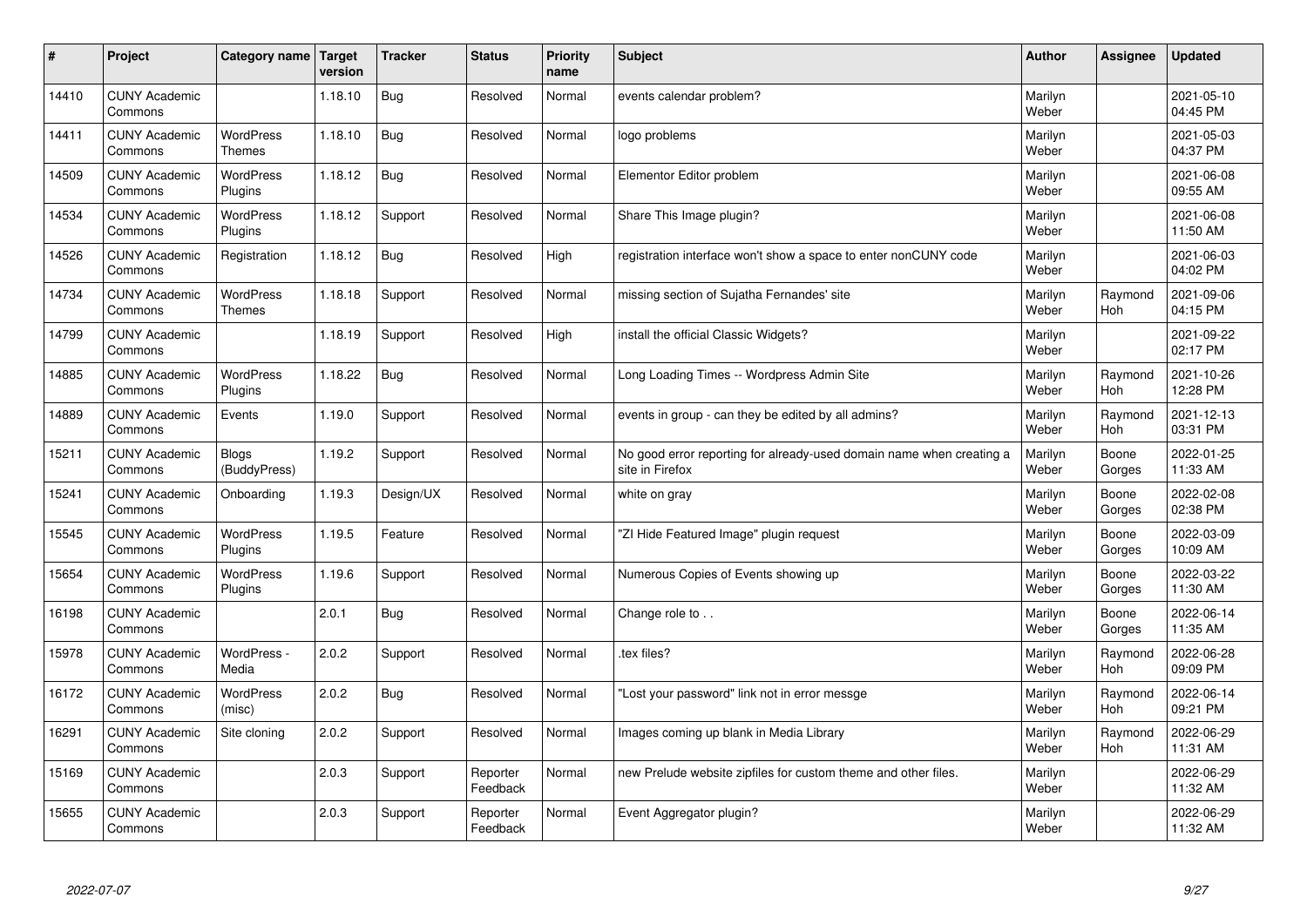| $\sharp$ | Project                         | Category name   Target            | version | <b>Tracker</b> | <b>Status</b> | Priority<br>name | <b>Subject</b>                                  | <b>Author</b>    | Assignee            | <b>Updated</b>         |
|----------|---------------------------------|-----------------------------------|---------|----------------|---------------|------------------|-------------------------------------------------|------------------|---------------------|------------------------|
| 5051     | <b>CUNY Academic</b><br>Commons | Social Paper                      |         | Feature        | Rejected      | Low              | Visual cues for comments (SP suggestion #2)     | Marilyn<br>Weber | Samantha<br>Raddatz | 2016-02-10<br>10:01 AM |
| 13201    | <b>CUNY Academic</b><br>Commons |                                   |         | Support        | Rejected      | Low              | PDF embedder                                    | Marilyn<br>Weber |                     | 2020-09-29<br>11:37 AM |
| 3093     | <b>CUNY Academic</b><br>Commons | <b>WordPress</b><br>Plugins       |         | Bug            | Rejected      | Normal           | <b>Custom Google Maps</b>                       | Marilyn<br>Weber | Boone<br>Gorges     | 2014-05-02<br>10:52 AM |
| 3116     | <b>CUNY Academic</b><br>Commons | <b>WordPress</b><br>(Permissions) |         | <b>Bug</b>     | Resolved      | Normal           | Updating the FAQ page                           | Marilyn<br>Weber | Boone<br>Gorges     | 2014-04-01<br>10:12 PM |
| 3136     | <b>CUNY Academic</b><br>Commons | <b>WordPress</b><br>Plugins       |         | Bug            | Rejected      | Normal           | The Easy Rotator                                | Marilyn<br>Weber | Boone<br>Gorges     | 2014-04-01<br>10:26 PM |
| 3673     | <b>CUNY Academic</b><br>Commons |                                   |         | Bug            | Rejected      | Normal           | CBox pagination issue with the Wiki             | Marilyn<br>Weber |                     | 2014-11-20<br>04:08 PM |
| 3674     | <b>CUNY Academic</b><br>Commons |                                   |         | <b>Bug</b>     | Rejected      | Normal           | CBox pagination issue with the Wiki             | Marilyn<br>Weber |                     | 2014-11-20<br>05:03 PM |
| 4013     | <b>CUNY Academic</b><br>Commons |                                   |         | <b>Bug</b>     | Duplicate     | Normal           | Math question?                                  | Marilyn<br>Weber |                     | 2015-04-22<br>04:05 PM |
| 4834     | <b>CUNY Academic</b><br>Commons | <b>Blogs</b><br>(BuddyPress)      |         | Bug            | Resolved      | Normal           | Admin invite problem                            | Marilyn<br>Weber | Boone<br>Gorges     | 2015-11-13<br>12:25 PM |
| 5072     | <b>CUNY Academic</b><br>Commons |                                   |         | Feature        | Duplicate     | Normal           | redirect shortcode handler                      | Marilyn<br>Weber | Boone<br>Gorges     | 2016-01-07<br>12:34 PM |
| 5184     | <b>CUNY Academic</b><br>Commons | Social Paper                      |         | Bug            | Rejected      | Normal           | Problem linking SP to a group                   | Marilyn<br>Weber | Boone<br>Gorges     | 2016-02-21<br>12:27 PM |
| 5834     | <b>CUNY Academic</b><br>Commons |                                   |         | <b>Bug</b>     | Resolved      | Normal           | My access to cdev                               | Marilyn<br>Weber | Boone<br>Gorges     | 2016-07-25<br>03:12 PM |
| 5988     | <b>CUNY Academic</b><br>Commons | Support                           |         | Support        | Rejected      | Normal           | Forbidden error when trying to join             | Marilyn<br>Weber | Boone<br>Gorges     | 2016-09-08<br>01:42 PM |
| 6118     | <b>CUNY Academic</b><br>Commons | cuny.is                           |         | Feature        | Resolved      | Normal           | Cuny. Is request from Javier Otero Peña         | Marilyn<br>Weber | Sarah<br>Morgano    | 2016-10-04<br>07:02 PM |
| 6175     | <b>CUNY Academic</b><br>Commons | Account<br>settings               |         | Support        | Resolved      | Normal           | Email address (user cannot access old)          | Marilyn<br>Weber | Matt Gold           | 2016-11-29<br>06:31 PM |
| 6313     | <b>CUNY Academic</b><br>Commons | Groups (misc)                     |         | Bug            | Duplicate     | Normal           | group member no longer in group, can't rejoin.  | Marilyn<br>Weber |                     | 2016-10-14<br>09:27 PM |
| 6338     | <b>CUNY Academic</b><br>Commons |                                   |         | Bug            | Rejected      | Normal           | Multiple email notifications for each blog post | Marilyn<br>Weber | Boone<br>Gorges     | 2016-10-18<br>08:45 PM |
| 6575     | <b>CUNY Academic</b><br>Commons | Groups (misc)                     |         | <b>Bug</b>     | Rejected      | Normal           | No papers link for the group "social paper"     | Marilyn<br>Weber |                     | 2016-11-02<br>10:39 PM |
| 6893     | <b>CUNY Academic</b><br>Commons | Group Forums                      |         | <b>Bug</b>     | Resolved      | Normal           | Forum for CUNY Academic Commons Team is gone    | Marilyn<br>Weber | Boone<br>Gorges     | 2016-12-01<br>08:08 AM |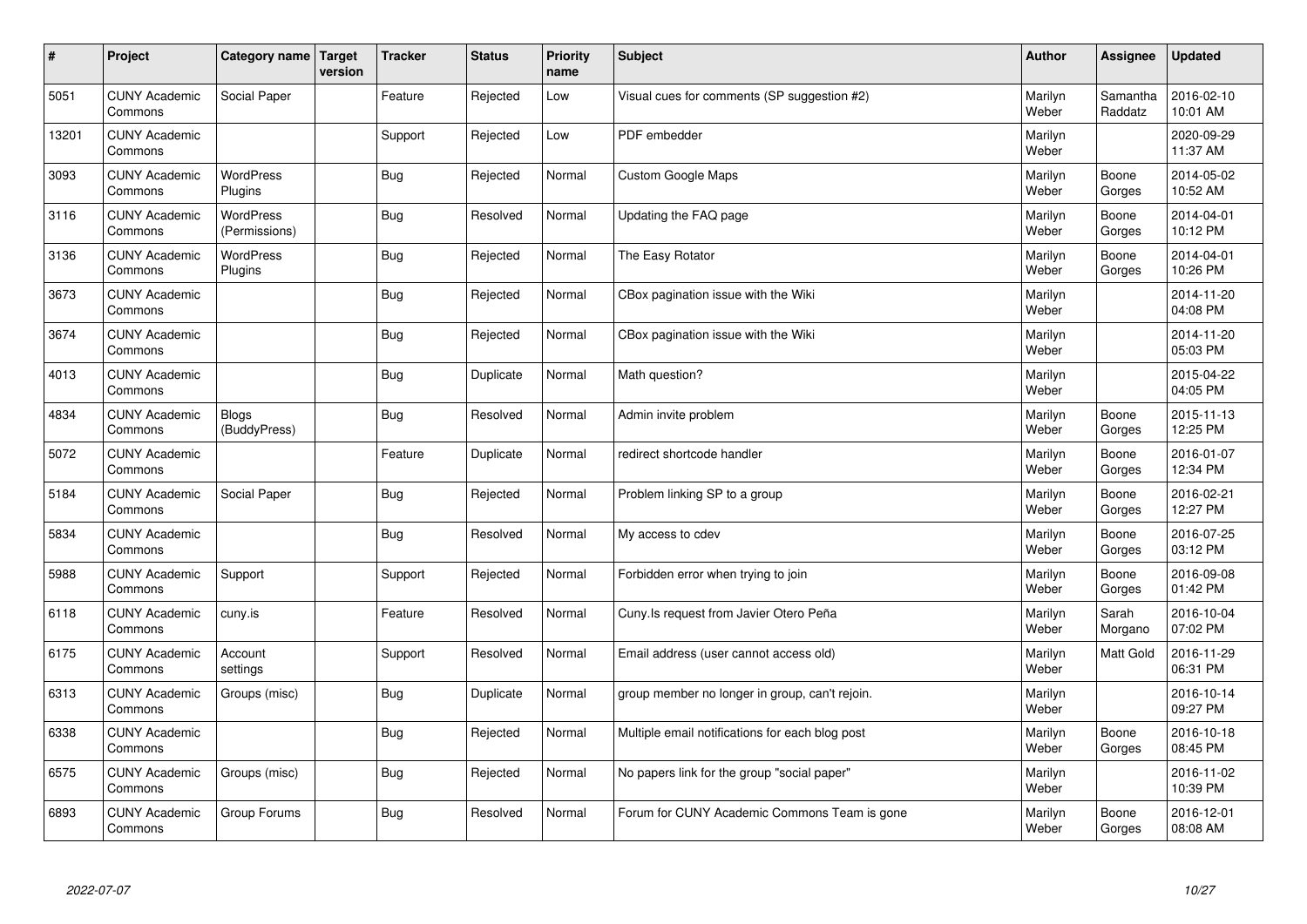| $\sharp$ | Project                         | Category name   Target        | version | <b>Tracker</b> | <b>Status</b> | <b>Priority</b><br>name | <b>Subject</b>                                           | <b>Author</b>    | Assignee         | <b>Updated</b>         |
|----------|---------------------------------|-------------------------------|---------|----------------|---------------|-------------------------|----------------------------------------------------------|------------------|------------------|------------------------|
| 7376     | <b>CUNY Academic</b><br>Commons | Email<br><b>Notifications</b> |         | Bug            | Rejected      | Normal                  | automatic forwarding of blog posts not working           | Marilyn<br>Weber | Boone<br>Gorges  | 2017-05-01<br>10:36 PM |
| 7668     | <b>CUNY Academic</b><br>Commons | WordPress<br>Plugins          |         | Support        | Rejected      | Normal                  | Iframes question                                         | Marilyn<br>Weber |                  | 2017-04-11<br>09:29 PM |
| 7803     | <b>CUNY Academic</b><br>Commons |                               |         | Bug            | Resolved      | Normal                  | user email change                                        | Marilyn<br>Weber |                  | 2017-03-16<br>11:58 AM |
| 8195     | <b>CUNY Academic</b><br>Commons |                               |         | Support        | Rejected      | Normal                  | possible to make the Profile pic semi-hidden?            | Marilyn<br>Weber |                  | 2017-05-24<br>11:00 PM |
| 8693     | <b>CUNY Academic</b><br>Commons | <b>WordPress</b><br>Plugins   |         | Support        | Resolved      | Normal                  | Existing blog wants to replace Mailpoet with Newsletters | Marilyn<br>Weber |                  | 2017-09-12<br>02:24 PM |
| 8726     | <b>CUNY Academic</b><br>Commons |                               |         | Support        | Resolved      | Normal                  | Redirect problem                                         | Marilyn<br>Weber |                  | 2017-09-21<br>12:14 PM |
| 9033     | <b>CUNY Academic</b><br>Commons |                               |         | Support        | Rejected      | Normal                  | Site search terms                                        | Marilyn<br>Weber |                  | 2017-12-22<br>01:10 PM |
| 9131     | <b>CUNY Academic</b><br>Commons |                               |         | Support        | Resolved      | Normal                  | webrecorder.io via Firefox                               | Marilyn<br>Weber |                  | 2018-01-29<br>11:11 AM |
| 9133     | <b>CUNY Academic</b><br>Commons |                               |         | Support        | Duplicate     | Normal                  | webrecorder.io                                           | Marilyn<br>Weber |                  | 2018-01-29<br>10:34 AM |
| 9275     | <b>CUNY Academic</b><br>Commons |                               |         | Support        | Rejected      | Normal                  | soft chalk page?                                         | Marilyn<br>Weber | Boone<br>Gorges  | 2018-04-09<br>10:37 AM |
| 9470     | <b>CUNY Academic</b><br>Commons |                               |         | <b>Bug</b>     | Resolved      | Normal                  | Users not appearing via "Add New"                        | Marilyn<br>Weber |                  | 2018-03-22<br>07:44 PM |
| 9477     | <b>CUNY Academic</b><br>Commons | Account<br>settings           |         | Support        | Resolved      | Normal                  | email change request                                     | Marilyn<br>Weber | <b>Matt Gold</b> | 2018-03-24<br>08:53 AM |
| 9587     | <b>CUNY Academic</b><br>Commons |                               |         | Support        | Rejected      | Normal                  | possible request for the "PDF Poster" plugin             | Marilyn<br>Weber |                  | 2018-04-24<br>10:52 AM |
| 9659     | <b>CUNY Academic</b><br>Commons | Account<br>settings           |         | Support        | Resolved      | Normal                  | user email change                                        | Marilyn<br>Weber | Matt Gold        | 2018-04-24<br>12:08 PM |
| 9684     | <b>CUNY Academic</b><br>Commons |                               |         | Support        | Rejected      | Normal                  | SEO cleanup for newlaborforum.cuny.edu                   | Marilyn<br>Weber |                  | 2018-04-30<br>10:29 AM |
| 9787     | <b>CUNY Academic</b><br>Commons | Registration                  |         | Support        | Resolved      | Normal                  | email change request                                     | Marilyn<br>Weber | <b>Matt Gold</b> | 2018-05-16<br>09:55 PM |
| 9834     | <b>CUNY Academic</b><br>Commons |                               |         | Support        | Duplicate     | Normal                  | add a "like" function                                    | Marilyn<br>Weber |                  | 2018-05-25<br>10:38 AM |
| 9885     | <b>CUNY Academic</b><br>Commons |                               |         | Support        | Rejected      | Normal                  | Publications field problem                               | Marilyn<br>Weber |                  | 2018-06-06<br>01:18 PM |
| 9928     | <b>CUNY Academic</b><br>Commons | Account<br>settings           |         | Support        | Resolved      | Normal                  | email change request from former student                 | Marilyn<br>Weber | <b>Matt Gold</b> | 2018-06-14<br>10:20 AM |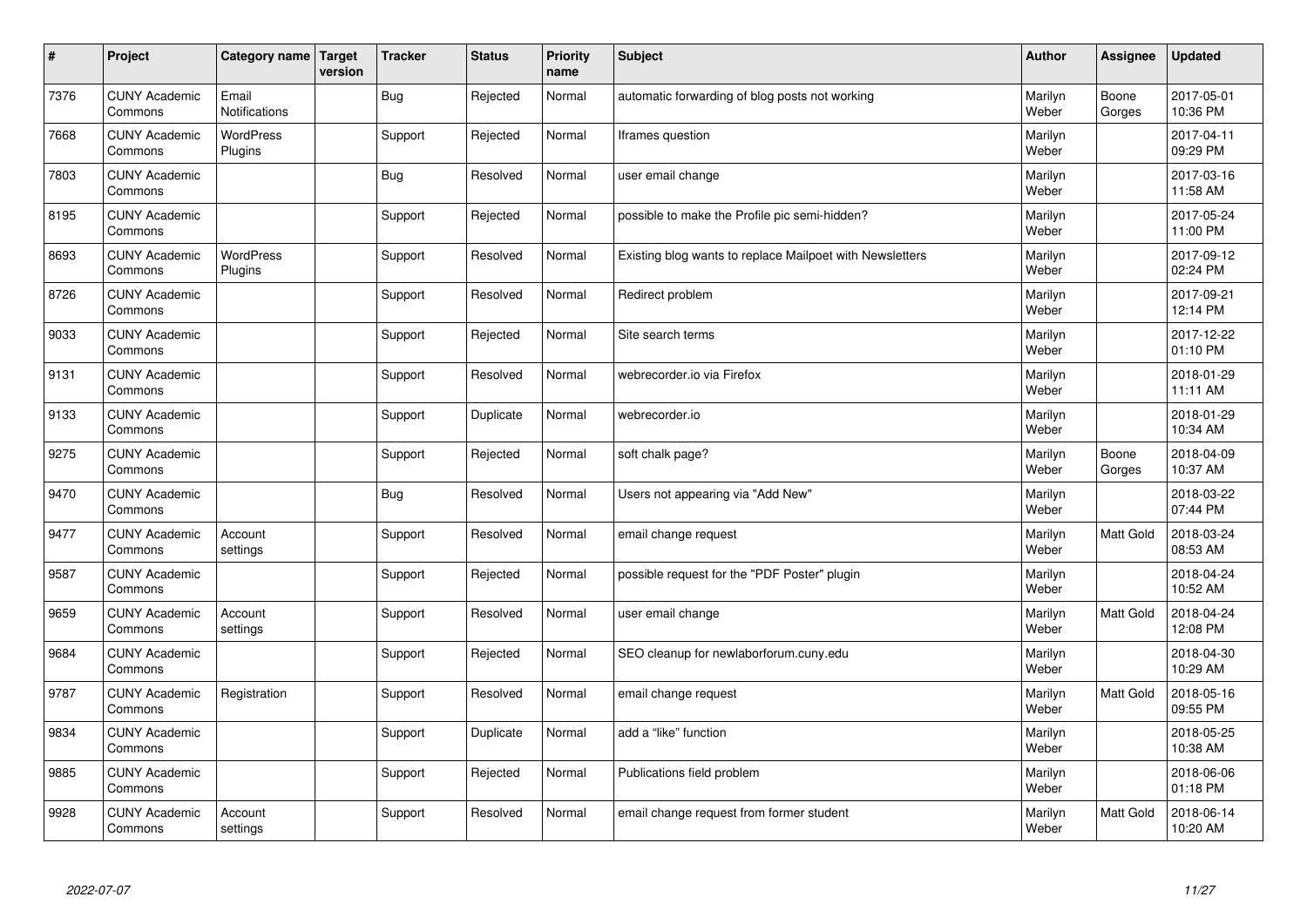| $\vert$ # | Project                         | Category name   Target     | version | <b>Tracker</b> | <b>Status</b> | <b>Priority</b><br>name | <b>Subject</b>                                                                 | <b>Author</b>    | Assignee         | <b>Updated</b>         |
|-----------|---------------------------------|----------------------------|---------|----------------|---------------|-------------------------|--------------------------------------------------------------------------------|------------------|------------------|------------------------|
| 10227     | <b>CUNY Academic</b><br>Commons |                            |         | Support        | Resolved      | Normal                  | user incorrectly entered her email address                                     | Marilyn<br>Weber | Matt Gold        | 2018-08-26<br>08:55 PM |
| 10256     | <b>CUNY Academic</b><br>Commons |                            |         | Support        | Resolved      | Normal                  | email change requested                                                         | Marilyn<br>Weber | <b>Matt Gold</b> | 2018-08-29<br>02:52 PM |
| 10260     | <b>CUNY Academic</b><br>Commons |                            |         | <b>Bug</b>     | Rejected      | Normal                  | bad activation email                                                           | Marilyn<br>Weber |                  | 2018-08-30<br>01:25 PM |
| 10266     | <b>CUNY Academic</b><br>Commons |                            |         | Support        | Resolved      | Normal                  | GC email change requested                                                      | Marilyn<br>Weber | Matt Gold        | 2018-08-30<br>03:07 PM |
| 10562     | <b>CUNY Academic</b><br>Commons |                            |         | Bug            | Rejected      | Normal                  | Commons is down                                                                | Marilyn<br>Weber |                  | 2018-10-23<br>10:49 AM |
| 10850     | <b>CUNY Academic</b><br>Commons |                            |         | Support        | Rejected      | Normal                  | Gravity form being resent                                                      | Marilyn<br>Weber |                  | 2018-12-20<br>10:18 PM |
| 10932     | <b>CUNY Academic</b><br>Commons |                            |         | Support        | Resolved      | Normal                  | add me as admin to meenaalexander.com                                          | Marilyn<br>Weber | <b>Matt Gold</b> | 2019-01-09<br>02:12 PM |
| 11267     | <b>CUNY Academic</b><br>Commons |                            |         | Support        | Rejected      | Normal                  | signing up with a nonCUNY signup code from the Register page                   | Marilyn<br>Weber |                  | 2019-03-26<br>03:00 PM |
| 11912     | <b>CUNY Academic</b><br>Commons |                            |         | Support        | Resolved      | Normal                  | influence search results?                                                      | Marilyn<br>Weber |                  | 2020-02-11<br>10:51 AM |
| 12205     | <b>CUNY Academic</b><br>Commons |                            |         | Support        | Rejected      | Normal                  | possible update to the 2019 theme?                                             | Marilyn<br>Weber |                  | 2020-01-14<br>12:08 PM |
| 12334     | <b>CUNY Academic</b><br>Commons |                            |         | Support        | Resolved      | Normal                  | request for a Redmine account                                                  | Marilyn<br>Weber | Matt Gold        | 2020-01-30<br>12:01 PM |
| 12346     | <b>CUNY Academic</b><br>Commons | Redmine                    |         | Support        | Resolved      | Normal                  | another Redmine request                                                        | Marilyn<br>Weber | Matt Gold        | 2020-01-30<br>08:20 PM |
| 12861     | <b>CUNY Academic</b><br>Commons |                            |         | Support        | Resolved      | Normal                  | trouble with YouTube                                                           | Marilyn<br>Weber | Raymond<br>Hoh   | 2020-06-09<br>11:16 AM |
| 12986     | <b>CUNY Academic</b><br>Commons |                            |         | Support        | Rejected      | Normal                  | Someone is trying to create accounts using random CUNY entity emails           | Marilyn<br>Weber |                  | 2020-07-02<br>09:47 PM |
| 13012     | <b>CUNY Academic</b><br>Commons | <b>WordPress</b><br>(misc) |         | Support        | Rejected      | Normal                  | icon image associated with the teaching template's Creative Commons<br>License | Marilyn<br>Weber | Raymond<br>Hoh   | 2020-08-25<br>10:56 AM |
| 13121     | <b>CUNY Academic</b><br>Commons |                            |         | Support        | Rejected      | Normal                  | embed a DropBox Paper file                                                     | Marilyn<br>Weber |                  | 2020-08-25<br>10:56 AM |
| 13160     | <b>CUNY Academic</b><br>Commons |                            |         | Support        | Rejected      | Normal                  | site not working on iphone                                                     | Marilyn<br>Weber |                  | 2020-08-25<br>10:58 AM |
| 13217     | <b>CUNY Academic</b><br>Commons |                            |         | Support        | Rejected      | Normal                  | upload recordings of our past webinars?                                        | Marilyn<br>Weber |                  | 2020-08-25<br>07:56 AM |
| 13288     | <b>CUNY Academic</b><br>Commons |                            |         | Support        | Abandoned     | Normal                  | log in problems on iPhone 6                                                    | Marilyn<br>Weber |                  | 2020-10-27<br>10:26 AM |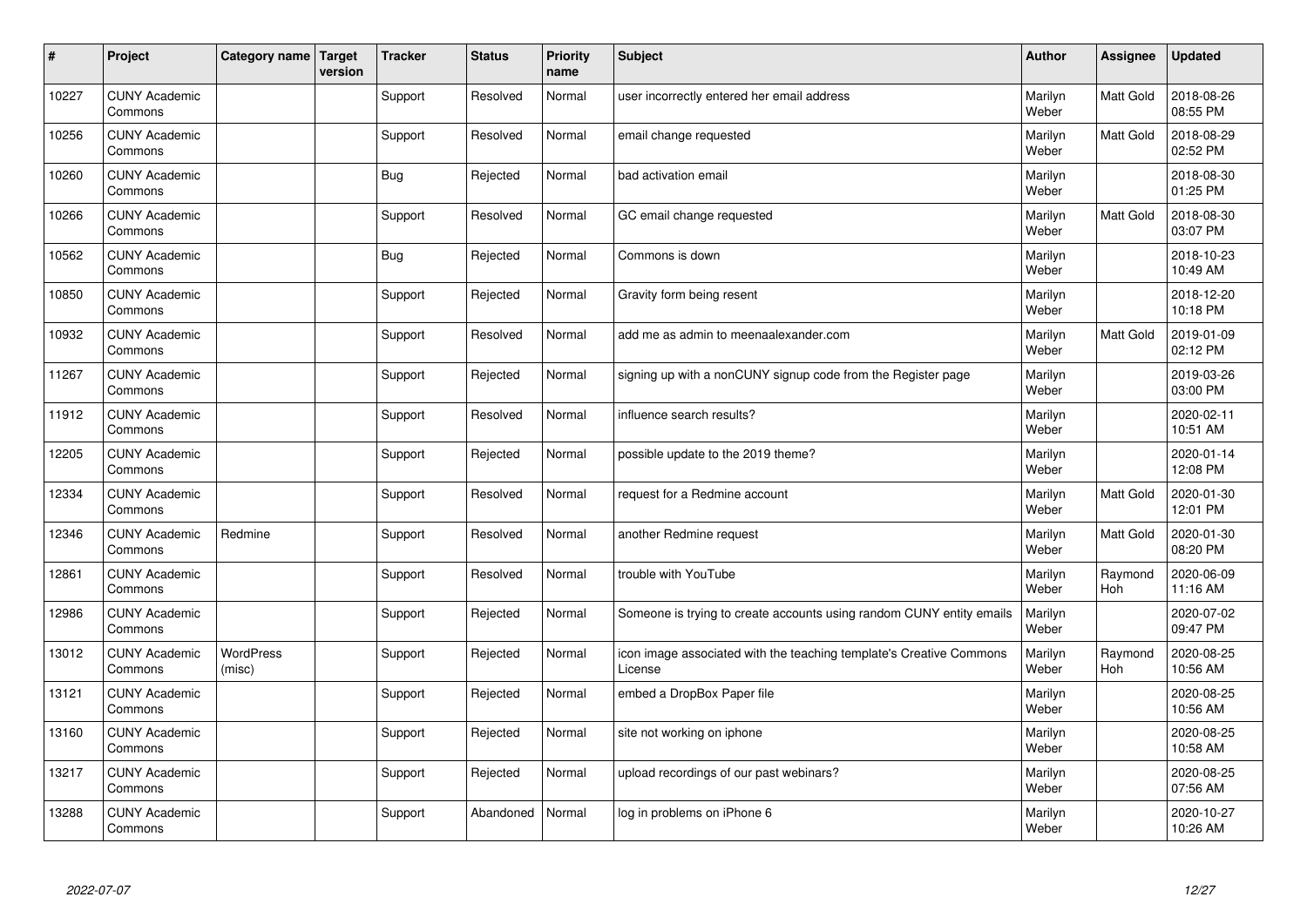| #     | Project                         | Category name Target | version | <b>Tracker</b> | <b>Status</b>        | <b>Priority</b><br>name | <b>Subject</b>                                                  | <b>Author</b>    | <b>Assignee</b> | <b>Updated</b>         |
|-------|---------------------------------|----------------------|---------|----------------|----------------------|-------------------------|-----------------------------------------------------------------|------------------|-----------------|------------------------|
| 13584 | <b>CUNY Academic</b><br>Commons |                      |         | Support        | Abandoned            | Normal                  | Graphy theme question                                           | Marilyn<br>Weber |                 | 2021-09-14<br>10:41 AM |
| 13596 | <b>CUNY Academic</b><br>Commons |                      |         | Support        | Abandoned            | Normal                  | invited as Author but show as Contributor                       | Marilyn<br>Weber |                 | 2021-09-14<br>10:41 AM |
| 13637 | <b>CUNY Academic</b><br>Commons |                      |         | Support        | Abandoned            | Normal                  | All-in-One Migration plugin request                             | Marilyn<br>Weber |                 | 2020-12-08<br>10:46 AM |
| 13826 | <b>CUNY Academic</b><br>Commons |                      |         | Support        | Resolved             | Normal                  | January 14th                                                    | Marilyn<br>Weber |                 | 2021-01-26<br>04:26 PM |
| 13916 | <b>CUNY Academic</b><br>Commons |                      |         | Support        | Rejected             | Normal                  | <b>Custom Sidebars</b>                                          | Marilyn<br>Weber |                 | 2021-02-23<br>10:45 AM |
| 14016 | <b>CUNY Academic</b><br>Commons |                      |         | Support        | Rejected             | Normal                  | PDFs not downloading                                            | Marilyn<br>Weber |                 | 2021-02-22<br>11:00 AM |
| 14148 | <b>CUNY Academic</b><br>Commons |                      |         | Support        | Abandoned            | Normal                  | post notification problem                                       | Marilyn<br>Weber |                 | 2021-09-14<br>10:43 AM |
| 14242 | <b>CUNY Academic</b><br>Commons |                      |         | Support        | Resolved             | Normal                  | LAILAC site missing content                                     | Marilyn<br>Weber |                 | 2021-03-27<br>08:40 AM |
| 14360 | <b>CUNY Academic</b><br>Commons |                      |         | Support        | Rejected             | Normal                  | danielgerouldarchives.org?                                      | Marilyn<br>Weber |                 | 2021-04-27<br>10:42 AM |
| 14389 | <b>CUNY Academic</b><br>Commons |                      |         | Support        | Abandoned            | Normal                  | WebflowIO?                                                      | Marilyn<br>Weber |                 | 2021-09-14<br>10:45 AM |
| 14711 | <b>CUNY Academic</b><br>Commons |                      |         | Support        | Rejected             | Normal                  | Custom Facebook Feed plugin problem                             | Marilyn<br>Weber |                 | 2022-04-27<br>04:29 PM |
| 14784 | <b>CUNY Academic</b><br>Commons |                      |         | Support        | Reporter<br>Feedback | Normal                  | User report of logo problem when using Customizer theme         | Marilyn<br>Weber |                 | 2021-09-17<br>10:25 AM |
| 14850 | <b>CUNY Academic</b><br>Commons |                      |         | Support        | Abandoned            | Normal                  | brooklyn waterfront site "connection not secure"                | Marilyn<br>Weber |                 | 2022-04-27<br>04:56 PM |
| 14972 | <b>CUNY Academic</b><br>Commons |                      |         | Support        | Rejected             | Normal                  | Mailchimp plugin                                                | Marilyn<br>Weber |                 | 2021-11-17<br>02:13 PM |
| 14973 | <b>CUNY Academic</b><br>Commons |                      |         | Support        | Resolved             | Normal                  | Mail Poet                                                       | Marilyn<br>Weber |                 | 2021-12-06<br>10:20 AM |
| 15025 | <b>CUNY Academic</b><br>Commons |                      |         | Support        | Duplicate            | Normal                  | emails for all the papers on the commons that have been changed | Marilyn<br>Weber |                 | 2021-12-02<br>11:57 AM |
| 15045 | <b>CUNY Academic</b><br>Commons |                      |         | Support        | New                  | Normal                  | no result for KCeL in the search box on the commons             | Marilyn<br>Weber |                 | 2021-12-10<br>11:29 AM |
| 15120 | <b>CUNY Academic</b><br>Commons |                      |         | Support        | Resolved             | Normal                  | embed Zoom recordings in a post?                                | Marilyn<br>Weber |                 | 2021-12-29<br>08:15 AM |
| 15260 | <b>CUNY Academic</b><br>Commons |                      |         | Support        | Reporter<br>Feedback | Normal                  | Diacritical markings   European Stages                          | Marilyn<br>Weber |                 | 2022-02-04<br>08:16 AM |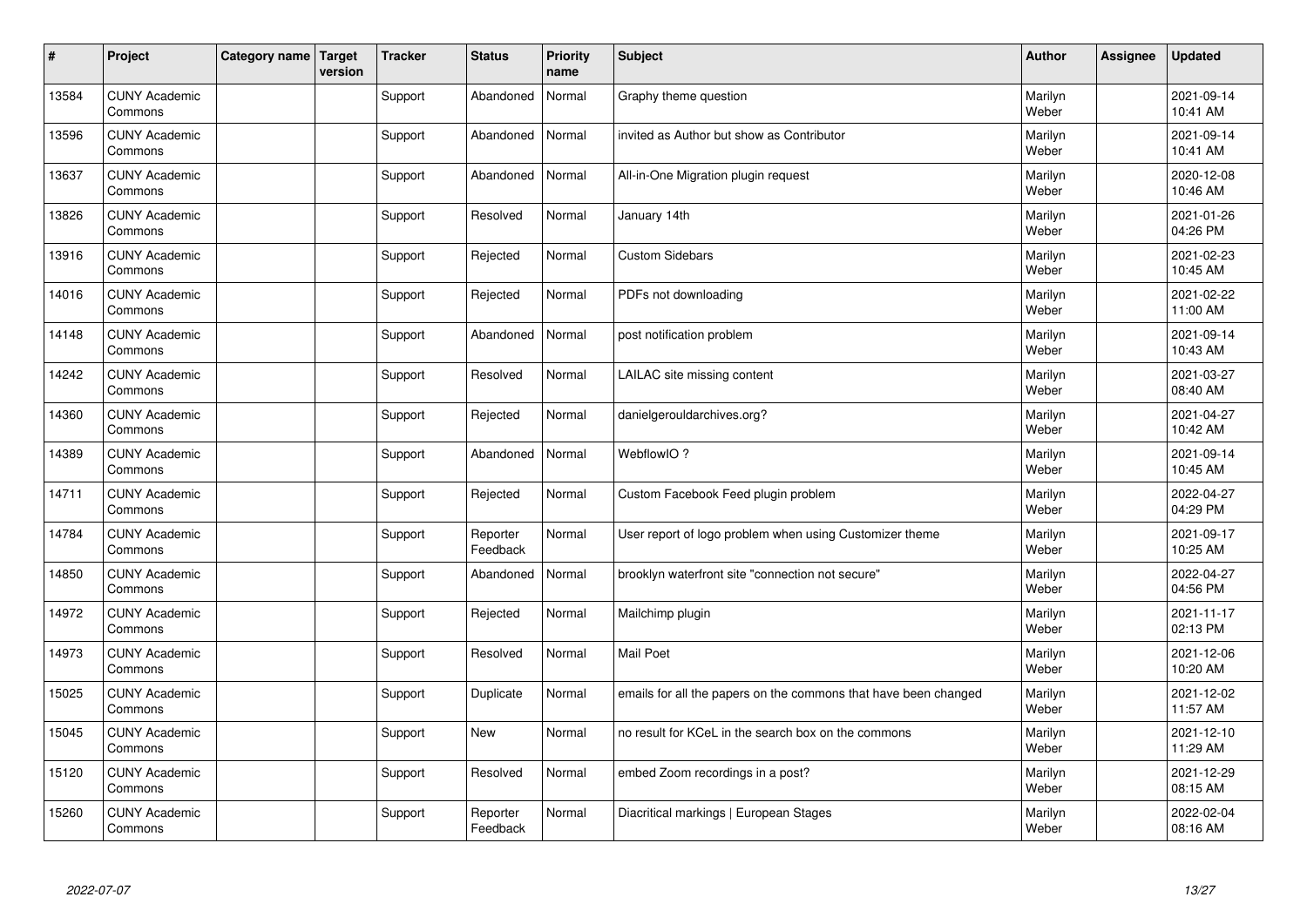| #     | Project                         | Category name   Target     | version           | <b>Tracker</b> | <b>Status</b>        | <b>Priority</b><br>name | <b>Subject</b>                                                | <b>Author</b>    | Assignee            | <b>Updated</b>         |
|-------|---------------------------------|----------------------------|-------------------|----------------|----------------------|-------------------------|---------------------------------------------------------------|------------------|---------------------|------------------------|
| 15266 | <b>CUNY Academic</b><br>Commons |                            |                   | Support        | Resolved             | Normal                  | Just an appreciation                                          | Marilyn<br>Weber |                     | 2022-02-07<br>10:42 AM |
| 15279 | <b>CUNY Academic</b><br>Commons |                            |                   | <b>Bug</b>     | Rejected             | Normal                  | big delay - cloning the history site                          | Marilyn<br>Weber |                     | 2022-02-09<br>01:49 PM |
| 15370 | <b>CUNY Academic</b><br>Commons |                            |                   | Support        | Reporter<br>Feedback | Normal                  | All-in-One Event Calendar?                                    | Marilyn<br>Weber |                     | 2022-02-17<br>11:03 AM |
| 15565 | <b>CUNY Academic</b><br>Commons |                            |                   | Support        | <b>New</b>           | Normal                  | Events - send updates to an email listserv                    | Marilyn<br>Weber |                     | 2022-03-10<br>01:06 PM |
| 16099 | <b>CUNY Academic</b><br>Commons |                            |                   | Support        | Reporter<br>Feedback | Normal                  | request for Newsletter Glue                                   | Marilyn<br>Weber |                     | 2022-05-13<br>12:14 PM |
| 16110 | <b>CUNY Academic</b><br>Commons |                            |                   | Support        | Reporter<br>Feedback | Normal                  | remove Creative Commons license from pages?                   | Marilyn<br>Weber | Raymond<br>Hoh      | 2022-05-17<br>06:11 PM |
| 6101  | <b>CUNY Academic</b><br>Commons | <b>Public Portfolio</b>    |                   | Bug            | Resolved             | High                    | Profile update problems                                       | Marilyn<br>Weber | Boone<br>Gorges     | 2016-12-01<br>03:50 PM |
| 6107  | <b>CUNY Academic</b><br>Commons |                            |                   | <b>Bug</b>     | Resolved             | High                    | site redirect?                                                | Marilyn<br>Weber | Boone<br>Gorges     | 2016-09-29<br>03:45 PM |
| 9276  | <b>CUNY Academic</b><br>Commons |                            |                   | <b>Bug</b>     | Resolved             | High                    | problem adding a member to a group - wrong username?          | Marilyn<br>Weber |                     | 2018-02-25<br>12:47 PM |
| 12393 | <b>CUNY Academic</b><br>Commons | <b>WordPress</b><br>(misc) |                   | Support        | Resolved             | High                    | size limit for files                                          | Marilyn<br>Weber |                     | 2020-02-18<br>10:13 AM |
| 13656 | <b>CUNY Academic</b><br>Commons |                            |                   | Bug            | Resolved             | High                    | site down                                                     | Marilyn<br>Weber |                     | 2020-12-11<br>12:50 PM |
| 14008 | <b>CUNY Academic</b><br>Commons |                            |                   | <b>Bug</b>     | Resolved             | High                    | invisible user                                                | Marilyn<br>Weber |                     | 2021-02-18<br>05:53 PM |
| 15022 | <b>CUNY Academic</b><br>Commons |                            |                   | Support        | Rejected             | High                    | ArabStages                                                    | Marilyn<br>Weber |                     | 2021-12-06<br>10:16 AM |
| 15685 | <b>CUNY Academic</b><br>Commons |                            |                   | Support        | <b>New</b>           | High                    | problem with chrome?                                          | Marilyn<br>Weber |                     | 2022-04-25<br>03:40 PM |
| 5396  | <b>CUNY Academic</b><br>Commons |                            |                   | Outreach       | Resolved             | Urgent                  | Add CUNY Central to the survey choices?                       | Marilyn<br>Weber | Samantha<br>Raddatz | 2016-03-31<br>01:38 PM |
| 6410  | <b>CUNY Academic</b><br>Commons |                            |                   | Bug            | Duplicate            | Immediate               | Cannot log in - gives privacy error                           | Marilyn<br>Weber | Boone<br>Gorges     | 2016-10-24<br>10:01 AM |
| 6800  | <b>CUNY Academic</b><br>Commons |                            |                   | <b>Bug</b>     | Rejected             | Immediate               | Is something going on?                                        | Marilyn<br>Weber |                     | 2016-11-18<br>04:40 PM |
| 11665 | <b>CUNY Academic</b><br>Commons |                            |                   | Support        | Resolved             | Immediate               | 'My Groups" conflating two groups                             | Marilyn<br>Weber |                     | 2019-07-24<br>10:43 PM |
| 5050  | <b>CUNY Academic</b><br>Commons | Social Paper               | Future<br>release | Feature        | <b>New</b>           | Low                     | Making comments visible in SP editing mode (SP suggestion #1) | Marilyn<br>Weber | Samantha<br>Raddatz | 2019-09-17<br>11:10 PM |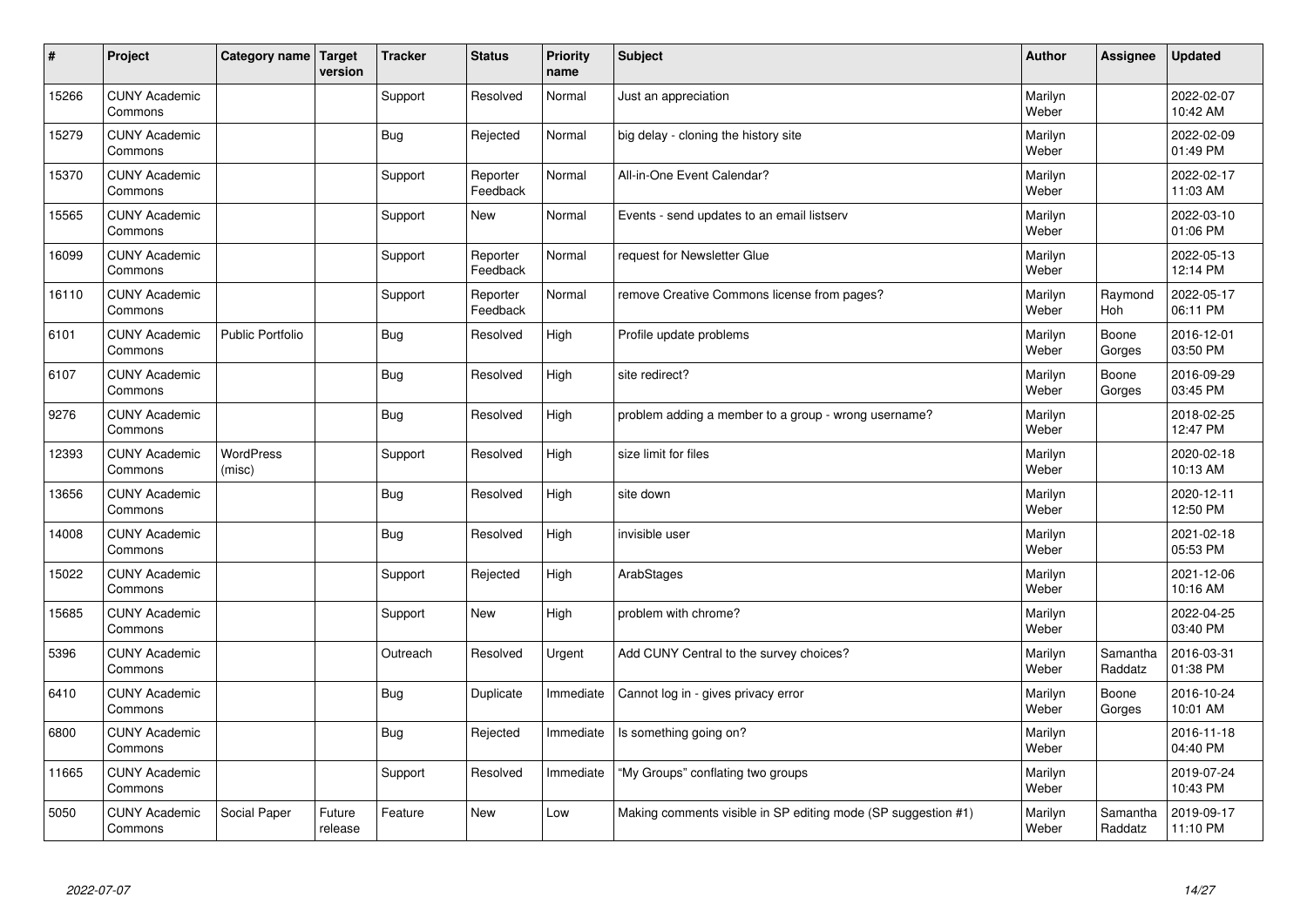| $\#$  | Project                         | Category name                 | <b>Target</b><br>version | <b>Tracker</b> | <b>Status</b>        | <b>Priority</b><br>name | Subject                                                                                                                                         | Author           | Assignee            | <b>Updated</b>         |
|-------|---------------------------------|-------------------------------|--------------------------|----------------|----------------------|-------------------------|-------------------------------------------------------------------------------------------------------------------------------------------------|------------------|---------------------|------------------------|
| 5052  | <b>CUNY Academic</b><br>Commons | Social Paper                  | Future<br>release        | Feature        | New                  | Low                     | Sentence by sentence or line by line comments (SP suggestion #3)                                                                                | Marilyn<br>Weber | Boone<br>Gorges     | 2016-02-11<br>10:24 PM |
| 5053  | <b>CUNY Academic</b><br>Commons | Social Paper                  | Future<br>release        | Feature        | New                  | Low                     | Scrollable menu to add readers (SP suggestion #4)                                                                                               | Marilyn<br>Weber | Samantha<br>Raddatz | 2016-04-21<br>05:21 PM |
| 5058  | <b>CUNY Academic</b><br>Commons | Social Paper                  | Future<br>release        | Feature        | New                  | Low                     | Can there be a clearer signal that even when comments have already<br>been made you add comments by clicking on the side? (SP suggestion<br>#5) | Marilyn<br>Weber | Samantha<br>Raddatz | 2016-02-11<br>10:24 PM |
| 6533  | <b>CUNY Academic</b><br>Commons | WordPress<br>Plugins          | Future<br>release        | Support        | Duplicate            | Low                     | very old plugins?                                                                                                                               | Marilyn<br>Weber | <b>Tahir Butt</b>   | 2018-10-04<br>12:27 PM |
| 11971 | <b>CUNY Academic</b><br>Commons | Email<br>Notifications        | Future<br>release        | Bug            | Reporter<br>Feedback | Low                     | Pictures obscured in emailed post notifications                                                                                                 | Marilyn<br>Weber | Raymond<br>Hoh      | 2019-11-21<br>01:14 PM |
| 5199  | <b>CUNY Academic</b><br>Commons | Social Paper                  | Future<br>release        | Feature        | New                  | Normal                  | add tables to the SP editor                                                                                                                     | Marilyn<br>Weber |                     | 2016-10-24<br>11:27 AM |
| 5205  | <b>CUNY Academic</b><br>Commons | Social Paper                  | Future<br>release        | Feature        | New                  | Normal                  | Social Paper folders                                                                                                                            | Marilyn<br>Weber |                     | 2016-02-11<br>10:24 PM |
| 5282  | <b>CUNY Academic</b><br>Commons | Social Paper                  | Future<br>release        | Bug            | New                  | Normal                  | Replying via email directs to paper but not individual comment.                                                                                 | Marilyn<br>Weber | Raymond<br>Hoh      | 2016-03-02<br>01:48 PM |
| 5397  | <b>CUNY Academic</b><br>Commons | Social Paper                  | Future<br>release        | Feature        | New                  | Normal                  | frustrating to have to enable/disable in SP                                                                                                     | Marilyn<br>Weber | Samantha<br>Raddatz | 2016-04-20<br>03:39 PM |
| 5991  | <b>CUNY Academic</b><br>Commons | Email<br>Notifications        | Future<br>release        | Support        | Resolved             | Normal                  | change format of autogenerated blog emails                                                                                                      | Marilyn<br>Weber | Paige<br>Dupont     | 2018-01-12<br>02:55 PM |
| 5992  | <b>CUNY Academic</b><br>Commons | Email<br><b>Notifications</b> | Future<br>release        | Feature        | New                  | Normal                  | Changing the From line of autogenerated blog emails                                                                                             | Marilyn<br>Weber |                     | 2018-09-27<br>05:19 PM |
| 9207  | <b>CUNY Academic</b><br>Commons |                               | Future<br>release        | Support        | Reporter<br>Feedback | Normal                  | display dashboards made in Tableau?                                                                                                             | Marilyn<br>Weber | Boone<br>Gorges     | 2018-04-10<br>10:42 AM |
| 9835  | <b>CUNY Academic</b><br>Commons | Group Forums                  | Future<br>release        | <b>Bug</b>     | Assigned             | Normal                  | add a "like" function?                                                                                                                          | Marilyn<br>Weber | Erik<br>Trainer     | 2018-06-05<br>01:49 PM |
| 13912 | <b>CUNY Academic</b><br>Commons |                               | Not<br>tracked           | Feature        | Hold                 | Low                     | posting "missed schedule"                                                                                                                       | Marilyn<br>Weber |                     | 2021-02-23<br>10:46 AM |
| 15686 | <b>CUNY Academic</b><br>Commons | ZenDesk                       | Not<br>tracked           | Support        | Resolved             | Low                     | ZenDesk introducing "triggers"                                                                                                                  | Marilyn<br>Weber |                     | 2022-03-22<br>09:37 AM |
| 2777  | <b>CUNY Academic</b><br>Commons | WordPress<br>(misc)           | Not<br>tracked           | Bug            | Resolved             | Normal                  | Hero slide access                                                                                                                               | Marilyn<br>Weber | Boone<br>Gorges     | 2013-09-07<br>12:26 PM |
| 3001  | <b>CUNY Academic</b><br>Commons | WordPress<br>(misc)           | Not<br>tracked           | Support        | Resolved             | Normal                  | shortlink requested                                                                                                                             | Marilyn<br>Weber | Boone<br>Gorges     | 2014-01-30<br>01:26 PM |
| 3029  | <b>CUNY Academic</b><br>Commons | cuny.is                       | Not<br>tracked           | Support        | Resolved             | Normal                  | shortlink request                                                                                                                               | Marilyn<br>Weber | Boone<br>Gorges     | 2014-02-12<br>10:03 AM |
| 3035  | <b>CUNY Academic</b><br>Commons | <b>Ground Control</b>         | Not<br>tracked           | Publicity      | Deferred             | Normal                  | Ground Control article                                                                                                                          | Marilyn<br>Weber | Marilyn<br>Weber    | 2015-03-21<br>08:54 PM |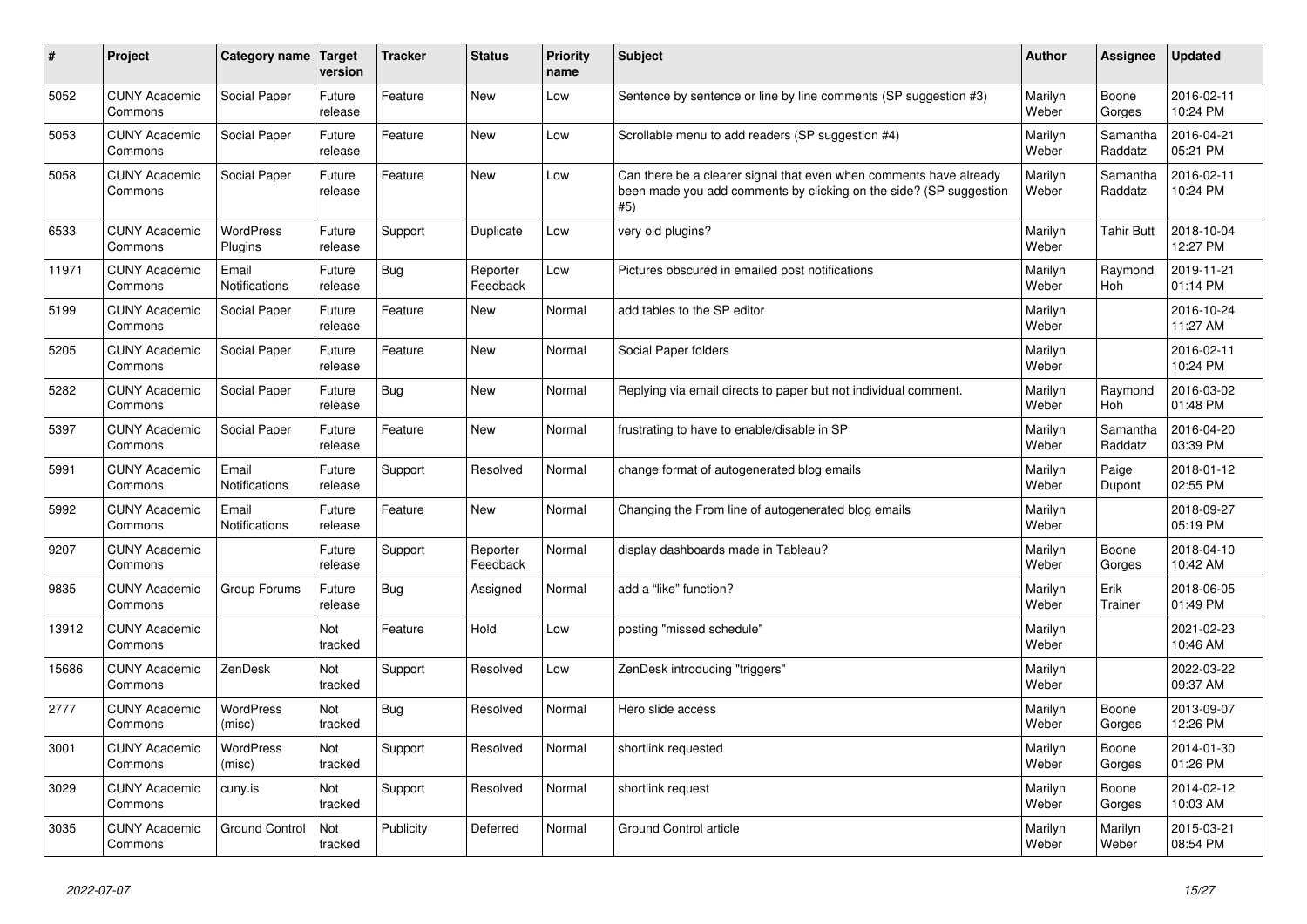| $\sharp$ | Project                         | Category name   Target     | version        | <b>Tracker</b> | <b>Status</b> | Priority<br>name | <b>Subject</b>                                             | <b>Author</b>    | <b>Assignee</b>   | <b>Updated</b>         |
|----------|---------------------------------|----------------------------|----------------|----------------|---------------|------------------|------------------------------------------------------------|------------------|-------------------|------------------------|
| 3036     | <b>CUNY Academic</b><br>Commons | <b>Ground Control</b>      | Not<br>tracked | Publicity      | Deferred      | Normal           | <b>Ground Control</b>                                      | Marilyn<br>Weber | Dominic<br>Giglio | 2015-03-21<br>09:10 PM |
| 3037     | <b>CUNY Academic</b><br>Commons | <b>Ground Control</b>      | Not<br>tracked | Publicity      | Resolved      | Normal           | <b>Ground Control</b>                                      | Marilyn<br>Weber | scott voth        | 2016-01-26<br>05:23 PM |
| 3038     | <b>CUNY Academic</b><br>Commons | <b>Ground Control</b>      | Not<br>tracked | Publicity      | Resolved      | Normal           | <b>Ground Control</b>                                      | Marilyn<br>Weber | <b>Matt Gold</b>  | 2016-01-26<br>05:10 PM |
| 3039     | <b>CUNY Academic</b><br>Commons | <b>Ground Control</b>      | Not<br>tracked | Publicity      | Resolved      | Normal           | <b>Ground Control</b>                                      | Marilyn<br>Weber | Sarah<br>Morgano  | 2016-01-26<br>05:19 PM |
| 3040     | <b>CUNY Academic</b><br>Commons | <b>Ground Control</b>      | Not<br>tracked | Publicity      | Resolved      | Normal           | <b>Ground Control</b>                                      | Marilyn<br>Weber | Micki<br>Kaufman  | 2016-01-26<br>05:16 PM |
| 3041     | <b>CUNY Academic</b><br>Commons | <b>Ground Control</b>      | Not<br>tracked | Publicity      | Resolved      | Normal           | <b>Ground Control</b>                                      | Marilyn<br>Weber | Chris Stein       | 2016-01-26<br>04:52 PM |
| 3138     | <b>CUNY Academic</b><br>Commons | Documentation              | Not<br>tracked | Bug            | Resolved      | Normal           | Codex documentation                                        | Marilyn<br>Weber | scott voth        | 2016-03-04<br>08:49 AM |
| 3592     | <b>CUNY Academic</b><br>Commons | WordPress<br>(Permissions) | Not<br>tracked | Publicity      | Resolved      | Normal           | Oops - Announcing 1.6!                                     | Marilyn<br>Weber | Boone<br>Gorges   | 2014-10-22<br>03:03 PM |
| 3620     | <b>CUNY Academic</b><br>Commons | Groups (misc)              | Not<br>tracked | Bug            | Resolved      | Normal           | admins of The Group for Group Admins                       | Marilyn<br>Weber |                   | 2014-11-03<br>08:38 AM |
| 4577     | <b>CUNY Academic</b><br>Commons | Registration               | Not<br>tracked | Bug            | Resolved      | Normal           | New users are not getting their email verification         | Marilyn<br>Weber | Boone<br>Gorges   | 2016-01-26<br>03:30 PM |
| 4881     | <b>CUNY Academic</b><br>Commons | ZenDesk                    | Not<br>tracked | Bug            | Resolved      | Normal           | ZenDesk emails not being sent                              | Marilyn<br>Weber |                   | 2015-12-07<br>01:34 AM |
| 4965     | <b>CUNY Academic</b><br>Commons | WordPress<br><b>Themes</b> | Not<br>tracked | Feature        | Resolved      | Normal           | Theme requested                                            | Marilyn<br>Weber | Boone<br>Gorges   | 2016-02-24<br>09:46 PM |
| 5019     | <b>CUNY Academic</b><br>Commons | Registration               | Not<br>tracked | Support        | Resolved      | Normal           | Forgotten password for user with new email address         | Marilyn<br>Weber | Marilyn<br>Weber  | 2015-12-11<br>04:18 PM |
| 5037     | <b>CUNY Academic</b><br>Commons | Registration               | Not<br>tracked | Support        | Resolved      | Normal           | Another Forgotten password for user with new email address | Marilyn<br>Weber | Boone<br>Gorges   | 2015-12-22<br>05:24 PM |
| 5059     | <b>CUNY Academic</b><br>Commons |                            | Not<br>tracked | Bug            | Resolved      | Normal           | Instagram embed?                                           | Marilyn<br>Weber |                   | 2016-01-26<br>12:05 AM |
| 5319     | <b>CUNY Academic</b><br>Commons |                            | Not<br>tracked | Bug            | Resolved      | Normal           | <b>Broken URL</b>                                          | Marilyn<br>Weber | Marilyn<br>Weber  | 2017-11-15<br>05:46 PM |
| 5436     | <b>CUNY Academic</b><br>Commons |                            | Not<br>tracked | Bug            | Resolved      | Normal           | Trying to change email settings for                        | Marilyn<br>Weber | Boone<br>Gorges   | 2016-04-21<br>10:12 PM |
| 5684     | <b>CUNY Academic</b><br>Commons | <b>Group Files</b>         | Not<br>tracked | Bug            | Resolved      | Normal           | Making Group files appear as Blog entries                  | Marilyn<br>Weber | Boone<br>Gorges   | 2017-11-20<br>03:28 PM |
| 5753     | <b>CUNY Academic</b><br>Commons | <b>WordPress</b><br>(misc) | Not<br>tracked | Support        | Resolved      | Normal           | merging blogs and groups                                   | Marilyn<br>Weber | Boone<br>Gorges   | 2016-08-29<br>03:09 PM |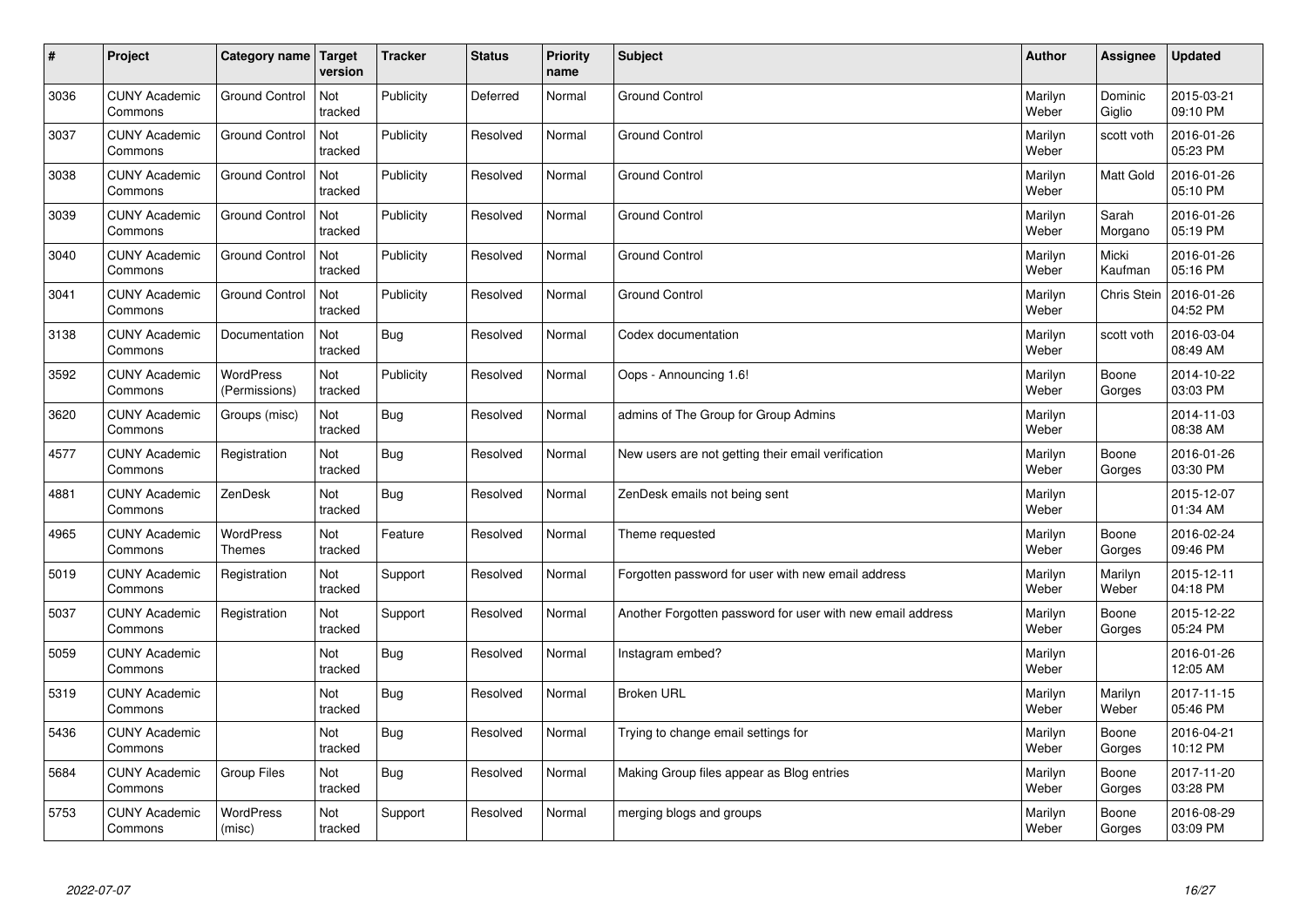| $\#$ | Project                         | Category name   Target       | version        | <b>Tracker</b> | <b>Status</b> | Priority<br>name | <b>Subject</b>                                      | <b>Author</b>    | <b>Assignee</b>  | <b>Updated</b>         |
|------|---------------------------------|------------------------------|----------------|----------------|---------------|------------------|-----------------------------------------------------|------------------|------------------|------------------------|
| 5772 | <b>CUNY Academic</b><br>Commons | Membership                   | Not<br>tracked | Support        | Resolved      | Normal           | User email change and forgotten password            | Marilyn<br>Weber | <b>Matt Gold</b> | 2017-11-15<br>06:18 PM |
| 5799 | <b>CUNY Academic</b><br>Commons | <b>Blogs</b><br>(BuddyPress) | Not<br>tracked | Feature        | Resolved      | Normal           | removing one's own access to sites?                 | Marilyn<br>Weber | Boone<br>Gorges  | 2016-07-26<br>01:55 PM |
| 5844 | <b>CUNY Academic</b><br>Commons |                              | Not<br>tracked | Support        | Resolved      | Normal           | edit Host Files on Windows 10 problems              | Marilyn<br>Weber |                  | 2016-07-27<br>09:08 AM |
| 5875 | <b>CUNY Academic</b><br>Commons | <b>WordPress</b><br>Plugins  | Not<br>tracked | Bug            | Resolved      | Normal           | Events Calendar garbled in IE                       | Marilyn<br>Weber | Marilyn<br>Weber | 2017-11-15<br>05:45 PM |
| 5968 | <b>CUNY Academic</b><br>Commons | Membership                   | Not<br>tracked | Bug            | Resolved      | Normal           | Deleting account without knowing password           | Marilyn<br>Weber | <b>Matt Gold</b> | 2017-11-15<br>06:19 PM |
| 5985 | <b>CUNY Academic</b><br>Commons | Support                      | Not<br>tracked | Support        | Resolved      | Normal           | change user's email address (she cannot access old) | Marilyn<br>Weber | Boone<br>Gorges  | 2016-09-07<br>01:43 PM |
| 6025 | <b>CUNY Academic</b><br>Commons | Search                       | Not<br>tracked | Bug            | Resolved      | Normal           | Search function not working                         | Marilyn<br>Weber | Boone<br>Gorges  | 2016-10-12<br>09:41 AM |
| 6091 | <b>CUNY Academic</b><br>Commons | Group<br>Invitations         | Not<br>tracked | Bug            | Resolved      | Normal           | User cannot re-join a group                         | Marilyn<br>Weber | Boone<br>Gorges  | 2016-09-28<br>01:47 PM |
| 6106 | <b>CUNY Academic</b><br>Commons | Server                       | Not<br>tracked | Bug            | Resolved      | Normal           | 504 error                                           | Marilyn<br>Weber |                  | 2017-11-15<br>01:55 PM |
| 6656 | <b>CUNY Academic</b><br>Commons | Support                      | Not<br>tracked | Support        | Resolved      | Normal           | Remove user profile                                 | Marilyn<br>Weber | Matt Gold        | 2016-11-10<br>02:18 PM |
| 6812 | <b>CUNY Academic</b><br>Commons |                              | Not<br>tracked | Support        | Resolved      | Normal           | User cannot change email                            | Marilyn<br>Weber | <b>Matt Gold</b> | 2016-12-01<br>06:24 PM |
| 6815 | <b>CUNY Academic</b><br>Commons | Password<br>Reset            | Not<br>tracked | Support        | Resolved      | Normal           | password reset requested                            | Marilyn<br>Weber | Matt Gold        | 2016-11-22<br>10:30 AM |
| 6851 | <b>CUNY Academic</b><br>Commons | Redmine                      | Not<br>tracked | Support        | Resolved      | Normal           | How do I help users join Redmine?                   | Marilyn<br>Weber | <b>Matt Gold</b> | 2016-11-28<br>10:16 AM |
| 6857 | <b>CUNY Academic</b><br>Commons | <b>Blogs</b><br>(BuddyPress) | Not<br>tracked | Support        | Resolved      | Normal           | Committee on Religion website                       | Marilyn<br>Weber | Boone<br>Gorges  | 2017-08-17<br>10:24 AM |
| 6866 | <b>CUNY Academic</b><br>Commons |                              | Not<br>tracked | Support        | Resolved      | Normal           | User would like to have her account deleted         | Marilyn<br>Weber | Matt Gold        | 2017-11-15<br>05:49 PM |
| 6899 | <b>CUNY Academic</b><br>Commons | Account<br>settings          | Not<br>tracked | Support        | Resolved      | Normal           | New user has misspelled her own name                | Marilyn<br>Weber | Boone<br>Gorges  | 2016-12-01<br>05:10 PM |
| 7223 | <b>CUNY Academic</b><br>Commons | Membership                   | Not<br>tracked | Bug            | Resolved      | Normal           | User with two profiles would like to merge them     | Marilyn<br>Weber | Boone<br>Gorges  | 2017-01-10<br>02:07 PM |
| 7226 | <b>CUNY Academic</b><br>Commons | Registration                 | Not<br>tracked | Bug            | Abandoned     | Normal           | Community college student cannot register?          | Marilyn<br>Weber |                  | 2017-11-15<br>01:55 PM |
| 7328 | <b>CUNY Academic</b><br>Commons | <b>WordPress</b><br>Plugins  | Not<br>tracked | Bug            | Resolved      | Normal           | technical issue with the Events Manager plugin      | Marilyn<br>Weber | Raymond<br>Hoh   | 2017-11-15<br>06:19 PM |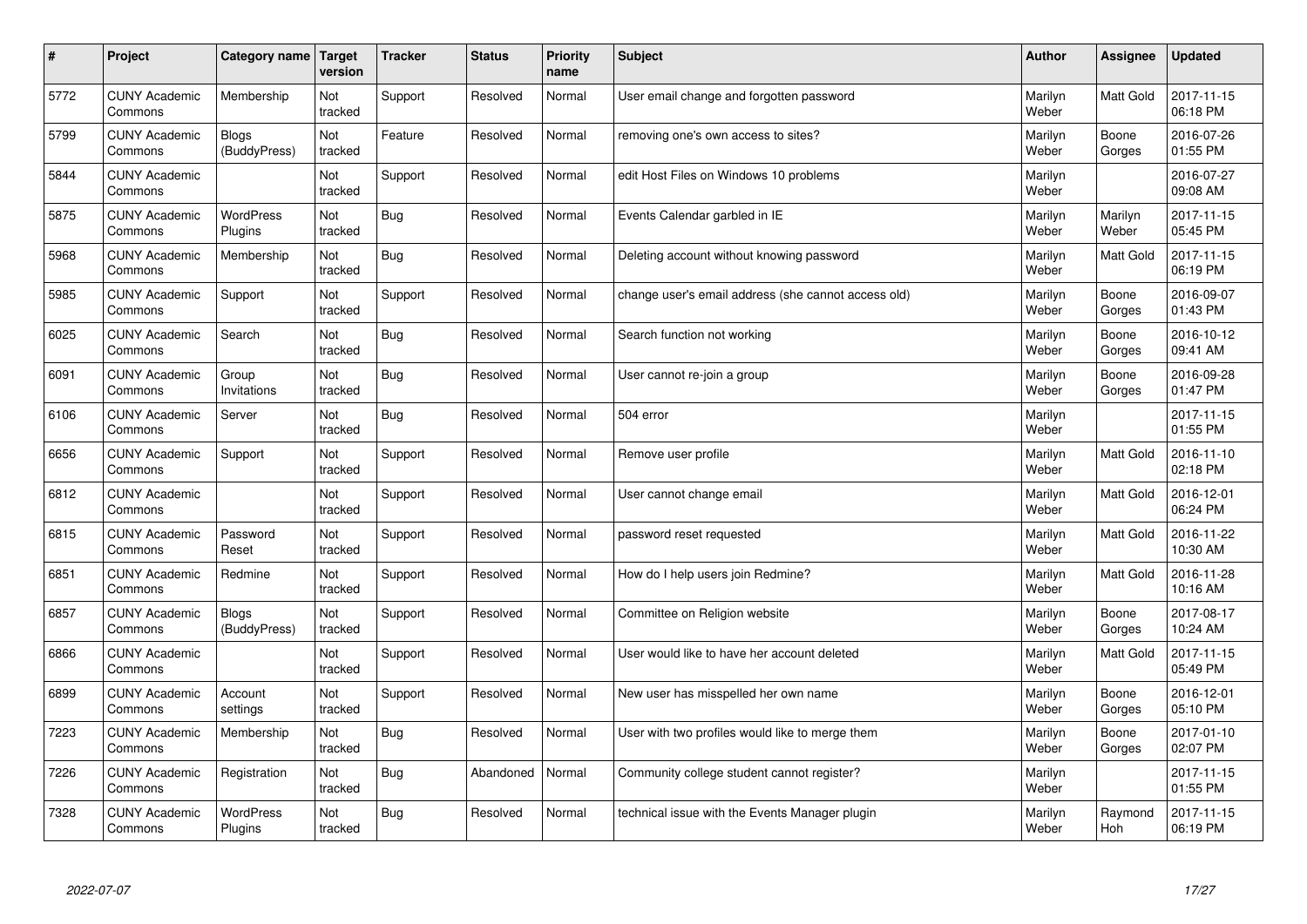| $\sharp$ | Project                         | Category name   Target      | version        | <b>Tracker</b> | <b>Status</b> | <b>Priority</b><br>name | <b>Subject</b>                               | <b>Author</b>    | Assignee        | <b>Updated</b>         |
|----------|---------------------------------|-----------------------------|----------------|----------------|---------------|-------------------------|----------------------------------------------|------------------|-----------------|------------------------|
| 7337     | <b>CUNY Academic</b><br>Commons | Membership                  | Not<br>tracked | Bug            | Resolved      | Normal                  | User with new email                          | Marilyn<br>Weber |                 | 2017-01-06<br>11:05 AM |
| 7349     | <b>CUNY Academic</b><br>Commons | Membership                  | Not<br>tracked | Bug            | Resolved      | Normal                  | <b>LACUNY Institute website</b>              | Marilyn<br>Weber | Boone<br>Gorges | 2017-01-11<br>04:26 PM |
| 7486     | <b>CUNY Academic</b><br>Commons | Membership                  | Not<br>tracked | Support        | Resolved      | Normal                  | changed email address                        | Marilyn<br>Weber |                 | 2017-01-24<br>10:00 PM |
| 7607     | <b>CUNY Academic</b><br>Commons | <b>WordPress</b><br>(misc)  | Not<br>tracked | Feature        | Resolved      | Normal                  | mp4 files                                    | Marilyn<br>Weber |                 | 2017-02-15<br>07:37 PM |
| 7608     | <b>CUNY Academic</b><br>Commons | Registration                | Not<br>tracked | Feature        | Resolved      | Normal                  | create an account                            | Marilyn<br>Weber |                 | 2017-02-15<br>10:45 PM |
| 7613     | <b>CUNY Academic</b><br>Commons | Registration                | Not<br>tracked | Support        | Resolved      | Normal                  | non-matriculated students                    | Marilyn<br>Weber | Boone<br>Gorges | 2017-11-15<br>11:03 AM |
| 7619     | <b>CUNY Academic</b><br>Commons | Membership                  | Not<br>tracked | Support        | Resolved      | Normal                  | outside users for a site that isn't a class? | Marilyn<br>Weber | Matt Gold       | 2017-11-15<br>06:18 PM |
| 7678     | <b>CUNY Academic</b><br>Commons | Groups (misc)               | Not<br>tracked | Support        | Resolved      | Normal                  | add admin to student group                   | Marilyn<br>Weber | Boone<br>Gorges | 2017-02-15<br>11:58 AM |
| 7685     | <b>CUNY Academic</b><br>Commons | Password<br>Reset           | Not<br>tracked | Support        | Resolved      | Normal                  | temporary password                           | Marilyn<br>Weber | Boone<br>Gorges | 2017-02-15<br>07:36 PM |
| 7700     | <b>CUNY Academic</b><br>Commons |                             | Not<br>tracked | Support        | Abandoned     | Normal                  | slow loading Page on site                    | Marilyn<br>Weber | Boone<br>Gorges | 2017-11-15<br>11:02 AM |
| 7724     | <b>CUNY Academic</b><br>Commons |                             | Not<br>tracked | Support        | Abandoned     | Normal                  | User name confusion                          | Marilyn<br>Weber | Boone<br>Gorges | 2017-11-15<br>11:12 AM |
| 7767     | <b>CUNY Academic</b><br>Commons |                             | Not<br>tracked | <b>Bug</b>     | Resolved      | Normal                  | Site loading problems                        | Marilyn<br>Weber |                 | 2017-03-21<br>09:57 PM |
| 7770     | <b>CUNY Academic</b><br>Commons | <b>WordPress</b><br>Plugins | Not<br>tracked | Bug            | Abandoned     | Normal                  | Timeline.js problem                          | Marilyn<br>Weber |                 | 2017-11-15<br>01:43 PM |
| 7771     | <b>CUNY Academic</b><br>Commons | Membership                  | Not<br>tracked | Support        | Resolved      | Normal                  | User would like to be uncoupled from sites   | Marilyn<br>Weber | Boone<br>Gorges | 2017-03-09<br>12:38 PM |
| 7775     | <b>CUNY Academic</b><br>Commons | Membership                  | Not<br>tracked | Support        | Resolved      | Normal                  | Email change                                 | Marilyn<br>Weber |                 | 2017-03-08<br>10:09 PM |
| 7785     | <b>CUNY Academic</b><br>Commons |                             | Not<br>tracked | Support        | Resolved      | Normal                  | ftp access or files?                         | Marilyn<br>Weber | Boone<br>Gorges | 2017-03-13<br>02:34 PM |
| 7836     | <b>CUNY Academic</b><br>Commons | Social Paper                | Not<br>tracked | Support        | Resolved      | Normal                  | missing Social Paper                         | Marilyn<br>Weber |                 | 2017-11-15<br>01:31 PM |
| 7922     | <b>CUNY Academic</b><br>Commons | Membership                  | Not<br>tracked | Support        | Resolved      | Normal                  | add me as an admin to the MALs alumni site?  | Marilyn<br>Weber |                 | 2017-04-06<br>05:19 PM |
| 7972     | <b>CUNY Academic</b><br>Commons |                             | Not<br>tracked | Support        | Resolved      | Normal                  | expand the memory limit for videos?          | Marilyn<br>Weber |                 | 2017-04-20<br>10:07 AM |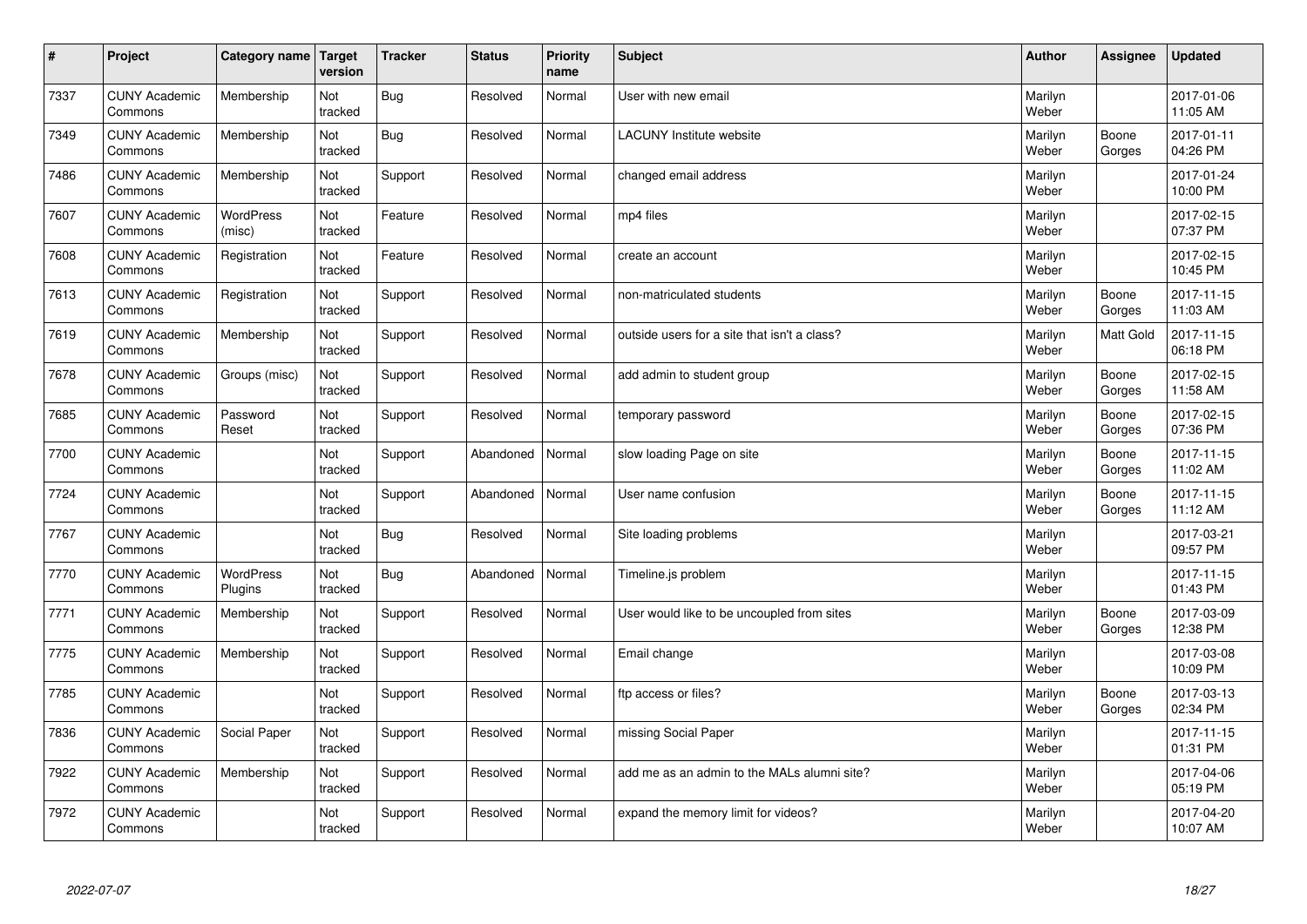| $\#$ | Project                         | Category name   Target      | version        | <b>Tracker</b>     | <b>Status</b> | Priority<br>name | <b>Subject</b>                                              | <b>Author</b>    | <b>Assignee</b> | <b>Updated</b>         |
|------|---------------------------------|-----------------------------|----------------|--------------------|---------------|------------------|-------------------------------------------------------------|------------------|-----------------|------------------------|
| 8071 | <b>CUNY Academic</b><br>Commons | <b>WordPress</b><br>Plugins | Not<br>tracked | Support            | Rejected      | Normal           | Anthologize                                                 | Marilyn<br>Weber |                 | 2017-05-10<br>10:15 AM |
| 8098 | <b>CUNY Academic</b><br>Commons | <b>Public Portfolio</b>     | Not<br>tracked | Bug                | Abandoned     | Normal           | Widget in profile not working                               | Marilyn<br>Weber |                 | 2017-11-15<br>01:28 PM |
| 8120 | <b>CUNY Academic</b><br>Commons | Membership                  | Not<br>tracked | Support            | Resolved      | Normal           | add me as an admin to https://nyslavery.commons.gc.cuny.edu | Marilyn<br>Weber |                 | 2017-05-10<br>02:19 PM |
| 8200 | <b>CUNY Academic</b><br>Commons | Groups (misc)               | Not<br>tracked | Bug                | Resolved      | Normal           | Announcements has disappeared                               | Marilyn<br>Weber | Boone<br>Gorges | 2017-05-26<br>04:04 PM |
| 8222 | <b>CUNY Academic</b><br>Commons | Membership                  | Not<br>tracked | Support            | Resolved      | Normal           | Admin for iletc.commons.gc.cuny.edu                         | Marilyn<br>Weber | Boone<br>Gorges | 2017-06-08<br>10:06 AM |
| 8259 | <b>CUNY Academic</b><br>Commons |                             | Not<br>tracked | Bug                | Resolved      | Normal           | missing dashboard                                           | Marilyn<br>Weber |                 | 2017-11-15<br>01:28 PM |
| 8289 | <b>CUNY Academic</b><br>Commons |                             | Not<br>tracked | Support            | Resolved      | Normal           | removing my access to sites                                 | Marilyn<br>Weber | Luke<br>Waltzer | 2017-06-19<br>12:40 PM |
| 8308 | <b>CUNY Academic</b><br>Commons | WordPress<br>Plugins        | Not<br>tracked | Support            | Resolved      | Normal           | WP Migration plugin                                         | Marilyn<br>Weber |                 | 2017-11-15<br>01:27 PM |
| 8379 | <b>CUNY Academic</b><br>Commons |                             | Not<br>tracked | Support            | Resolved      | Normal           | request for site build help                                 | Marilyn<br>Weber |                 | 2017-07-01<br>10:48 AM |
| 8401 | <b>CUNY Academic</b><br>Commons | Membership                  | Not<br>tracked | Support            | Resolved      | Normal           | add me as an admin                                          | Marilyn<br>Weber | Boone<br>Gorges | 2017-07-11<br>11:40 AM |
| 8429 | <b>CUNY Academic</b><br>Commons | Membership                  | Not<br>tracked | Support            | Resolved      | Normal           | Please make me an admin of https://arc.commons.gc.cuny.edu  | Marilyn<br>Weber | Boone<br>Gorges | 2017-07-24<br>03:33 PM |
| 8459 | <b>CUNY Academic</b><br>Commons |                             | Not<br>tracked | Documentatio<br>n. | Resolved      | Normal           | comprehensive list of plugins?                              | Marilyn<br>Weber |                 | 2017-10-11<br>11:24 AM |
| 8464 | <b>CUNY Academic</b><br>Commons |                             | Not<br>tracked | Support            | Resolved      | Normal           | WP UI                                                       | Marilyn<br>Weber |                 | 2017-10-11<br>11:23 AM |
| 8471 | <b>CUNY Academic</b><br>Commons |                             | Not<br>tracked | Support            | Resolved      | Normal           | admin at https://commons.gc.cuny.edu/                       | Marilyn<br>Weber |                 | 2017-09-06<br>01:50 PM |
| 8481 | <b>CUNY Academic</b><br>Commons | Membership                  | Not<br>tracked | Support            | Resolved      | Normal           | admin of http://swipanalytic.org/organizers/                | Marilyn<br>Weber |                 | 2019-02-19<br>01:58 PM |
| 8529 | <b>CUNY Academic</b><br>Commons |                             | Not<br>tracked | Support            | Resolved      | Normal           | Iframe regiest?                                             | Marilyn<br>Weber |                 | 2017-08-16<br>04:40 PM |
| 8531 | <b>CUNY Academic</b><br>Commons | Membership                  | Not<br>tracked | Support            | Resolved      | Normal           | admin of https://admissions.commons.gc.cuny.edu             | Marilyn<br>Weber |                 | 2017-08-15<br>04:20 PM |
| 8553 | <b>CUNY Academic</b><br>Commons |                             | Not<br>tracked | Support            | Resolved      | Normal           | storage limits?                                             | Marilyn<br>Weber |                 | 2017-08-18<br>04:36 PM |
| 8566 | <b>CUNY Academic</b><br>Commons | Membership                  | Not<br>tracked | Support            | Resolved      | Normal           | user email change                                           | Marilyn<br>Weber |                 | 2017-11-15<br>01:27 PM |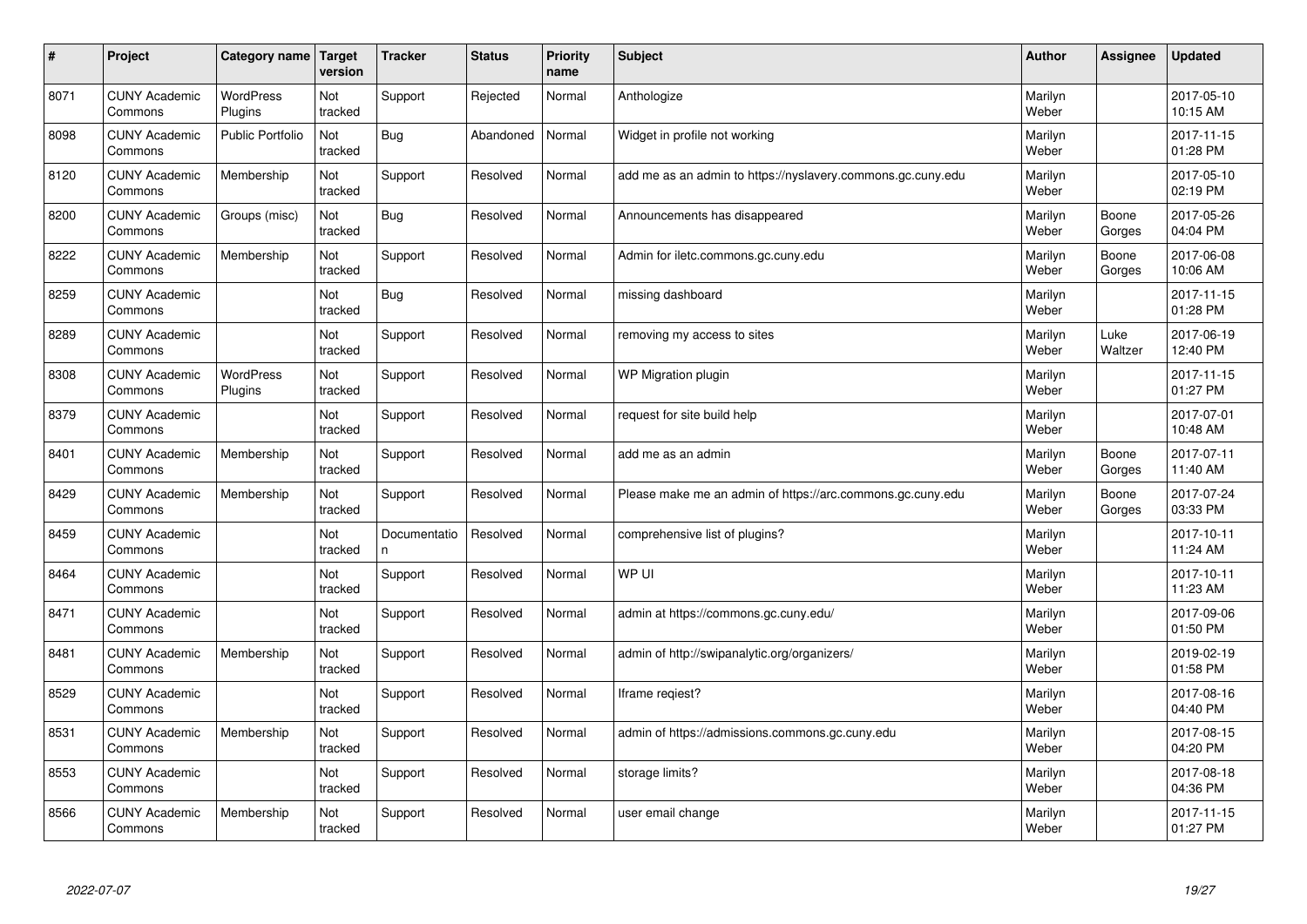| $\sharp$ | Project                         | Category name   Target | version        | <b>Tracker</b> | <b>Status</b> | <b>Priority</b><br>name | <b>Subject</b>                                     | <b>Author</b>    | Assignee         | Updated                |
|----------|---------------------------------|------------------------|----------------|----------------|---------------|-------------------------|----------------------------------------------------|------------------|------------------|------------------------|
| 8577     | <b>CUNY Academic</b><br>Commons | Membership             | Not<br>tracked | Support        | Resolved      | Normal                  | another user email change                          | Marilyn<br>Weber |                  | 2017-08-25<br>10:23 AM |
| 8607     | <b>CUNY Academic</b><br>Commons |                        | Not<br>tracked | Support        | <b>New</b>    | Normal                  | Paypal?                                            | Marilyn<br>Weber | <b>Matt Gold</b> | 2018-05-15<br>01:37 PM |
| 8630     | <b>CUNY Academic</b><br>Commons | Membership             | Not<br>tracked | Support        | Resolved      | Normal                  | Change in email/campus                             | Marilyn<br>Weber |                  | 2017-08-30<br>03:48 PM |
| 8661     | <b>CUNY Academic</b><br>Commons | Group Blogs            | Not<br>tracked | Bug            | Resolved      | Normal                  | new group, old site, can't link?                   | Marilyn<br>Weber |                  | 2017-11-15<br>01:26 PM |
| 8729     | <b>CUNY Academic</b><br>Commons |                        | Not<br>tracked | Support        | Resolved      | Normal                  | email change                                       | Marilyn<br>Weber |                  | 2017-09-25<br>02:14 PM |
| 8768     | <b>CUNY Academic</b><br>Commons |                        | Not<br>tracked | Support        | Resolved      | Normal                  | unsafe redirect?                                   | Marilyn<br>Weber |                  | 2017-10-06<br>12:14 PM |
| 8848     | <b>CUNY Academic</b><br>Commons |                        | Not<br>tracked | Support        | Resolved      | Normal                  | email change request                               | Marilyn<br>Weber |                  | 2017-10-24<br>11:19 AM |
| 8855     | <b>CUNY Academic</b><br>Commons |                        | Not<br>tracked | Support        | Resolved      | Normal                  | another email change request                       | Marilyn<br>Weber |                  | 2017-10-25<br>10:55 AM |
| 8873     | <b>CUNY Academic</b><br>Commons |                        | Not<br>tracked | Support        | Resolved      | Normal                  | maximum file upload size?                          | Marilyn<br>Weber |                  | 2017-10-30<br>11:23 AM |
| 8882     | <b>CUNY Academic</b><br>Commons |                        | Not<br>tracked | Support        | Resolved      | Normal                  | question about search engines                      | Marilyn<br>Weber |                  | 2017-11-01<br>03:26 PM |
| 8906     | <b>CUNY Academic</b><br>Commons | Redmine                | Not<br>tracked | Support        | Resolved      | Normal                  | Redmine access?                                    | Marilyn<br>Weber | Matt Gold        | 2017-11-13<br>06:02 PM |
| 8937     | <b>CUNY Academic</b><br>Commons |                        | Not<br>tracked | Bug            | Resolved      | Normal                  | videos gone                                        | Marilyn<br>Weber |                  | 2017-12-01<br>11:27 AM |
| 8978     | <b>CUNY Academic</b><br>Commons | Groups (misc)          | Not<br>tracked | Support        | Resolved      | Normal                  | removing old groups                                | Marilyn<br>Weber |                  | 2018-12-10<br>03:52 PM |
| 9004     | <b>CUNY Academic</b><br>Commons | Membership             | Not<br>tracked | Support        | Resolved      | Normal                  | email change request                               | Marilyn<br>Weber |                  | 2017-12-14<br>12:27 PM |
| 9062     | <b>CUNY Academic</b><br>Commons |                        | Not<br>tracked | Bug            | Resolved      | Normal                  | re-add me as admin of https://commons.gc.cuny.edu/ | Marilyn<br>Weber |                  | 2018-01-08<br>12:03 PM |
| 9130     | <b>CUNY Academic</b><br>Commons | Homepage<br>Slides     | Not<br>tracked | Bug            | Resolved      | Normal                  | too many redirects                                 | Marilyn<br>Weber |                  | 2018-01-29<br>10:27 AM |
| 9134     | <b>CUNY Academic</b><br>Commons | Membership             | Not<br>tracked | Support        | Abandoned     | Normal                  | former user                                        | Marilyn<br>Weber | <b>Matt Gold</b> | 2019-09-18<br>10:26 AM |
| 9162     | <b>CUNY Academic</b><br>Commons | Registration           | Not<br>tracked | Support        | Resolved      | Normal                  | email change due to user error                     | Marilyn<br>Weber | <b>Matt Gold</b> | 2018-02-13<br>11:11 AM |
| 9223     | <b>CUNY Academic</b><br>Commons |                        | Not<br>tracked | Support        | Resolved      | Normal                  | moving wordpress sites                             | Marilyn<br>Weber |                  | 2018-02-18<br>08:44 PM |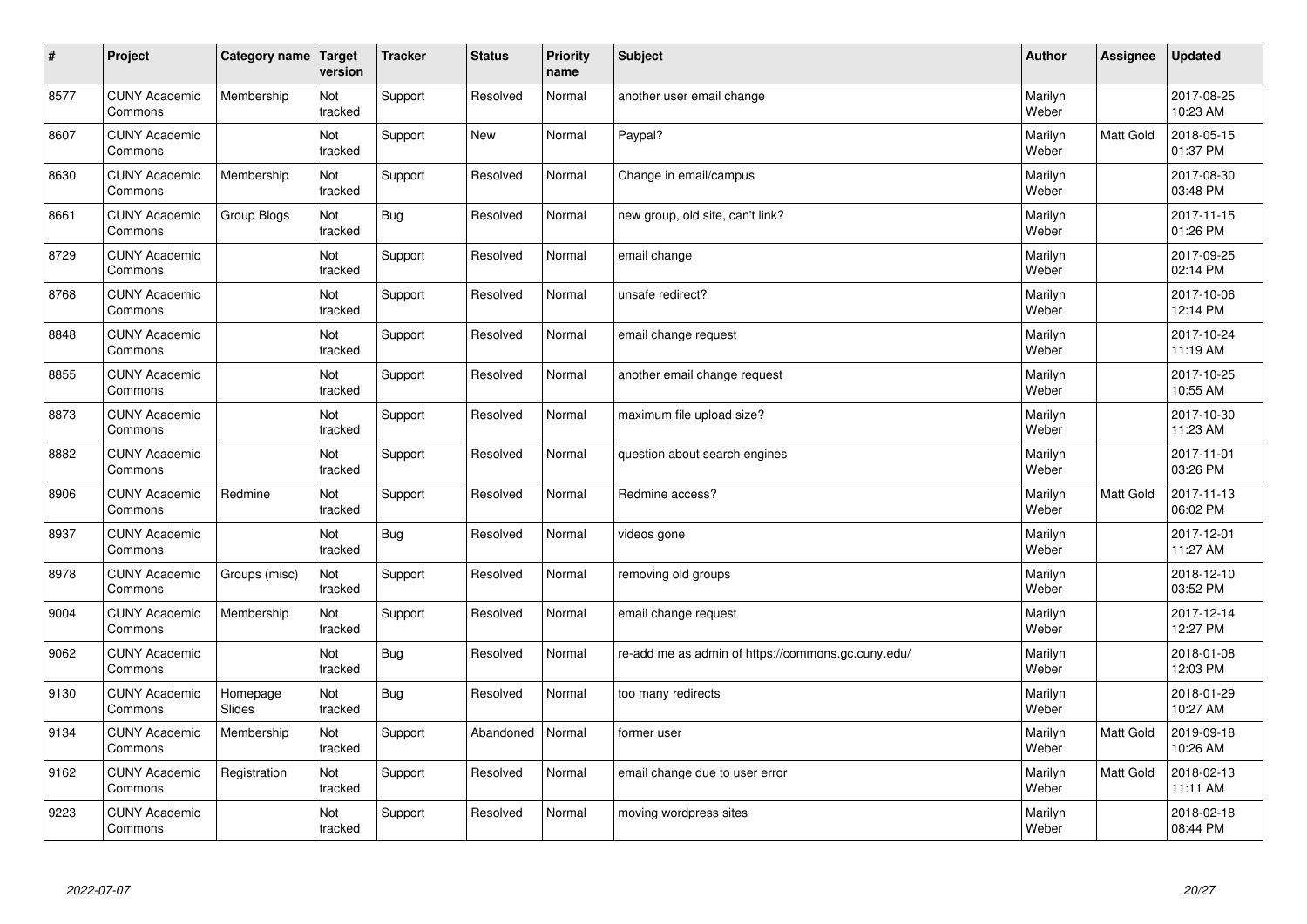| #     | Project                         | Category name               | Target<br>version | <b>Tracker</b> | <b>Status</b> | <b>Priority</b><br>name | <b>Subject</b>                                     | <b>Author</b>    | Assignee              | Updated                |
|-------|---------------------------------|-----------------------------|-------------------|----------------|---------------|-------------------------|----------------------------------------------------|------------------|-----------------------|------------------------|
| 9355  | <b>CUNY Academic</b><br>Commons |                             | Not<br>tracked    | Support        | Resolved      | Normal                  | 14gb of video?                                     | Marilyn<br>Weber |                       | 2018-03-13<br>11:56 AM |
| 9499  | <b>CUNY Academic</b><br>Commons | <b>WordPress</b><br>(misc)  | Not<br>tracked    | Support        | Resolved      | Normal                  | tiny question - preventing dates on posts?         | Marilyn<br>Weber | Raymond<br>Hoh        | 2018-04-04<br>03:55 PM |
| 9518  | <b>CUNY Academic</b><br>Commons |                             | Not<br>tracked    | Support        | Rejected      | Normal                  | problems with site on Internet Explorer            | Marilyn<br>Weber | Raymond<br><b>Hoh</b> | 2019-03-11<br>11:18 PM |
| 9535  | <b>CUNY Academic</b><br>Commons |                             | Not<br>tracked    | Support        | Resolved      | Normal                  | admin for https://video.commons.gc.cuny.edu/?      | Marilyn<br>Weber | Matt Gold             | 2018-04-13<br>05:06 PM |
| 9541  | <b>CUNY Academic</b><br>Commons | <b>WordPress</b><br>(misc)  | Not<br>tracked    | Support        | Resolved      | Normal                  | repeating header banner                            | Marilyn<br>Weber | Raymond<br>Hoh        | 2018-04-06<br>12:33 PM |
| 9604  | <b>CUNY Academic</b><br>Commons |                             | Not<br>tracked    | Support        | Resolved      | Normal                  | I (Marilyn) can only log into cdev as teststudent  | Marilyn<br>Weber |                       | 2018-04-21<br>10:20 AM |
| 9725  | <b>CUNY Academic</b><br>Commons |                             | Not<br>tracked    | Support        | Resolved      | Normal                  | problems with deleting a site                      | Marilyn<br>Weber |                       | 2018-05-07<br>10:24 PM |
| 9726  | <b>CUNY Academic</b><br>Commons | <b>WordPress</b><br>Plugins | Not<br>tracked    | Support        | Abandoned     | Normal                  | technical error on Contact page                    | Marilyn<br>Weber |                       | 2018-12-10<br>03:53 PM |
| 9767  | <b>CUNY Academic</b><br>Commons | Registration                | Not<br>tracked    | Support        | Resolved      | Normal                  | user deleted account but now needs one             | Marilyn<br>Weber |                       | 2018-05-11<br>02:39 PM |
| 9779  | <b>CUNY Academic</b><br>Commons | Membership                  | Not<br>tracked    | Support        | Resolved      | Normal                  | user not sure if she is registered.                | Marilyn<br>Weber |                       | 2018-12-10<br>03:53 PM |
| 9780  | <b>CUNY Academic</b><br>Commons |                             | Not<br>tracked    | Support        | Resolved      | Normal                  | remove the phone number on this profile?           | Marilyn<br>Weber |                       | 2018-05-15<br>10:35 AM |
| 9823  | <b>CUNY Academic</b><br>Commons | Account<br>settings         | Not<br>tracked    | Support        | Resolved      | Normal                  | email change                                       | Marilyn<br>Weber | <b>Matt Gold</b>      | 2018-05-23<br>01:58 PM |
| 9886  | <b>CUNY Academic</b><br>Commons | cuny.is                     | Not<br>tracked    | Support        | Resolved      | Normal                  | cuny.is SSL                                        | Marilyn<br>Weber |                       | 2018-10-26<br>02:07 PM |
| 9889  | <b>CUNY Academic</b><br>Commons |                             | Not<br>tracked    | Support        | Resolved      | Normal                  | remove comments from activity feed?                | Marilyn<br>Weber |                       | 2018-12-10<br>03:53 PM |
| 9919  | <b>CUNY Academic</b><br>Commons |                             | Not<br>tracked    | Bug            | Resolved      | Normal                  | admin of https://sphcurriculum.commons.gc.cuny.edu | Marilyn<br>Weber |                       | 2018-06-12<br>09:37 PM |
| 9927  | <b>CUNY Academic</b><br>Commons | Membership                  | Not<br>tracked    | Support        | Resolved      | Normal                  | wrong email used                                   | Marilyn<br>Weber | <b>Matt Gold</b>      | 2018-06-14<br>10:21 AM |
| 9996  | <b>CUNY Academic</b><br>Commons | Membership                  | Not<br>tracked    | Support        | Rejected      | Normal                  | user email change request                          | Marilyn<br>Weber |                       | 2018-07-16<br>10:49 AM |
| 10006 | <b>CUNY Academic</b><br>Commons | Membership                  | Not<br>tracked    | Support        | Resolved      | Normal                  | another email change request                       | Marilyn<br>Weber |                       | 2018-07-13<br>12:36 PM |
| 10035 | <b>CUNY Academic</b><br>Commons |                             | Not<br>tracked    | Bug            | Resolved      | Normal                  | Reconnecting user to site                          | Marilyn<br>Weber |                       | 2018-07-23<br>11:55 AM |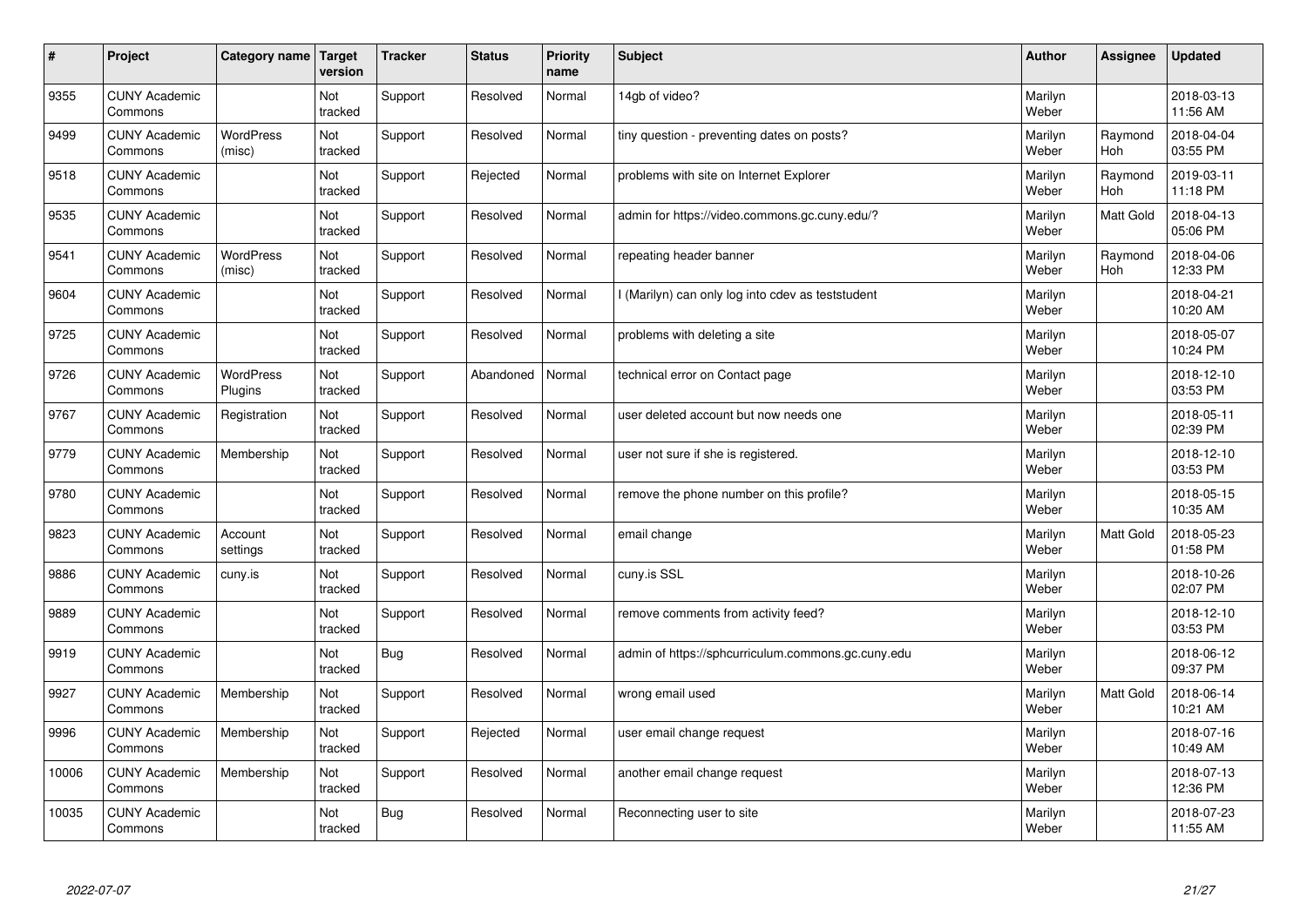| #     | Project                         | Category name                     | <b>Target</b><br>version | <b>Tracker</b> | <b>Status</b>        | <b>Priority</b><br>name | <b>Subject</b>                                          | <b>Author</b>    | Assignee        | <b>Updated</b>         |
|-------|---------------------------------|-----------------------------------|--------------------------|----------------|----------------------|-------------------------|---------------------------------------------------------|------------------|-----------------|------------------------|
| 10059 | <b>CUNY Academic</b><br>Commons | <b>WordPress</b><br><b>Themes</b> | Not<br>tracked           | Support        | Resolved             | Normal                  | Magazine Premium theme for new site                     | Marilyn<br>Weber |                 | 2020-02-17<br>03:39 PM |
| 10066 | <b>CUNY Academic</b><br>Commons | Membership                        | Not<br>tracked           | Support        | Resolved             | Normal                  | add me as an admin to https://pkms.commons.gc.cuny.edu/ | Marilyn<br>Weber |                 | 2018-07-26<br>11:54 AM |
| 10133 | <b>CUNY Academic</b><br>Commons | <b>WordPress</b><br>(misc)        | Not<br>tracked           | Support        | Resolved             | Normal                  | two Commons sites to be migrated elsewhere              | Marilyn<br>Weber |                 | 2018-12-10<br>03:54 PM |
| 10176 | <b>CUNY Academic</b><br>Commons | Documentation                     | Not<br>tracked           | <b>Bug</b>     | Resolved             | Normal                  | domain mapping requests                                 | Marilyn<br>Weber | scott voth      | 2018-08-29<br>05:30 PM |
| 10239 | <b>CUNY Academic</b><br>Commons |                                   | Not<br>tracked           | Support        | Resolved             | Normal                  | musicroombooking.commons.gc.cuny.edu                    | Marilyn<br>Weber |                 | 2018-08-29<br>03:06 PM |
| 10257 | <b>CUNY Academic</b><br>Commons | Membership                        | Not<br>tracked           | Support        | Resolved             | Normal                  | change the email from @login.cuny.edu to campu email    | Marilyn<br>Weber |                 | 2018-12-10<br>03:55 PM |
| 10273 | <b>CUNY Academic</b><br>Commons | Registration                      | Not<br>tracked           | Support        | Reporter<br>Feedback | Normal                  | users combining CF and campus address                   | Marilyn<br>Weber |                 | 2019-09-18<br>10:58 AM |
| 10298 | <b>CUNY Academic</b><br>Commons |                                   | Not<br>tracked           | Support        | Resolved             | Normal                  | RSS feed to itunes problem                              | Marilyn<br>Weber |                 | 2018-12-10<br>03:57 PM |
| 10387 | <b>CUNY Academic</b><br>Commons | Membership                        | Not<br>tracked           | Support        | Resolved             | Normal                  | remove user page                                        | Marilyn<br>Weber |                 | 2018-09-28<br>02:26 PM |
| 10407 | <b>CUNY Academic</b><br>Commons |                                   | Not<br>tracked           | Support        | Resolved             | Normal                  | toolbar problem                                         | Marilyn<br>Weber | Boone<br>Gorges | 2018-10-23<br>10:52 AM |
| 10440 | <b>CUNY Academic</b><br>Commons |                                   | Not<br>tracked           | Support        | Resolved             | Normal                  | Acert post problem                                      | Marilyn<br>Weber |                 | 2018-12-10<br>03:57 PM |
| 10537 | <b>CUNY Academic</b><br>Commons |                                   | Not<br>tracked           | <b>Bug</b>     | Resolved             | Normal                  | jpegs not showing                                       | Marilyn<br>Weber |                 | 2018-10-23<br>10:51 AM |
| 10571 | <b>CUNY Academic</b><br>Commons |                                   | Not<br>tracked           | Support        | Abandoned            | Normal                  | newsletter queue problem                                | Marilyn<br>Weber |                 | 2018-12-10<br>03:58 PM |
| 10606 | <b>CUNY Academic</b><br>Commons | cdev.gc.cuny.ed<br>u              | Not<br>tracked           | Support        | Resolved             | Normal                  | problems with testing environment                       | Marilyn<br>Weber |                 | 2018-11-02<br>10:27 AM |
| 10657 | <b>CUNY Academic</b><br>Commons |                                   | Not<br>tracked           | Support        | Reporter<br>Feedback | Normal                  | child theme problems                                    | Marilyn<br>Weber |                 | 2018-11-08<br>01:19 PM |
| 10820 | <b>CUNY Academic</b><br>Commons |                                   | Not<br>tracked           | Support        | Resolved             | Normal                  | retrieve deleted pages/posts                            | Marilyn<br>Weber |                 | 2018-12-13<br>06:33 PM |
| 10910 | <b>CUNY Academic</b><br>Commons | Membership                        | Not<br>tracked           | Support        | Resolved             | Normal                  | request to be an admin to a prof's site                 | Marilyn<br>Weber |                 | 2019-01-04<br>10:45 AM |
| 10941 | <b>CUNY Academic</b><br>Commons | Membership                        | Not<br>tracked           | Support        | Resolved             | Normal                  | update user email                                       | Marilyn<br>Weber |                 | 2019-02-13<br>02:24 PM |
| 10986 | <b>CUNY Academic</b><br>Commons |                                   | Not<br>tracked           | Support        | Resolved             | Normal                  | PDF embedder provoking error                            | Marilyn<br>Weber |                 | 2019-03-29<br>04:28 PM |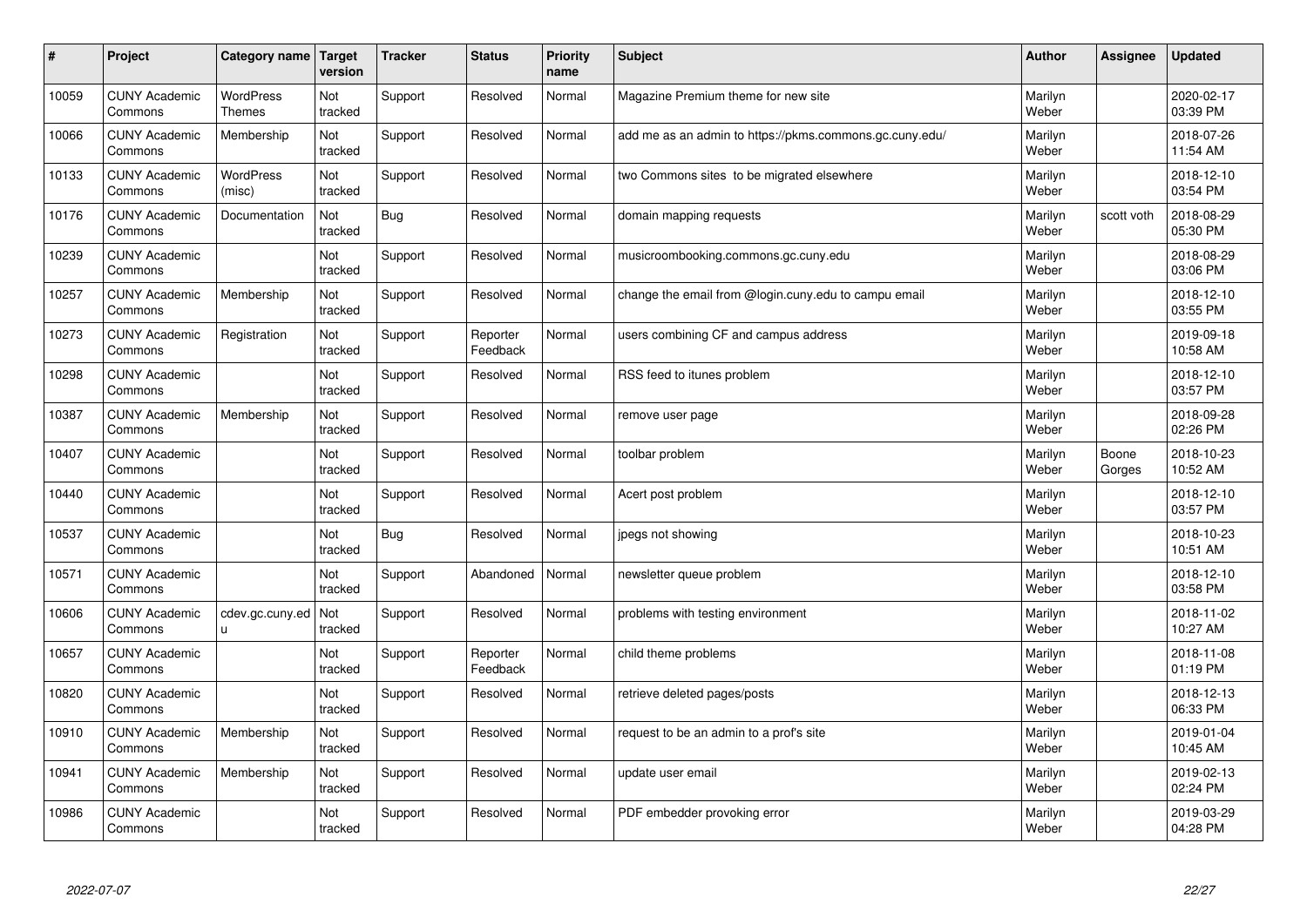| $\pmb{\#}$ | Project                         | Category name               | <b>Target</b><br>version | <b>Tracker</b> | <b>Status</b>        | <b>Priority</b><br>name | <b>Subject</b>                                                                                         | <b>Author</b>    | Assignee         | <b>Updated</b>         |
|------------|---------------------------------|-----------------------------|--------------------------|----------------|----------------------|-------------------------|--------------------------------------------------------------------------------------------------------|------------------|------------------|------------------------|
| 11002      | <b>CUNY Academic</b><br>Commons |                             | Not<br>tracked           | Support        | Resolved             | Normal                  | open link in a new tab not working                                                                     | Marilyn<br>Weber |                  | 2019-06-03<br>07:57 PM |
| 11003      | <b>CUNY Academic</b><br>Commons |                             | Not<br>tracked           | Support        | Resolved             | Normal                  | user email change                                                                                      | Marilyn<br>Weber |                  | 2019-01-24<br>02:50 PM |
| 11017      | <b>CUNY Academic</b><br>Commons |                             | Not<br>tracked           | Support        | Resolved             | Normal                  | site didn't save?                                                                                      | Marilyn<br>Weber |                  | 2019-01-25<br>03:47 PM |
| 11031      | <b>CUNY Academic</b><br>Commons |                             | Not<br>tracked           | Support        | Resolved             | Normal                  | new group with seemingly old topics                                                                    | Marilyn<br>Weber |                  | 2019-02-11<br>12:17 PM |
| 11088      | <b>CUNY Academic</b><br>Commons | Group Blogs                 | Not<br>tracked           | <b>Bug</b>     | Resolved             | Normal                  | no notification for comments                                                                           | Marilyn<br>Weber |                  | 2019-02-15<br>03:30 PM |
| 11127      | <b>CUNY Academic</b><br>Commons | Membership                  | Not<br>tracked           | Support        | Resolved             | Normal                  | user with new campus affiliation                                                                       | Marilyn<br>Weber |                  | 2019-02-19<br>02:09 PM |
| 11147      | <b>CUNY Academic</b><br>Commons | Membership                  | Not<br>tracked           | Support        | Resolved             | Normal                  | employee email change                                                                                  | Marilyn<br>Weber |                  | 2019-03-12<br>03:58 PM |
| 11149      | <b>CUNY Academic</b><br>Commons |                             | Not<br>tracked           | Support        | Reporter<br>Feedback | Normal                  | comments getting blocked                                                                               | Marilyn<br>Weber | Raymond<br>Hoh   | 2019-03-26<br>11:40 AM |
| 11198      | <b>CUNY Academic</b><br>Commons |                             | Not<br>tracked           | Support        | Resolved             | Normal                  | former CUNY employee                                                                                   | Marilyn<br>Weber |                  | 2019-03-07<br>02:21 PM |
| 11205      | <b>CUNY Academic</b><br>Commons | <b>WordPress</b><br>Plugins | Not<br>tracked           | Support        | Resolved             | Normal                  | problems with Google calendar                                                                          | Marilyn<br>Weber | Raymond<br>Hoh   | 2019-03-11<br>02:17 PM |
| 11210      | <b>CUNY Academic</b><br>Commons | Membership                  | Not<br>tracked           | Support        | Resolved             | Normal                  | Please change the email                                                                                | Marilyn<br>Weber |                  | 2019-03-11<br>04:16 PM |
| 11217      | <b>CUNY Academic</b><br>Commons | Membership                  | Not<br>tracked           | Support        | Resolved             | Normal                  | Another email update                                                                                   | Marilyn<br>Weber |                  | 2019-03-12<br>03:37 PM |
| 11225      | <b>CUNY Academic</b><br>Commons |                             | Not<br>tracked           | Support        | Resolved             | Normal                  | bulk upload?                                                                                           | Marilyn<br>Weber |                  | 2019-09-18<br>10:31 AM |
| 11294      | <b>CUNY Academic</b><br>Commons | Account<br>settings         | Not<br>tracked           | Support        | Resolved             | Normal                  | student emgail change                                                                                  | Marilyn<br>Weber | <b>Matt Gold</b> | 2019-04-07<br>09:11 PM |
| 11509      | <b>CUNY Academic</b><br>Commons |                             | Not<br>tracked           | Support        | Reporter<br>Feedback | Normal                  | deleted Page causing a Menu problem?                                                                   | Marilyn<br>Weber |                  | 2019-06-04<br>09:54 AM |
| 11516      | <b>CUNY Academic</b><br>Commons | Membership                  | Not<br>tracked           | Support        | Resolved             | Normal                  | request for email change                                                                               | Marilyn<br>Weber |                  | 2019-06-04<br>01:48 PM |
| 11519      | <b>CUNY Academic</b><br>Commons |                             | Not<br>tracked           | Support        | Assigned             | Normal                  | comment option not appearing                                                                           | Marilyn<br>Weber |                  | 2019-09-24<br>10:28 AM |
| 11634      | <b>CUNY Academic</b><br>Commons | <b>WordPress</b><br>(misc)  | Not<br>tracked           | <b>Bug</b>     | Rejected             | Normal                  | "Insert Read More Tag" working oddly                                                                   | Marilyn<br>Weber | Raymond<br>Hoh   | 2019-07-15<br>11:48 PM |
| 11650      | <b>CUNY Academic</b><br>Commons |                             | Not<br>tracked           | Support        | Resolved             | Normal                  | https://commons.gc.cuny.edu/groups/introduction-to-literary-studies-engl<br>ish-252-at-hunter-college/ | Marilyn<br>Weber |                  | 2019-07-18<br>02:28 PM |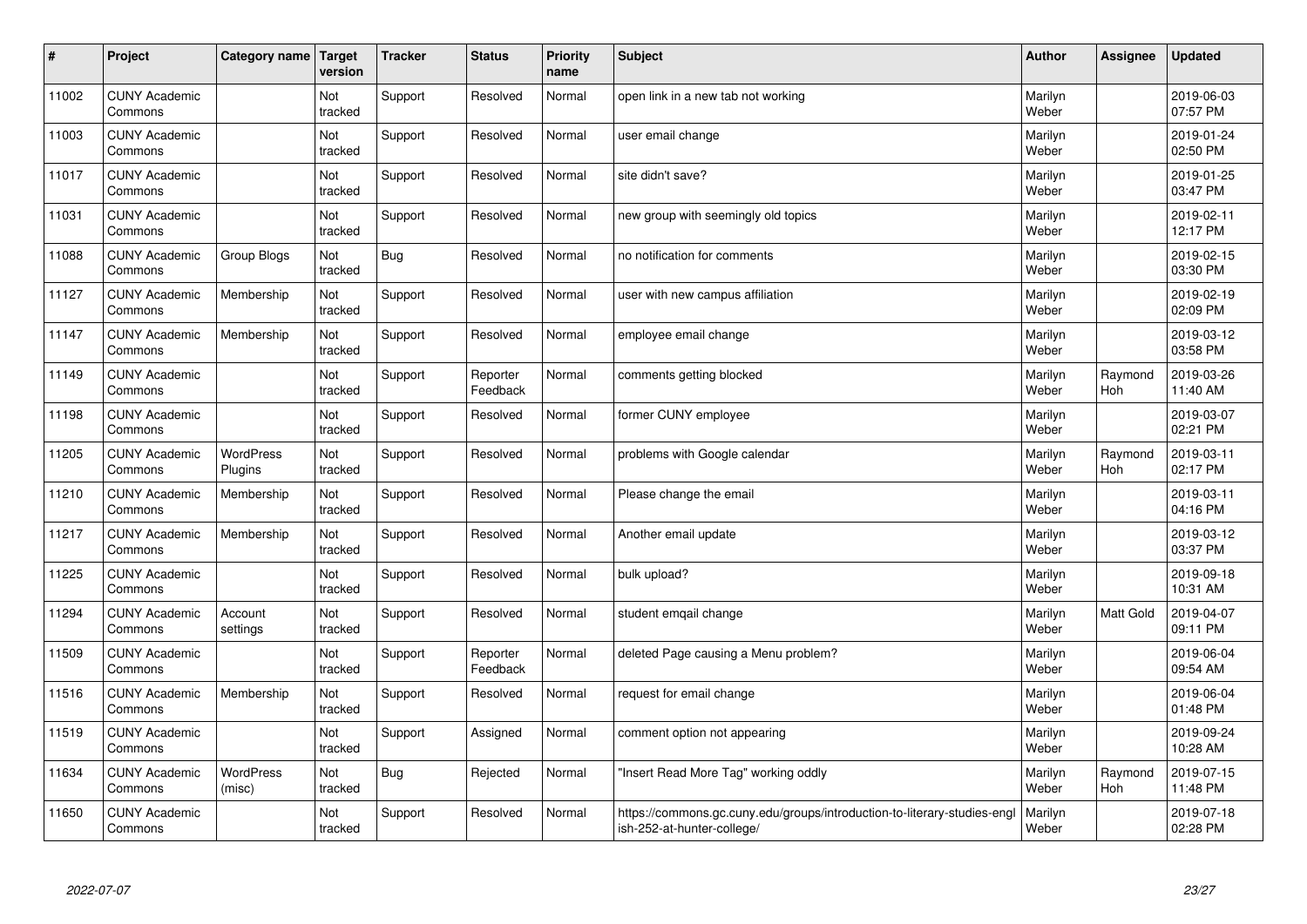| #     | Project                         | Category name                     | <b>Target</b><br>version | <b>Tracker</b> | <b>Status</b>        | Priority<br>name | <b>Subject</b>                                                                             | <b>Author</b>    | Assignee         | <b>Updated</b>         |
|-------|---------------------------------|-----------------------------------|--------------------------|----------------|----------------------|------------------|--------------------------------------------------------------------------------------------|------------------|------------------|------------------------|
| 11771 | <b>CUNY Academic</b><br>Commons |                                   | Not<br>tracked           | Support        | Reporter<br>Feedback | Normal           | post displays in sections                                                                  | Marilyn<br>Weber |                  | 2019-08-20<br>10:34 AM |
| 11787 | <b>CUNY Academic</b><br>Commons |                                   | Not<br>tracked           | Support        | Reporter<br>Feedback | Normal           | automated comments notifications on ZenDesk                                                | Marilyn<br>Weber |                  | 2019-08-26<br>06:18 PM |
| 11811 | <b>CUNY Academic</b><br>Commons |                                   | Not<br>tracked           | Support        | Duplicate            | Normal           | Content of Publications widget on profile page being erased on save                        | Marilyn<br>Weber |                  | 2019-10-08<br>11:16 AM |
| 11848 | <b>CUNY Academic</b><br>Commons |                                   | Not<br>tracked           | Support        | Hold                 | Normal           | a Dean of Faculty wants to share a large file                                              | Marilyn<br>Weber |                  | 2019-09-24<br>08:44 AM |
| 11896 | <b>CUNY Academic</b><br>Commons |                                   | Not<br>tracked           | Support        | Resolved             | Normal           | https://thenurseswritingproject.commons.gc.cuny.edu                                        | Marilyn<br>Weber |                  | 2019-09-24<br>08:09 AM |
| 11915 | <b>CUNY Academic</b><br>Commons |                                   | Not<br>tracked           | Support        | Resolved             | Normal           | User not in list                                                                           | Marilyn<br>Weber |                  | 2019-10-28<br>10:13 AM |
| 11922 | <b>CUNY Academic</b><br>Commons | Membership                        | Not<br>tracked           | Support        | Resolved             | Normal           | https://commons.gc.cuny.edu/members/cunyhealthequity/                                      | Marilyn<br>Weber |                  | 2019-10-02<br>04:05 PM |
| 11961 | <b>CUNY Academic</b><br>Commons | Membership                        | Not<br>tracked           | Support        | Resolved             | Normal           | switch email for student user                                                              | Marilyn<br>Weber |                  | 2019-10-09<br>01:56 PM |
| 11976 | <b>CUNY Academic</b><br>Commons | <b>WordPress</b><br>Themes        | Not<br>tracked           | Support        | Resolved             | Normal           | ColorMag request                                                                           | Marilyn<br>Weber |                  | 2021-02-01<br>10:25 AM |
| 11977 | <b>CUNY Academic</b><br>Commons |                                   | Not<br>tracked           | Support        | Resolved             | Normal           | please remove me from many sites                                                           | Marilyn<br>Weber |                  | 2019-11-21<br>01:05 PM |
| 12137 | <b>CUNY Academic</b><br>Commons | <b>WordPress</b><br><b>Themes</b> | Not<br>tracked           | Support        | Resolved             | Normal           | media player problem                                                                       | Marilyn<br>Weber |                  | 2019-12-12<br>08:52 PM |
| 12156 | <b>CUNY Academic</b><br>Commons | <b>Blogs</b><br>(BuddyPress)      | Not<br>tracked           | Support        | Resolved             | Normal           | My Sites list (Commons Profile or Sites directory) doesn't match toolbar<br>dropdown       | Marilyn<br>Weber |                  | 2019-12-11<br>10:20 AM |
| 12165 | <b>CUNY Academic</b><br>Commons | <b>BuddyPress</b><br>(misc)       | Not<br>tracked           | Support        | Resolved             | Normal           | two reports of Profile problems                                                            | Marilyn<br>Weber | Boone<br>Gorges  | 2019-12-04<br>05:06 PM |
| 12176 | <b>CUNY Academic</b><br>Commons |                                   | Not<br>tracked           | Support        | Resolved             | Normal           | Mp4s?                                                                                      | Marilyn<br>Weber |                  | 2019-12-05<br>11:04 AM |
| 12190 | <b>CUNY Academic</b><br>Commons | Blogs<br>(BuddyPress)             | Not<br>tracked           | Support        | Resolved             | Normal           | Site avatar in directory is not what user expects                                          | Marilyn<br>Weber |                  | 2019-12-12<br>08:51 PM |
| 12350 | <b>CUNY Academic</b><br>Commons | <b>Blogs</b><br>(BuddyPress)      | Not<br>tracked           | Support        | Reporter<br>Feedback | Normal           | URL creation problem                                                                       | Marilyn<br>Weber |                  | 2020-02-03<br>11:27 AM |
| 12352 | <b>CUNY Academic</b><br>Commons |                                   | Not<br>tracked           | Support        | New                  | Normal           | "posts list" page builder block option                                                     | Marilyn<br>Weber |                  | 2020-02-03<br>01:29 PM |
| 12360 | <b>CUNY Academic</b><br>Commons | <b>WordPress</b><br>Themes        | Not<br>tracked           | <b>Bug</b>     | Reporter<br>Feedback | Normal           | site just says "DANTE We are currently in maintenance mode, please<br>check back shortly." | Marilyn<br>Weber |                  | 2020-02-04<br>12:13 PM |
| 12382 | <b>CUNY Academic</b><br>Commons | Membership                        | Not<br>tracked           | Support        | New                  | Normal           | Email request change                                                                       | Marilyn<br>Weber | Marilyn<br>Weber | 2020-02-06<br>12:56 PM |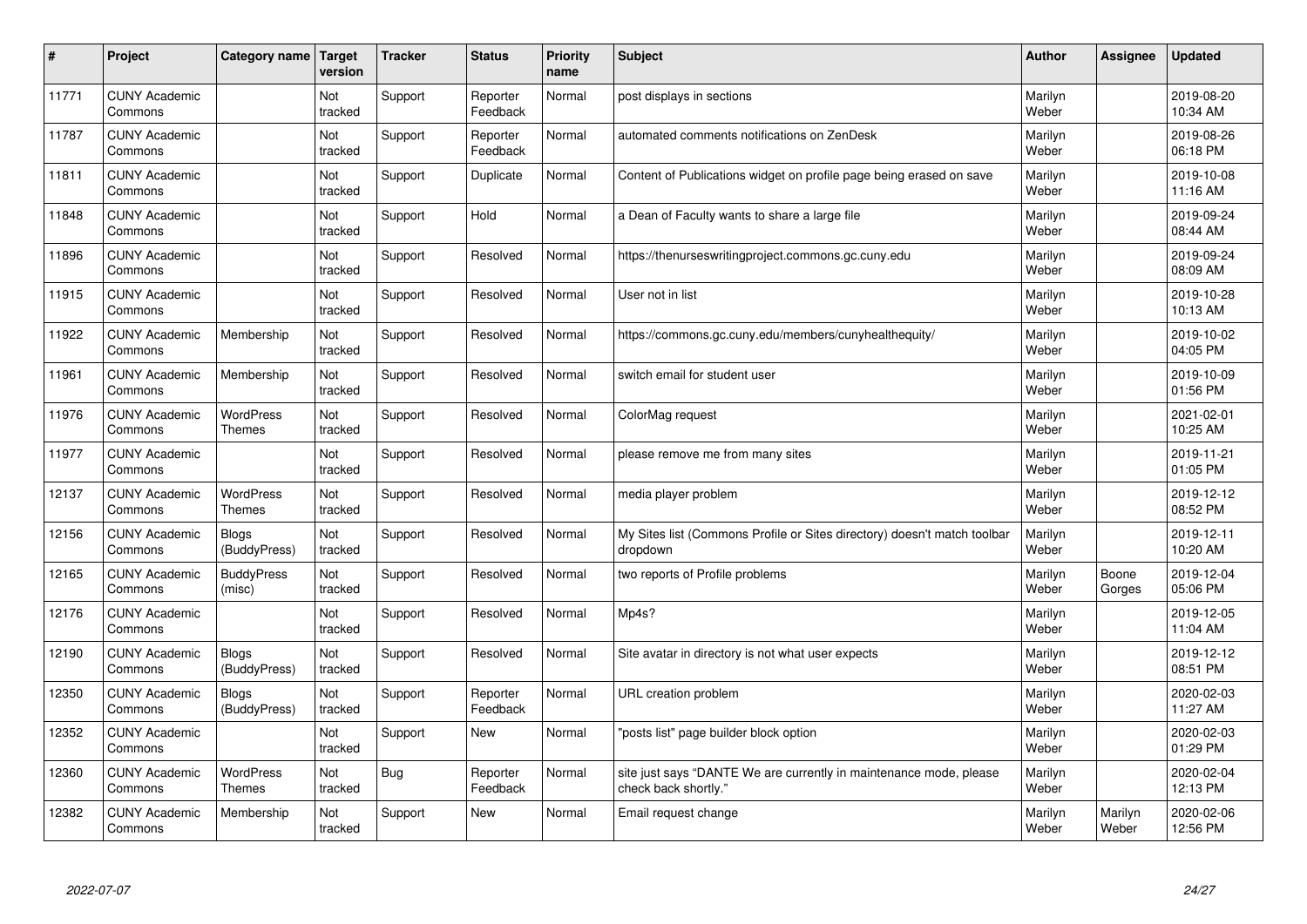| #     | Project                         | Category name               | Target<br>version | <b>Tracker</b> | <b>Status</b>        | <b>Priority</b><br>name | <b>Subject</b>                                                | <b>Author</b>    | Assignee              | <b>Updated</b>         |
|-------|---------------------------------|-----------------------------|-------------------|----------------|----------------------|-------------------------|---------------------------------------------------------------|------------------|-----------------------|------------------------|
| 12395 | <b>CUNY Academic</b><br>Commons | Spam/Spam<br>Prevention     | Not<br>tracked    | Support        | Resolved             | Normal                  | comments again being blocked                                  | Marilyn<br>Weber | Raymond<br><b>Hoh</b> | 2020-03-10<br>11:13 AM |
| 12427 | <b>CUNY Academic</b><br>Commons |                             | Not<br>tracked    | Support        | Resolved             | Normal                  | organizing PDF on a site?                                     | Marilyn<br>Weber | scott voth            | 2020-03-10<br>11:11 AM |
| 12543 | <b>CUNY Academic</b><br>Commons | <b>Public Portfolio</b>     | Not<br>tracked    | Support        | Resolved             | Normal                  | User cannot find profile edit button                          | Marilyn<br>Weber | scott voth            | 2020-03-22<br>02:49 PM |
| 12741 | <b>CUNY Academic</b><br>Commons | <b>WordPress</b><br>Plugins | Not<br>tracked    | Support        | Reporter<br>Feedback | Normal                  | Tableau Public Viz Block                                      | Marilyn<br>Weber | Raymond<br><b>Hoh</b> | 2020-05-12<br>11:00 AM |
| 13013 | <b>CUNY Academic</b><br>Commons |                             | Not<br>tracked    | Bug            | Resolved             | Normal                  | an invite to Group Admins from Brian Foote?!                  | Marilyn<br>Weber |                       | 2020-07-07<br>02:36 PM |
| 13034 | <b>CUNY Academic</b><br>Commons |                             | Not<br>tracked    | Support        | Reporter<br>Feedback | Normal                  | a site is asking people to join the Commons to get a download | Marilyn<br>Weber |                       | 2020-07-12<br>07:23 AM |
| 13065 | <b>CUNY Academic</b><br>Commons |                             | Not<br>tracked    | Support        | Resolved             | Normal                  | can't invite new user to group                                | Marilyn<br>Weber |                       | 2020-07-22<br>04:24 PM |
| 13085 | <b>CUNY Academic</b><br>Commons | Domain<br>Mapping           | Not<br>tracked    | Support        | Resolved             | Normal                  | domain mapping request                                        | Marilyn<br>Weber | Matt Gold             | 2020-07-28<br>03:33 PM |
| 13138 | <b>CUNY Academic</b><br>Commons | Group Library               | Not<br>tracked    | Support        | Resolved             | Normal                  | moving Library contents for Steve Brier                       | Marilyn<br>Weber |                       | 2020-08-03<br>04:00 PM |
| 13159 | <b>CUNY Academic</b><br>Commons | Group Library               | Not<br>tracked    | Support        | Resolved             | Normal                  | changing folder names?                                        | Marilyn<br>Weber | Boone<br>Gorges       | 2020-08-27<br>08:59 AM |
| 13255 | <b>CUNY Academic</b><br>Commons |                             | Not<br>tracked    | Support        | Reporter<br>Feedback | Normal                  | Accessibility problems                                        | Marilyn<br>Weber |                       | 2020-09-01<br>05:48 PM |
| 13286 | <b>CUNY Academic</b><br>Commons |                             | Not<br>tracked    | Support        | <b>New</b>           | Normal                  | problem connecting with WordPress app                         | Marilyn<br>Weber | Raymond<br>Hoh        | 2020-09-08<br>11:16 AM |
| 13295 | <b>CUNY Academic</b><br>Commons |                             | Not<br>tracked    | Support        | Resolved             | Normal                  | can't find new user                                           | Marilyn<br>Weber |                       | 2020-09-08<br>10:18 AM |
| 13328 | <b>CUNY Academic</b><br>Commons | Group Forums                | Not<br>tracked    | Bug            | Reporter<br>Feedback | Normal                  | cross-posting in two related groups                           | Marilyn<br>Weber | Raymond<br>Hoh        | 2020-09-15<br>10:39 PM |
| 13541 | <b>CUNY Academic</b><br>Commons |                             | Not<br>tracked    | Support        | Resolved             | Normal                  | add a page template to OER site.                              | Marilyn<br>Weber |                       | 2020-11-11<br>11:12 AM |
| 13699 | <b>CUNY Academic</b><br>Commons |                             | Not<br>tracked    | Support        | Resolved             | Normal                  | Martin Segal Center site down                                 | Marilyn<br>Weber | Raymond<br>Hoh        | 2020-12-22<br>03:03 PM |
| 13710 | <b>CUNY Academic</b><br>Commons |                             | Not<br>tracked    | Support        | Resolved             | Normal                  | small change to Hosting Partner Handbook                      | Marilyn<br>Weber |                       | 2020-12-16<br>04:29 PM |
| 13768 | <b>CUNY Academic</b><br>Commons | Domain<br>Mapping           | Not<br>tracked    | Bug            | Resolved             | Normal                  | patricksweeney.commons.gc.cuny.edu down                       | Marilyn<br>Weber | Raymond<br>Hoh        | 2021-01-12<br>10:47 AM |
| 13918 | <b>CUNY Academic</b><br>Commons |                             | Not<br>tracked    | Support        | Rejected             | Normal                  | MailPoet Newsletters Premium plugin                           | Marilyn<br>Weber |                       | 2021-02-09<br>11:01 AM |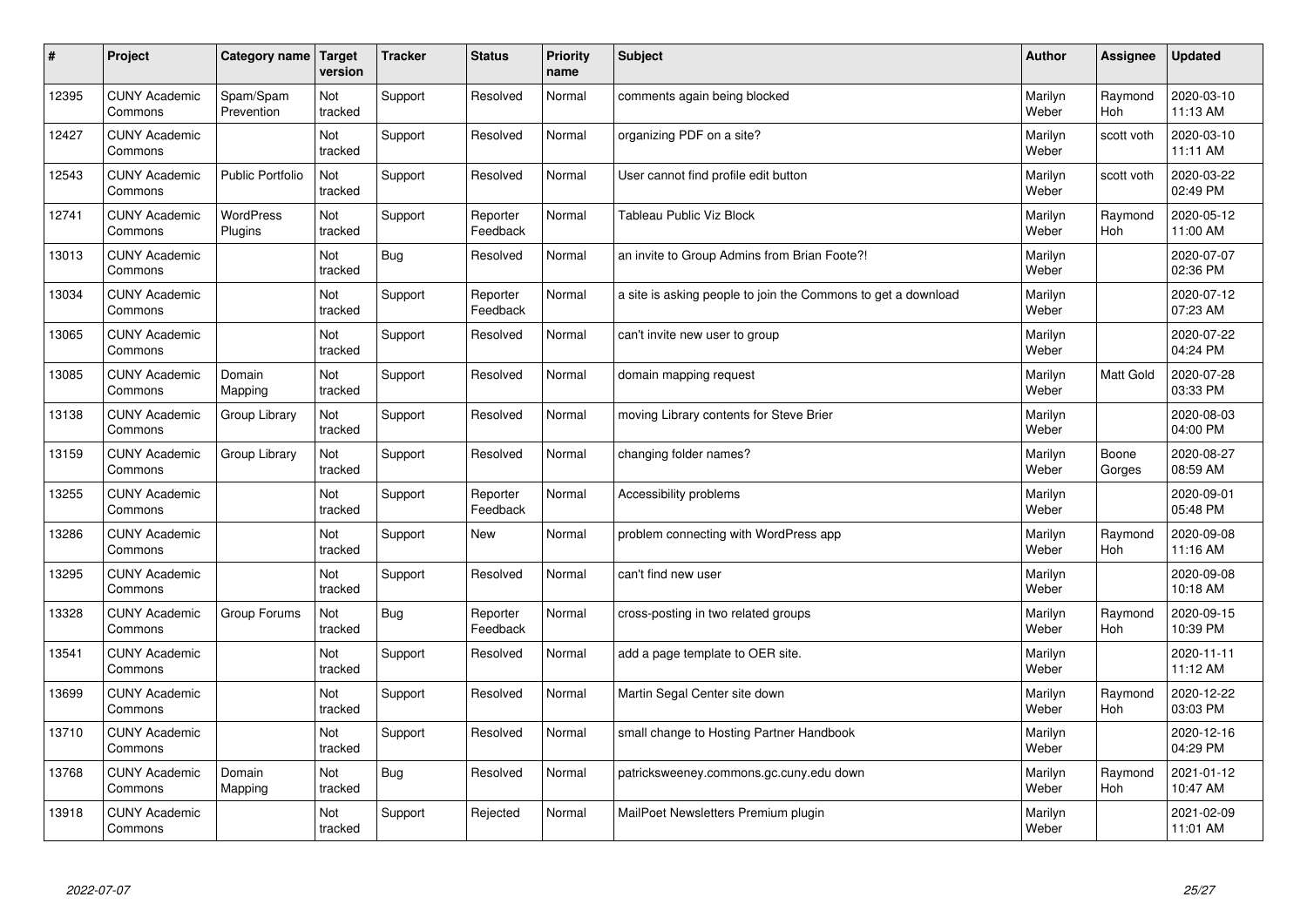| #     | Project                         | Category name   Target            | version        | <b>Tracker</b> | <b>Status</b>        | Priority<br>name | <b>Subject</b>                               | <b>Author</b>    | <b>Assignee</b>       | <b>Updated</b>         |
|-------|---------------------------------|-----------------------------------|----------------|----------------|----------------------|------------------|----------------------------------------------|------------------|-----------------------|------------------------|
| 13975 | <b>CUNY Academic</b><br>Commons | Social Paper                      | Not<br>tracked | Support        | Reporter<br>Feedback | Normal           | can't approve comments on Social Paper paper | Marilyn<br>Weber |                       | 2021-02-12<br>09:33 AM |
| 14074 | <b>CUNY Academic</b><br>Commons | WordPress<br>(misc)               | Not<br>tracked | Support        | Reporter<br>Feedback | Normal           | page password protection problem             | Marilyn<br>Weber |                       | 2021-03-02<br>11:03 AM |
| 14075 | <b>CUNY Academic</b><br>Commons | <b>WordPress</b><br>Plugins       | Not<br>tracked | Bug            | Resolved             | Normal           | sludigitalportfolios.commons.gc.cuny.edu     | Marilyn<br>Weber | Boone<br>Gorges       | 2021-03-01<br>10:46 AM |
| 14344 | <b>CUNY Academic</b><br>Commons | Domain<br>Mapping                 | Not<br>tracked | Support        | Resolved             | Normal           | arabstages.org site down                     | Marilyn<br>Weber | Raymond<br><b>Hoh</b> | 2021-04-19<br>01:42 PM |
| 14369 | <b>CUNY Academic</b><br>Commons | WordPress -<br>Media              | Not<br>tracked | Support        | Resolved             | Normal           | renewed problem with ppsx files              | Marilyn<br>Weber |                       | 2021-04-27<br>12:44 PM |
| 14378 | <b>CUNY Academic</b><br>Commons |                                   | Not<br>tracked | Support        | Resolved             | Normal           | <b>PPTX</b> files unfetchable                | Marilyn<br>Weber |                       | 2021-05-11<br>11:25 AM |
| 14398 | <b>CUNY Academic</b><br>Commons |                                   | Not<br>tracked | Support        | Reporter<br>Feedback | Normal           | Events plug-in notification problem          | Marilyn<br>Weber |                       | 2021-05-11<br>11:21 AM |
| 14404 | <b>CUNY Academic</b><br>Commons |                                   | Not<br>tracked | Support        | Resolved             | Normal           | blocked IP of user?                          | Marilyn<br>Weber |                       | 2021-05-10<br>01:00 PM |
| 14448 | <b>CUNY Academic</b><br>Commons | Password<br>Reset                 | Not<br>tracked | Bug            | Rejected             | Normal           | password reset weirdness                     | Marilyn<br>Weber | Raymond<br>Hoh        | 2021-05-12<br>01:34 PM |
| 14594 | <b>CUNY Academic</b><br>Commons |                                   | Not<br>tracked | Support        | Resolved             | Normal           | Administration email verification?           | Marilyn<br>Weber |                       | 2021-07-12<br>11:40 AM |
| 14606 | <b>CUNY Academic</b><br>Commons | <b>WordPress</b><br>(misc)        | Not<br>tracked | Support        | Rejected             | Normal           | calendar wrong month                         | Marilyn<br>Weber |                       | 2021-07-23<br>12:11 PM |
| 14625 | <b>CUNY Academic</b><br>Commons |                                   | Not<br>tracked | Support        | Rejected             | Normal           | image won't appear in slideshow.             | Marilyn<br>Weber |                       | 2021-07-27<br>10:33 AM |
| 14718 | <b>CUNY Academic</b><br>Commons |                                   | Not<br>tracked | Support        | Resolved             | Normal           | User wants to recover deleted account        | Marilyn<br>Weber |                       | 2021-08-30<br>02:46 PM |
| 14812 | <b>CUNY Academic</b><br>Commons |                                   | Not<br>tracked | Support        | Resolved             | Normal           | Custom Sidebars and Wordpress 5.6            | Marilyn<br>Weber |                       | 2021-09-30<br>10:43 AM |
| 14813 | <b>CUNY Academic</b><br>Commons |                                   | Not<br>tracked | Support        | Resolved             | Normal           | raise the file size limit                    | Marilyn<br>Weber |                       | 2021-09-30<br>12:02 PM |
| 14891 | <b>CUNY Academic</b><br>Commons |                                   | Not<br>tracked | Support        | Resolved             | Normal           | changing site template after creation?       | Marilyn<br>Weber |                       | 2022-04-27<br>04:58 PM |
| 14900 | <b>CUNY Academic</b><br>Commons |                                   | Not<br>tracked | Support        | Reporter<br>Feedback | Normal           | previous theme?                              | Marilyn<br>Weber |                       | 2021-10-25<br>10:31 AM |
| 14911 | <b>CUNY Academic</b><br>Commons | <b>WordPress</b><br><b>Themes</b> | Not<br>tracked | Support        | <b>New</b>           | Normal           | Twentytwentyone theme                        | Marilyn<br>Weber |                       | 2021-10-28<br>10:37 AM |
| 15252 | <b>CUNY Academic</b><br>Commons | Layout                            | Not<br>tracked | Bug            | Resolved             | Normal           | visual glitch with the Segal Center webpage  | Marilyn<br>Weber | Raymond<br>Hoh        | 2022-02-03<br>04:56 PM |